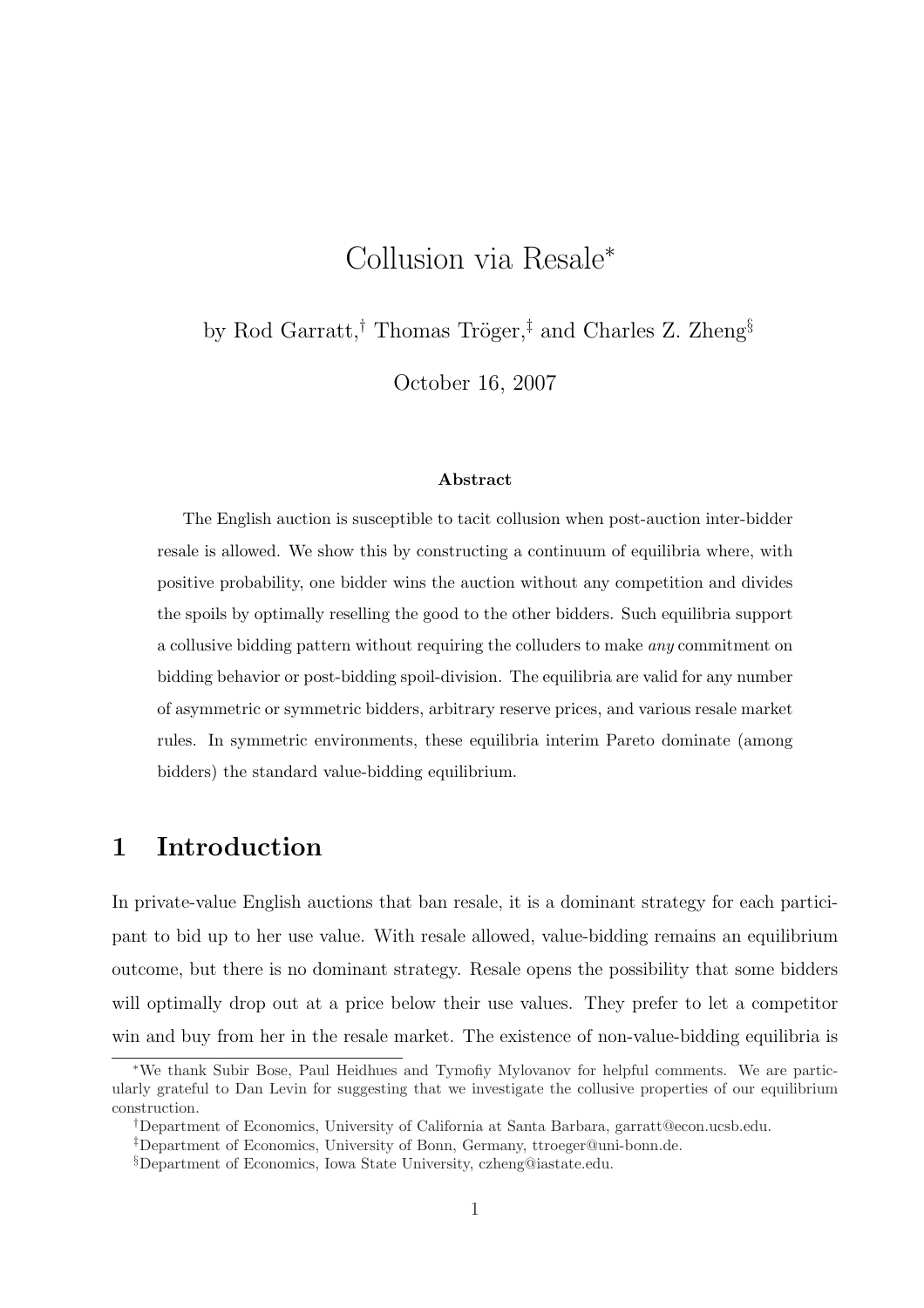important because the celebrated advantages of the English auction, in particular efficiency, are based on value-bidding, and because resale is possible in most applications.

In this paper we construct a family of non-value-bidding equilibria for an English auction that allows inter-bidder resale, and we prove that such equilibria exist in any independent private value environment (symmetric or asymmetric) for any number of bidders (Proposition 1). Each equilibrium in this family is identified by the choice of a speculating bidder and a cutoff type, below which all bidders, except the speculating bidder, bid zero. All bidders with types above the cutoff bid up to their values. In cases where the speculating bidder wins the initial auction and has a sufficiently low type, she will offer the item for resale instead of consuming it. Because the determination of the speculator does not depend on her type and the resale market retains information asymmetry the final outcome may be inefficient.

Equilibria with a speculating bidder extract additional surplus from the seller, and hence provide an opportunity for a form of tacit collusion among the bidders. Provided that bidders are not too asymmetric exante, by using a publicly observed randomizing device (or sunspot) to select the speculator, the bidders can distribute the surplus in a way that makes every bidder of every type better off than under the value-bidding equilibrium.<sup>1</sup> Furthermore, the spoil is divided through a continuation equilibrium in the resale market instead of relying on any pre-auction agreement among the colluders that may require post-auction enforcements. Thus, resale facilitates noncooperative collusive equilibria that interim Pareto dominate (for bidders) the standard value-bidding equilibrium (Proposition 2).

Blume and Heidhues (2004) construct equilibria in dominated strategies for English auctions without resale that are similar to our equilibria: a designated bidder bids the cutoff value if her type is below it, and all other bidders with types below the cutoff bid 0. The similarity suggests that if a public randomization device is used to determine the designated high bidder, then one can obtain a collusive equilibrium in the no-resale model that interim Pareto dominates the value-bidding equilibrium, as in our resale model. However, this is not generally true. For a large class of value distributions, including all strictly concave distribu-

<sup>&</sup>lt;sup>1</sup>Readers who are familiar with U.S. litigation history might draw some parallels between our proposed use of a sunspots variable and the famous phases-of-the-moon bidding ring that was operated by electrical equipment suppliers in the 1950s. However, despite some reports, the phases-of-the-moon scheme earned its designation because it involved an explicit two-week rotation to determine the low bidder. While it perhaps could have been, bidding was not actually determined by the phase of the moon. See Smith (1961).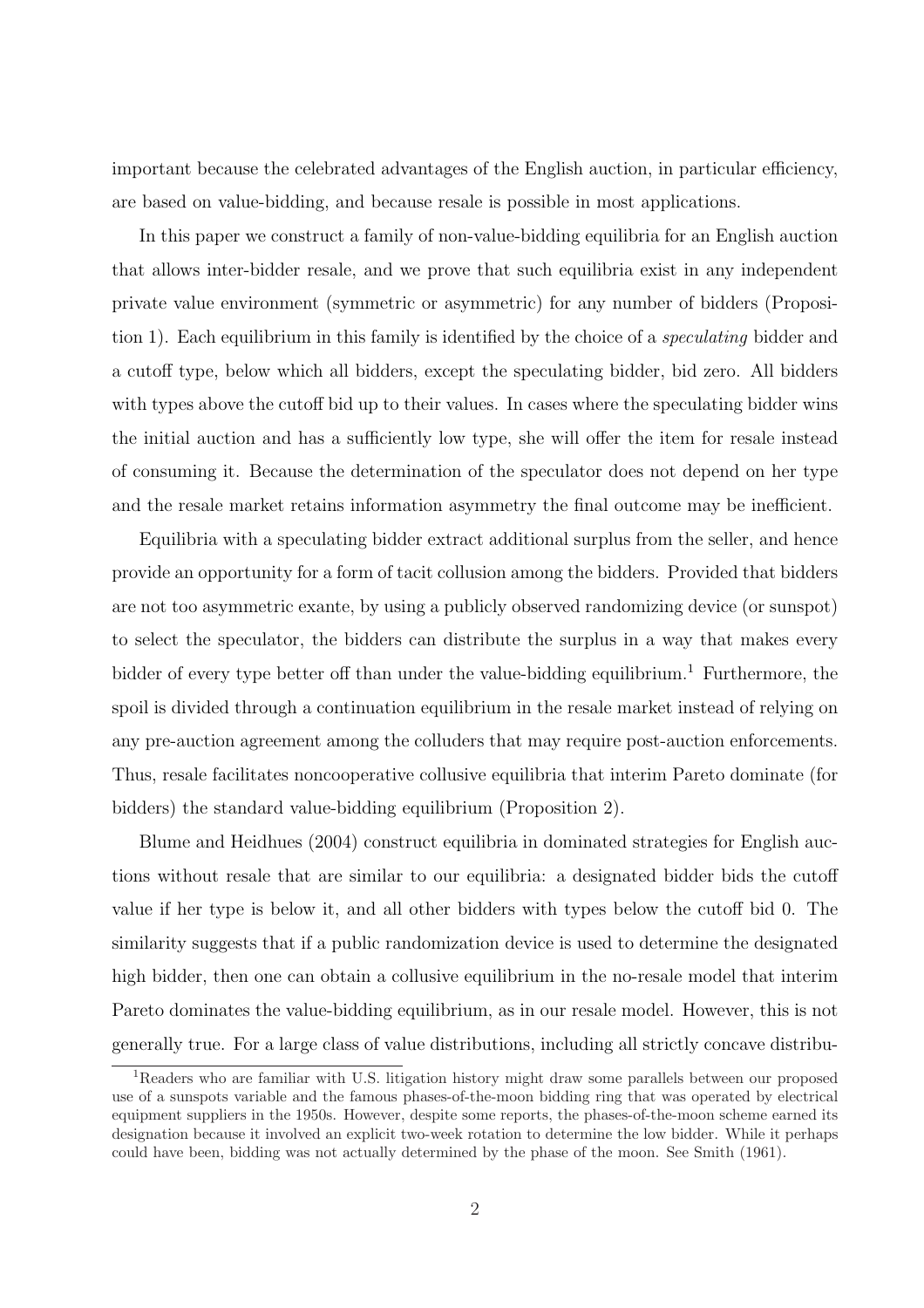tions, high-value bidders are worse off under collusion if resale is prohibited (Proposition 3). Resale opportunities allow bidders to realize additional surplus that is distributed among bidders through the resale equilibria in a way that makes collusion preferable to all bidder types. In this sense, resale is essential for collusion.

No binding agreement among the colluding bidders is required in the collusive equilibria we describe. The recommendation made by the sunspot device is not binding. Rather, the sunspot plays the role of a correlating device in a correlated equilibrium (however private recommendations are not required). Once the sunspot identifies the speculating bidder it is in the interest of each bidder to bid accordingly in the initial auction based on the belief that others will follow their assigned roles. After the initial auction, the colluding bidders optimally carry out their final allocation through the resale market, without relying on any form of enforcement.

McAfee and McMillan (1992) identify four obstacles to successful collusion. They point out that the most significant factor in the downfall of many cartels is the issue of "dividing the spoils." Here this is resolved fairly, in a way that is acceptable to all, by the sunspot device.<sup>2</sup> The second obstacle, enforcement, is also avoided here since the participants obtain collusive payoffs through fully rational, noncooperative equilibrium behavior.<sup>3</sup> The fact that formal agreements and enforcement are not required mitigates the destructive impact of new entrants, which is the third obstacle described by McAfee and McMillan. Finally, the equilibria are fairly robust to the introduction of positive reserve prices.<sup>4</sup> Hence, actions taken by the seller to destabilize collusion, the final obstacle raised by McAfee and McMillan, need not eliminate collusive equilibria.

<sup>2</sup>Dividing the spoils is in fact the main issue addressed by McAfee and McMillan (1992), whose solution also involves randomization. They describe an equilibrium for a first-price auction in which bidders submit identical bids and allow the auctioneer to randomly determine the winner.

<sup>3</sup>The simplest collusive mechanisms (eg. Robinson, 1985) require some type of enforcement or punishment to prevent bidders from cheating on the collusive agreement. More elaborate schemes, cf. Graham and Marshall (1987), McAfee and McMillan (1992), and Mailath and Zemsky (1991), as well as the more recent literature on optimal auctions given collusion such as Laffont and Martimort (2000) and Che and Kim (2006), are incentive compatible. However, they require that bidders participate in some type of pre-auction side mechanism, selected by an external mediator, to form binding agreements.

<sup>4</sup>The equilibrium construction generalizes to arbitrary reserve prices. The collusion result holds for sufficiently small reserve prices. For environments with uniformly distributed use values, we have verified that the collusion result holds for arbitrary reserve prices in markets with two bidders and in markets with sufficiently many bidders.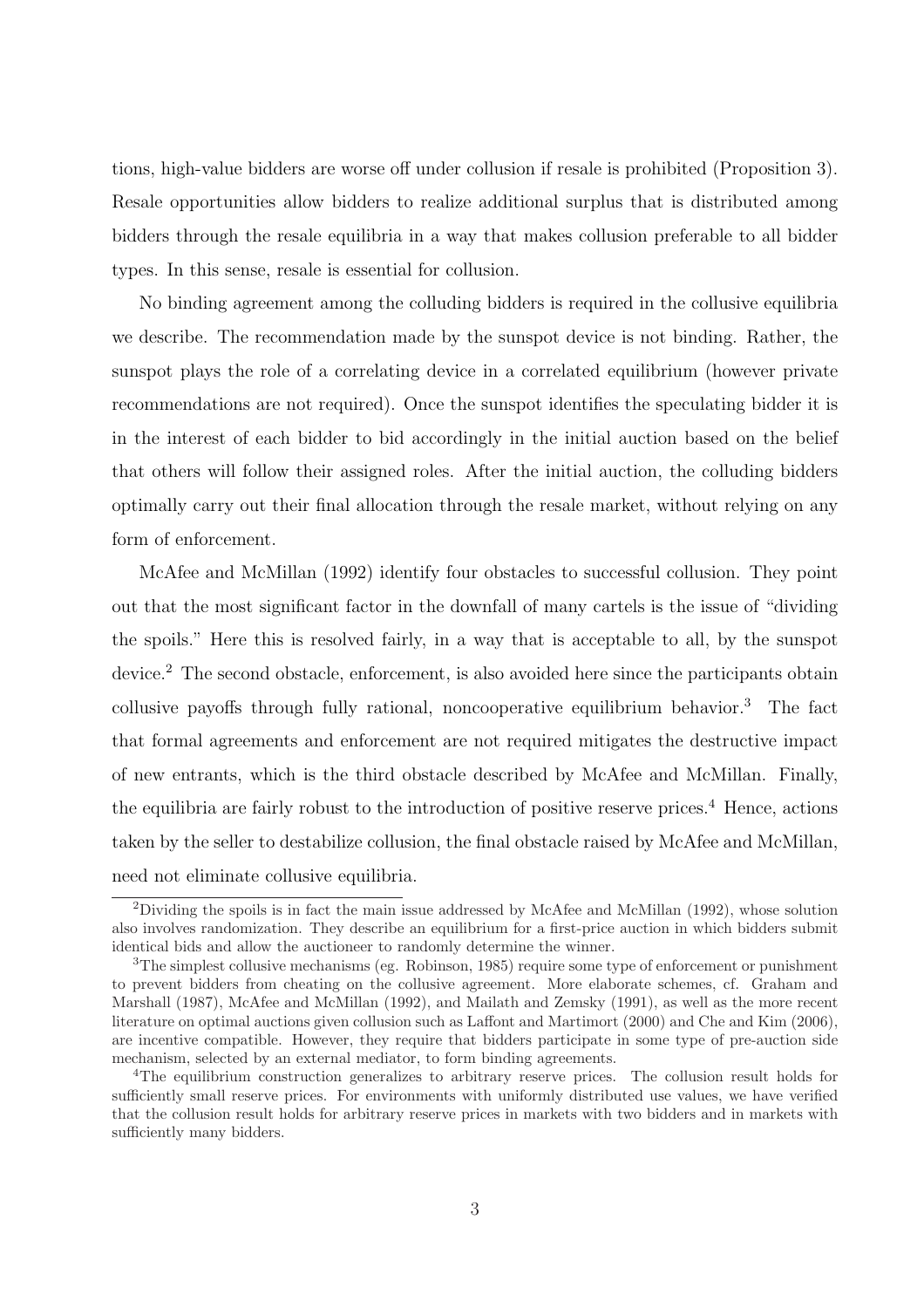The cutoff-bidding strategy in our equilibria is built upon Garratt and Tröger (2006) for English and second-price auctions. However, there are nontrivial differences. In Garratt and Tröger, the player who will become the reseller has no private information, and the other players have identical prior distributions. In contrast, in this paper every player has private information and players are asymmetric, i.e., they may have different prior distributions, and moreover we consider a wider range of resale market structures. Our extension of the equilibrium construction to the case of asymmetric bidders is made possible by conditioning the speculating bidder's bids on the identities of people who stay in the auction. This information is not available in a sealed-bid format. Hence, our equilibrium construction only works for a second-price auction when the players are symmetric (see Remark 3 following Proposition 1).<sup>5</sup>

In addition to allowing any number of asymmetric bidders,<sup>6</sup> the main value-added of this paper to the auction-resale literature is that it allows a variety of rules that govern how the bargaining power is distributed among the *n* bidders during resale.<sup>7</sup> That includes giving all the bargaining power to the reseller (Zheng (2002)), giving all the bargaining power to the buyers at resale (Haile (2003)), convex combinations between the two (Calzolari and Pavan (2006)), and English or second-price auctions given a reserve price chosen by the reseller. We obtain such generality of the resale markets by proving novel, general comparative statics properties for the continuation equilibria at resale (Section 3).

Recent works by Lebrun (2007) and Hafalir and Krishna (2007) compare revenue in first- and second-price auctions with resale. Hafalir and Krishna show that in 2-bidder, asymmetric auctions there exists a "general revenue ranking" in favor of first-price auctions, provided bidders play the value-bidding equilibrium in the second price auction. Lebrun shows that this ranking does not necessarily hold when behavior (mixed) strategies are allowed.<sup>8</sup> The existence of the additional equilibria described in this paper does not change

<sup>5</sup>For second-price auctions with symmetric bidders, our construction generalizes the counterpart in Garratt and Tröger (2006) to the case where the speculator has a private value.

 $6E$ xcept Zheng (2002), the auction-resale literature assumes either that bidders are symmetric or that there are only two bidders.

<sup>&</sup>lt;sup>7</sup>To keep the model closed, we maintain the assumption that a resale mechanism is either exogenous or optimally chosen by one of the n bidders. Hence the colluding bidders cannot rely on a neutral mediator to select for them an incentive efficient mechanism to dissolve their partnership efficiently (e.g., Laffont and Martimort (2000), Cramton, Gibbons, and Klemperer (1987)).

<sup>&</sup>lt;sup>8</sup>For the case where two bidders have different value distributions Lebrun (2007) shows that either auction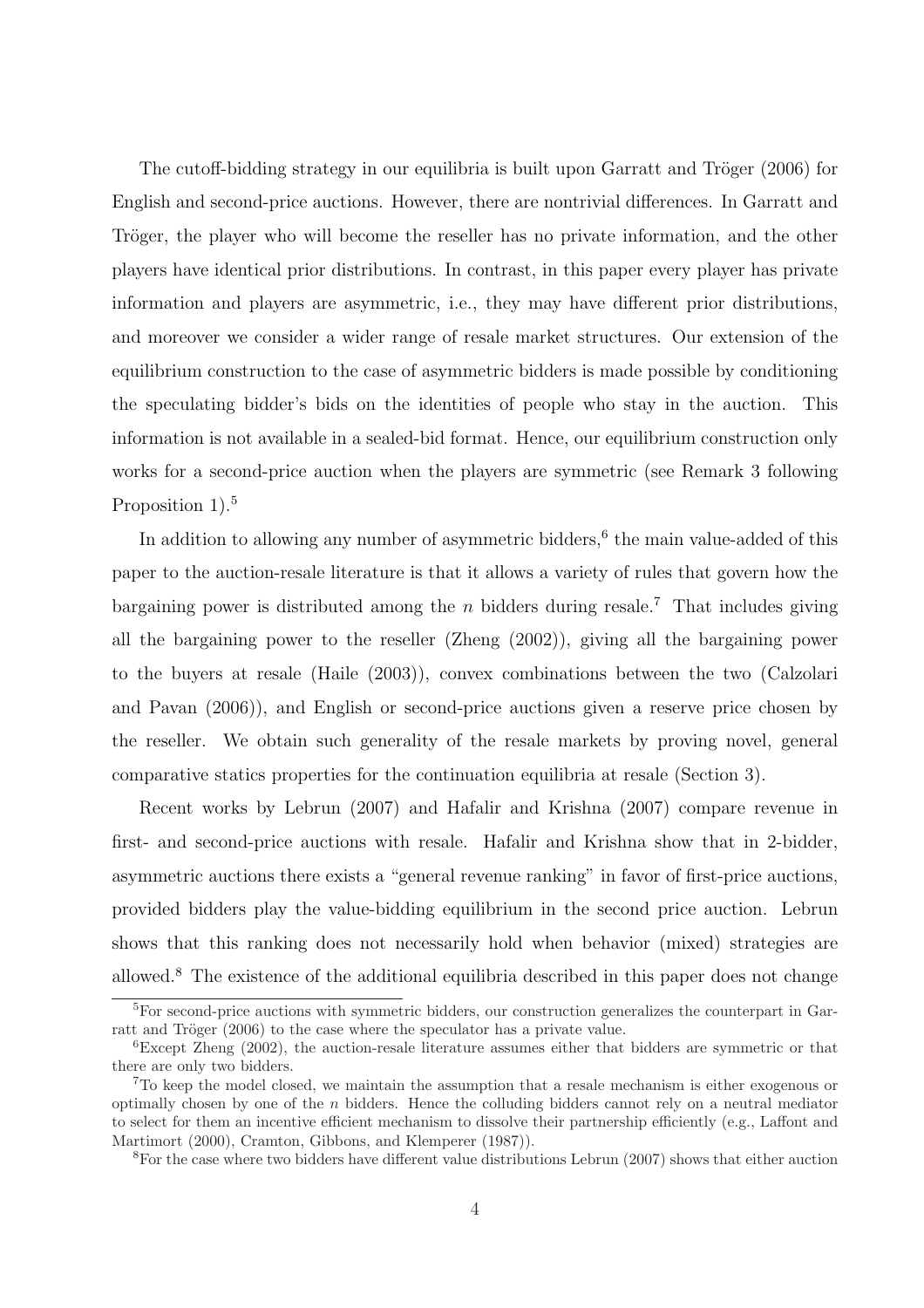the revenue ranking established by Hafalir and Krishna, since the revenue generated by any of our equilibria is no greater than the revenue received by the seller in the value-bidding equilibrium.

Collusive equilibria have been constructed for multi-unit auctions by Milgrom (2000), Brusco and Lopomo (2002) and Engelbrecht-Wiggans and Kahn (2005), however resale does not play a role.<sup>9</sup> In these multi-unit environments bidders signal their preferences in early rounds and then optimally abstain from bidding on other bidders' preferred items. Interestingly, the open aspect of the ascending English auction is essential in their construction, as it is here in the case of ex-ante asymmetric bidders.

## 2 Model

We consider environments with  $n \geq 2$  risk-neutral bidders pursuing a single indivisible private good. Bidder  $i \in N := \{1, \ldots, n\}$  has a privately known use value, or  $type, t_i \in T_i :=$  $[0, \bar{t}_i]$   $(\bar{t}_i > 0)$  for the good. From the viewpoint of the other bidders,  $t_i$  is independently distributed according to a probability distribution with cumulative distribution function  $F_i$ . We assume that  $F_i$  has a density  $f_i$  that is positive and continuous on  $T_i$  and identically 0 elsewhere. We add the standard assumption that the hazard rates are weakly increasing; i.e., for all  $i \in N$ , the mapping

 $t \mapsto f_i(t)/(1 - F_i(t))$  is weakly increasing on  $[0, \bar{t}_i)$ .

The type space is denoted by  $\mathbf{T} := T_1 \times \cdots \times T_n$ <sup>10</sup> We consider a 2-period game, which begins after each bidder  $i \in N$  has privately observed her use value  $t_i \in T_i$ .

In period 1, the good is offered via an English auction with zero reserve price. (Remark 1 after Proposition 1 will extend the result to positive reserve prices.) The auction winner either consumes the good in period 1, thereby ending the game, or becomes the *period-2* seller, who offers the good in period 2 for resale to the losing bidders, called *period-2 buyers*.

format can have higher expected revenue; it depends on equilibrium selection in second-price auction.

<sup>9</sup>Pagnozzi (2007) analyzes multi-unit auctions with resale in a complete information model.

 $10$ We shall use boldface letters to denote multidimensional quantities.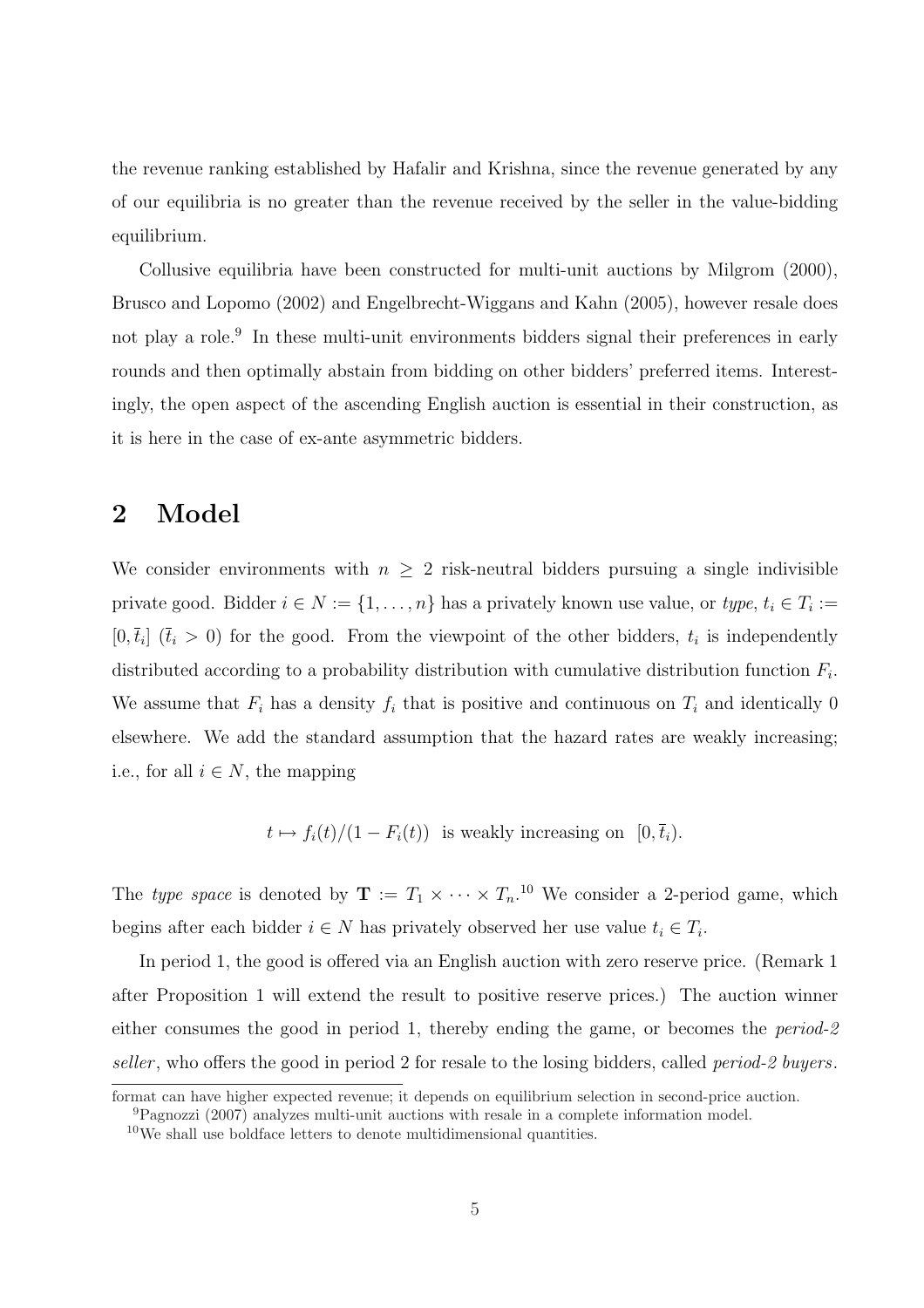The game ends when period 2 ends.

Our model allows a variety of alternative rules for resale in period 2:

- I Myerson's auction: The period-2 seller commits to a selling mechanism, and resale is not allowed after the operation of the mechanism. (Remark 2 after Proposition 1 will partially extend our result to allow repeated resale as in Zheng (2002).)
- II English or second-price auction with a reserve price uniform for all period-2 bidders: the only policy instrument for the period-2 seller is the reserve price.
- III Haile's (2003) auction in the environments with  $n > 2$ : An English auction without reserve price and with the option for the period-2 seller to reject all the bids after bidders have all stopped raising their bids. We assume that bids in this auction start at zero.
- IV Player-specific bargaining power in the 2-bidder environment, similar to Calzolari and Pavan (2006): for some exogenous  $\theta_1, \theta_2 \in (0, 1)$ , with  $\theta_1 + \theta_2 = 1$ , bidder *i* makes a take-it-or-leave offer to the other bidder  $-i$  with probability  $\theta_i$ .

We also allow any combination of the above rules such that each rule is applied with a predetermined probability.

Every player's discount factor is  $\delta \in (0,1]$ . Given type  $t_i$ , the bidder i's expected payoff, from the viewpoint of period 1, is equal to

$$
\delta^{s-1}t_i\mathbf{1}_{i=\text{owner}}-m_1-\delta m_2,
$$

where  $\mathbf{1}_{i=\text{owner}}$  is the indicator function for the event that i is the final owner of the good at the end of the game, s is the period in which i consumes the good, and  $m_r$  ( $r = 1, 2$ ) is the expected value of the bidder's net monetary payment in period r.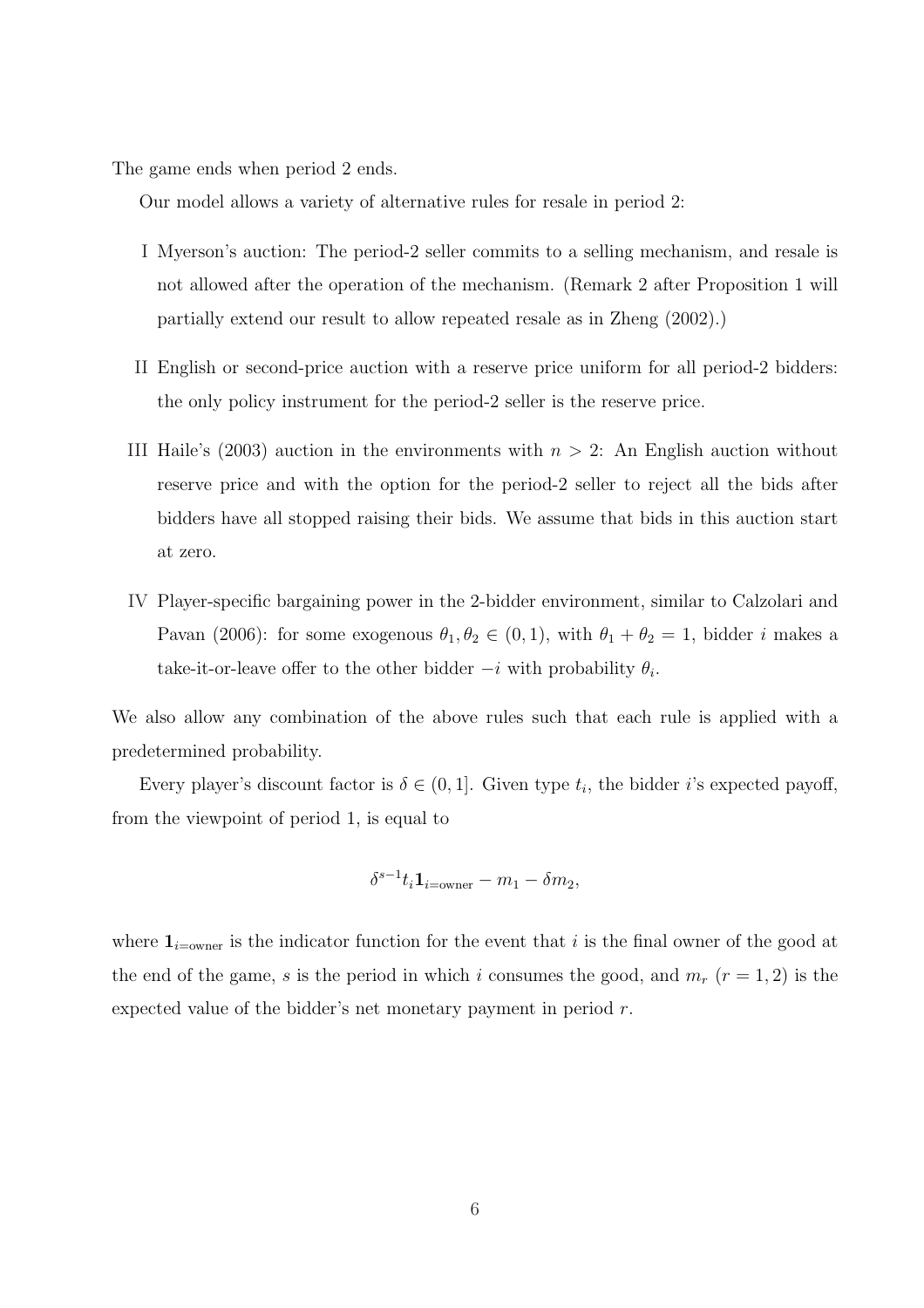#### 2.1 Histories, strategies, and beliefs

During a period-1 auction a history is represented by  $h := (h_i)_{i \in N} \in [0, \infty)^n$ , where  $h_i$  is the highest price up to which bidder  $i$  has stayed in the auction. Let

$$
\mathcal{H}_i := \left\{ h \in [0, \infty)^n \mid h_i = \max_{j \in N} h_j \text{ and } \exists k \neq i \text{ s.t. } h_k = h_i \right\}
$$

denote the set of *nonterminal histories* in which bidder i and at least one other bidder remain active. The model we use for the period-1 English auction is the standard button auction (Milgrom and Weber, 1982) in which a bidder's only decision is when to withdraw irreversibly from the bidding. Accordingly, a *bidding strategy profile*  $(\beta_i(\cdot \mid h))_{i \in N, h \in \mathcal{H}_i}$  determines, for any bidder  $i \in N$ , any nonterminal history  $h \in \mathcal{H}_i$  and any type  $t_i \in T_i$ , the price  $\beta_i(t_i \mid h)$ at which bidder i plans to drop out.

A terminal history records the actual dropout price of each losing bidder in the period-1 auction up to the end of the auction, as well as the identity of the period-1 winner. Let  $\mathcal H$ denote the set of all possible terminal histories. A resale decision profile is a vector  $(\gamma_h)_{h \in \mathcal{H}}$ , where  $\gamma_h(t) = 1$  if type t of the winning bidder offers the good for resale at the ending history h, and  $\gamma_h(t) = 0$  if the winner consumes the good in period 1.

We restrict attention to equilibria where posterior beliefs remain stochastically independent across all players. Hence we model a belief profile, as a mapping that associates to each history of the game a product of stochastically independent probability distributions on  $T_1, \ldots, T_n$ .

The part of the belief profile that will play an important role in our analysis is the post-auction belief profile, denoted by  $(G_h)_{h \in H}$ . For any terminal history h,  $G_h$ , called the post-auction belief , is the profile of independent distributions of the bidders' types that are held by bidders at the beginning of period 2 when the history of the period-1 auction is h and that the period-1 winner has decided to offer the good for resale. Since the history of an English auction is common knowledge, we may assume, without loss of generality, that the posterior beliefs, including  $G_h$ , are common knowledge up to the start of period 2.

As there is no further resale after period 2 and the post-auction belief is commonly known, the revelation principle for period 2 holds. Thus, we directly formulate a period-2 outcome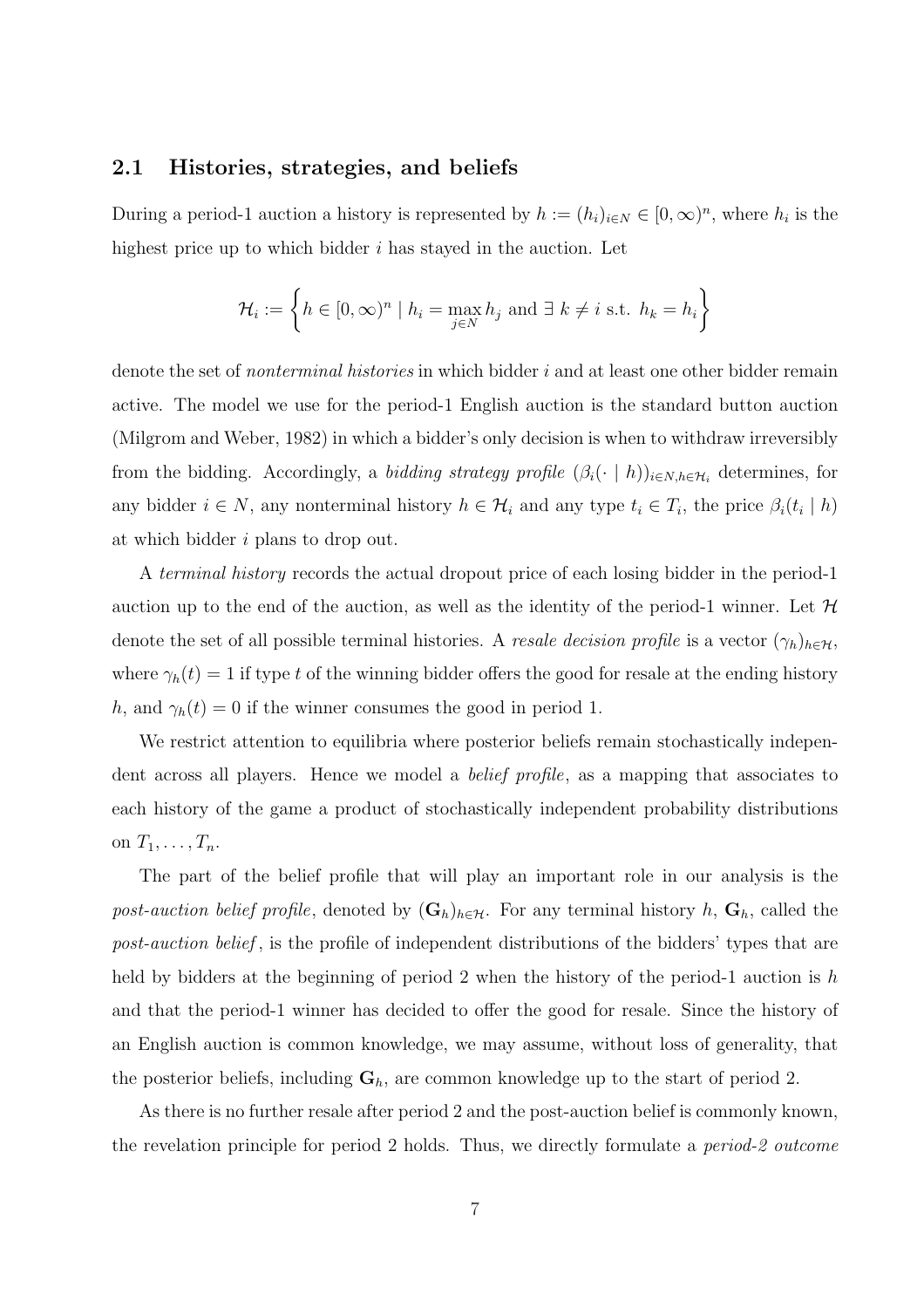function

$$
((P_{ij}, Q_{ij})_{i \in N \setminus \{j\}})_{j \in N}
$$

such that, given any post-auction belief  $J$  (e.g.,  $G_h$ ), with player j being the period-2 seller, and given every type profile  $\mathbf{t} \in \mathbf{T}$ , the number  $P_{ij}(\mathbf{t}, h)$  denotes the expected value of the period-2 monetary transfer from bidder i to player j, and  $Q_{ij}(\mathbf{t}, \mathbf{J})$  denotes the probability that bidder i obtains the good in period 2, with  $1 \overline{ }$  $i_{\neq j} Q_{ij}(\mathbf{t}, \mathbf{J})$  being the probability with which the period-2 seller keeps the good. The pair  $(P_{ij}(\cdot, \mathbf{J}), Q_{ij}(\cdot, \mathbf{J}))_{i \in N \setminus \{j\}}$  is called the *period-2 outcome* given period-2 seller  $j$  and post-auction belief **J**.

### 2.2 The equilibrium concept

An equilibrium consists of a bidding profile  $(\beta_i(\cdot \mid h))_{i \in N, h \in \mathcal{H}_i}$ , a resale-decision profile  $(\gamma_h)_{h \in \mathcal{H}}$ , a post-auction belief profile  $(\mathbf{G}_h)_{h \in \mathcal{H}}$ , and a period-2 outcome function  $(P_{ij}, Q_{ij})_{i \in N, j \in N\setminus\{i\}}$ with the following properties:

- a. for any terminal history  $h \in \mathcal{H}$  where the period-1 winner is j, given the post-auction belief  $G_h$ , there exists a Bayesian Nash equilibrium for the period-2 continuation game that induces the period-2 outcome  $(P_{ij}(\cdot, \mathbf{G}_h), Q_{ij}(\cdot, \mathbf{G}_h))_{i \in N \setminus \{j\}};$
- b. for any terminal history  $h \in \mathcal{H}$ , if bidder i is the period-1 winner in h, then  $\gamma_h$ maximizes i's discounted expected payoff given the post-auction belief  $G_h$  and the expected period-2 outcome;
- c. there exists a belief profile B that evolves from the common prior  $(F_i)_{i\in N}$  to the postauction belief  $(G_h)_{h\in\mathcal{H}}$  and obeys Bayes' rule with respect to the bidding profile  $(\beta_i(\cdot))$  $(h))_{i\in N, h\in\mathcal{H}_i}$  and resale-decision profile  $(\gamma_h)_{h\in\mathcal{H}}$  whenever possible;
- d. for any bidder i, type  $t_i \in T_i$ , and nonterminal history  $h \in \mathcal{H}_i$ , the dropout price  $\beta_i(t_i \mid h)$  maximizes i's discounted expected payoff given the belief profile  ${\cal B}$  and history  $h$ , provided that everyone else abides to the bidding profile and that the resale-decision profile and period-2 outcome function are implemented.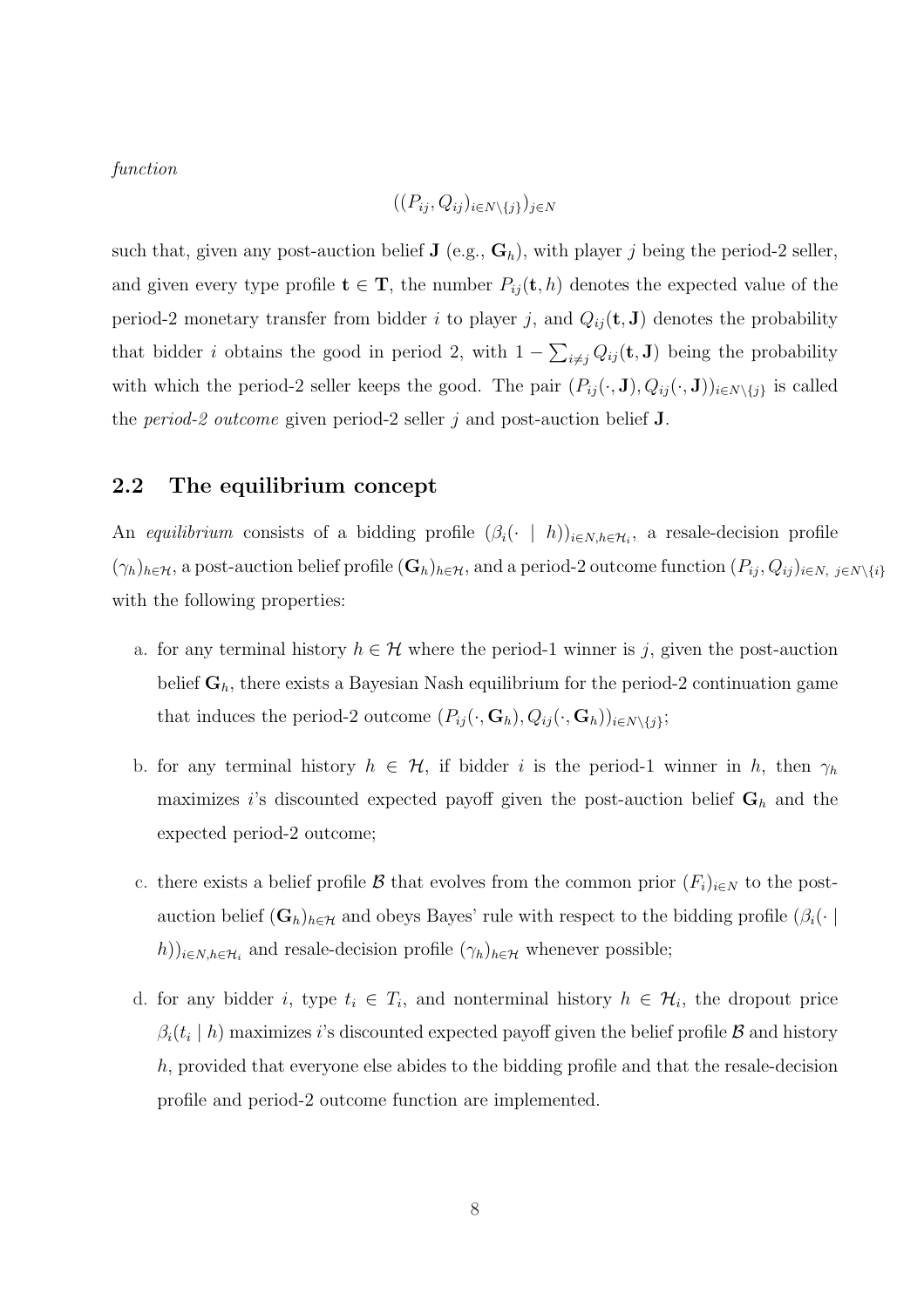# 3 Equilibrium properties in the resale game

Let  $j \in N$  be the period-2 seller and **J** the post-auction belief (e.g.,  $\mathbf{G}_h$  in an equilibrium under terminal history h). Let  $J_i$  denote the marginal distribution induced by **J** on i's type space  $T_i$ , and  $\mathbf{J}_{-i}$  the marginal distribution on  $\mathbf{T}_{-i} := \prod_{k \neq i} T_k$ .

Suppose a period-2 outcome  $(P_{ij}(\cdot, \mathbf{J}), Q_{ij}(\cdot, \mathbf{J}))_{i \in N \setminus \{j\}}$  is implemented. Then for any period-2 bidder  $i$   $(i \neq j)$  with type  $t_i$ , the probability with which i obtains the good from the period-2 seller  $j$  is equal to

$$
q_{ij}(t_i, \mathbf{J}) = \int_{\mathbf{T}_{-i}} Q_{ij}(\mathbf{t}, \mathbf{J}) d\mathbf{J}_{-i}(\mathbf{t}_{-i}),
$$

and the period-2 expected payoff for  $i$  is equal to

$$
l_{ij}(t_i, \mathbf{J}) = t_i q_{ij}(t_i, \mathbf{J}) - \int_{\mathbf{T}_{-i}} P_{ij}(\mathbf{t}, \mathbf{J}) d\mathbf{J}_{-i}(\mathbf{t}_{-i}).
$$

And for any type  $t_j$  of the period-2 seller, the probability of keeping the good is equal to

$$
q_j(t_j, \mathbf{J}) = 1 - \sum_{k \in N \setminus \{j\}} \int_{\mathbf{T}_{-j}} Q_{kj}(\mathbf{t}, \mathbf{J}) d\mathbf{J}_{-j}(\mathbf{t}_{-j}),
$$

and the period-2 expected payoff is equal to

$$
w_j(t_j, \mathbf{J}) = t_j q_j(t_j, \mathbf{J}) + \sum_{k \in N \setminus \{j\}} \int_{\mathbf{T}_{-j}} P_{kj}(\mathbf{t}, \mathbf{J}) d\mathbf{J}_{-j}(\mathbf{t}_{-j}).
$$

By the envelope theorem, one can prove that the incentive compatibility of the period-2 outcome implies the following envelope formulas: For any  $t_i, t'_i \in T_i$  and  $t_j, t'_j \in T_j$ ,

$$
l_{ij}(t_i, \mathbf{J}) - l_{ij}(t'_i, \mathbf{J}) = \int_{t'_i}^{t_i} q_{ij}(x, \mathbf{J}) dx,
$$
\n(1)

$$
w_j(t_j, \mathbf{J}) - w_j(t'_j, \mathbf{J}) = \int_{t'_j}^{t_j} q_j(x, \mathbf{J}) dx; \qquad (2)
$$

By the interim individual rationality of the period-2 outcome, we have, for any  $t_i \in T_i$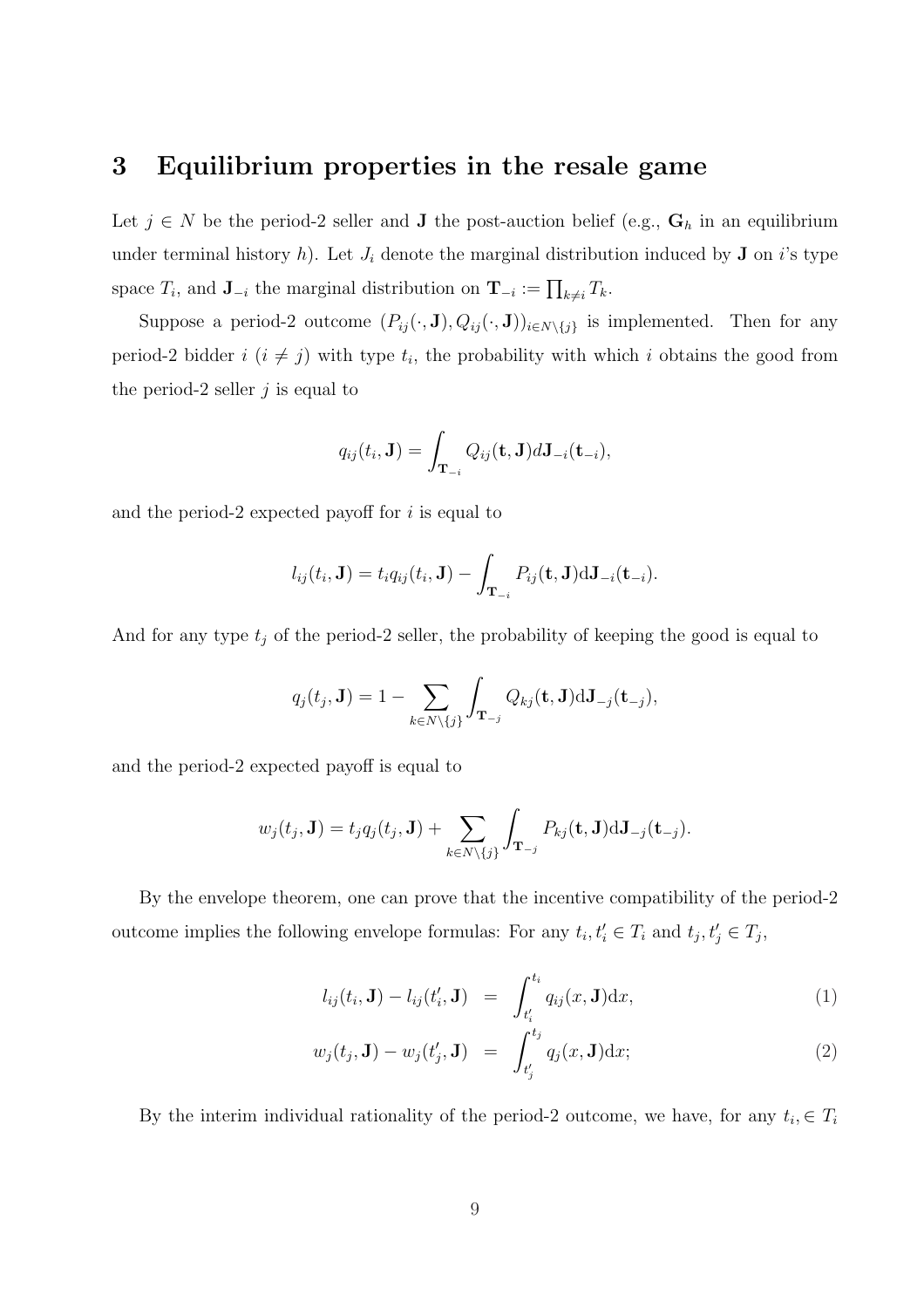and  $t_j \in T_j$ ,

$$
t_j \leq w_j(t_j, \mathbf{J}) \leq \int_{\mathbf{T}_{-j}} \max\left\{t_j, \max_{k \in N \setminus \{j\}} t_k\right\} d\mathbf{J}_{-j}(\mathbf{t}_{-j}), \tag{3}
$$

$$
0 \leq l_{ij}(t_i, \mathbf{J}) \leq \int_{\mathbf{T}_{-i}} \left( \max \left\{ t_i, \max_{k \in N \setminus \{i\}} t_k \right\} - t_j \right) d \mathbf{J}_{-i}(\mathbf{t}_{-i}). \tag{4}
$$

If there are expected gains from trade between the period-2 seller and buyers, the period-2 seller j captures a nonzero share of the gains. More precisely, for any  $t_j \in T_j$ , if  $t_j < \max T_j$ or  $t_j = 0$ , then, assuming resale follows any of the rules I-IV described in Section 2,

$$
[(\forall i \in N \setminus \{j\}) \max \text{support } J_i > t_j] \Longrightarrow w_j(t_j, J) > t_j. \tag{5}
$$

Equation (5) is obviously true in the case where the period-2 seller gets to choose the resale mechanism or pick the reserve price or make an ultimatum offer. Suppose Haile's auction is used. If  $t_j < \max J_i$ , then the posterior distribution of j's type is nondegenerate, so the price offered by the highest buyer is greater than  $t_j$  with a positive probability unless the buyer's type is almost surely below the seller's. Hence (5) follows. If  $t_j = \max J_i = 0$ , with zero being the starting price in Haile's auction and the additional assumption of having more than two players in this case, the price of the good is above zero when the highest period-2 bidder gets to make an ultimatum offer to the period-2 seller, hence (5) follows. Finally, in the case where rule IV governs resale, there is a positive probability with which the period-2 seller gets to make the ultimatum offer, then (5) again follows.

### 3.1 A reseller sells less

Below is a new observation that plays a crucial role in the construction of our equilibria. It is aligned with the intuition that a monopolist sells less than efficiency requires: for each type of each player, the probability with which the player is the final owner of the good is higher when she is the period-2 seller than when she is a period-2 buyer.

A product distribution  $\mathbf{J} := (J_i)_{i \in N}$  is called *regular* if three properties are satisfied for every  $i \in N$ : (i) the support of  $J_i$  is a bounded interval, (ii)  $J_i$  has a positive continuous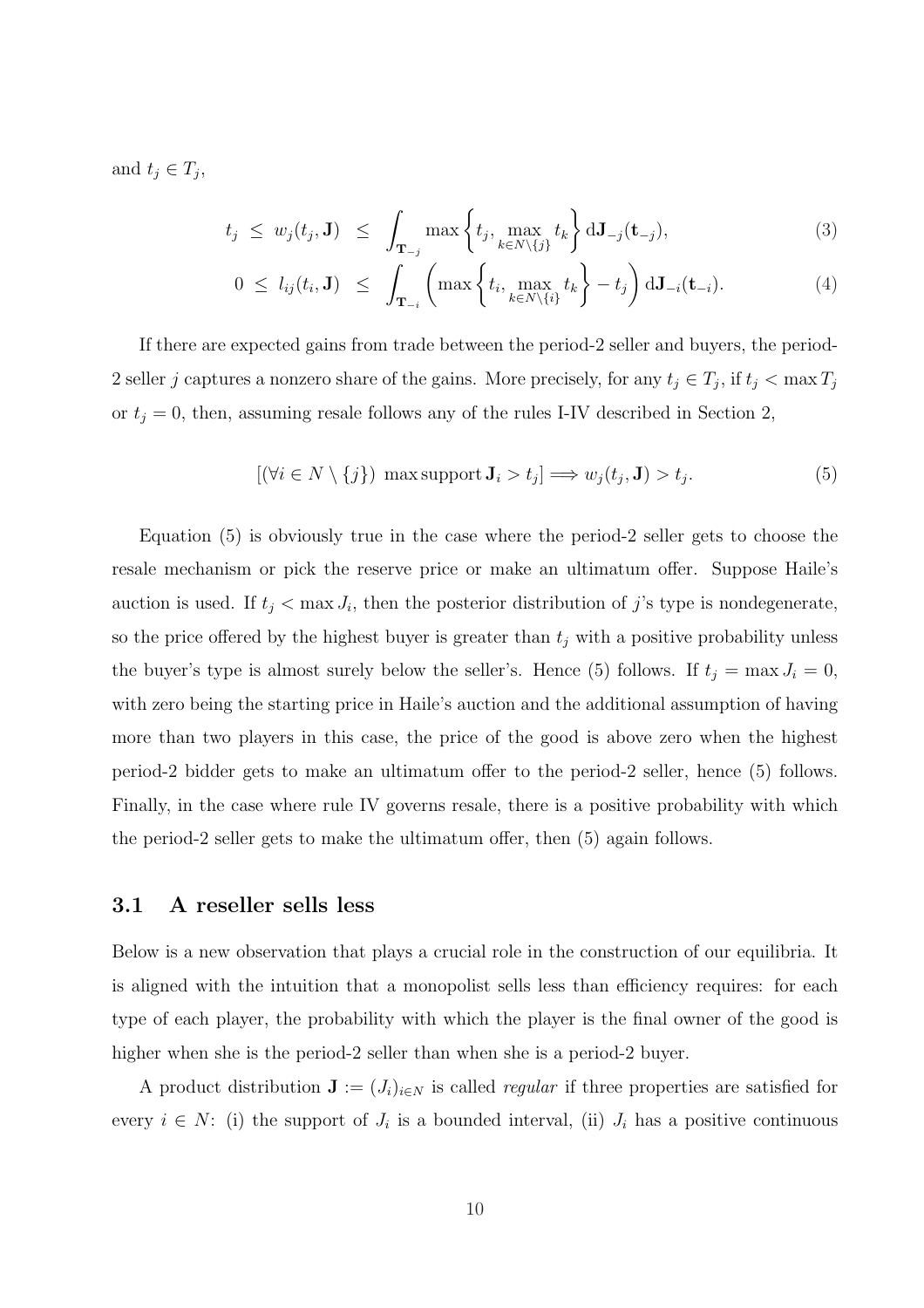density function  $J_i'$  on its support supp  $J_i$ , and (iii) the *virtual utility function*, defined by

$$
V_{i,\mathbf{J}}(t_i) := t_i - \frac{1 - J_i(t_i)}{J'_i(t_i)}, \qquad \forall t_i \in \text{supp } J_i,
$$
\n
$$
(6)
$$

is strictly increasing on supp  $J_i$ . Extend  $V_{i,J}$  beyond supp  $J_i$  by

$$
V_{i,J}(t_i) := \begin{cases} t_i & \text{if } t_i > \max \text{supp } J_i \\ -\infty & \text{if } t_i < \min \text{supp } J_i. \end{cases}
$$
 (7)

**Lemma 1** For any  $j, k \in N$  with  $j \neq k$ , let  $h(j), h(k) \in \mathcal{H}$  be terminal histories such that the period-1 winner is j in history  $h(j)$  and is k in  $h(k)$ . If a post-auction belief profile  $(G_h)_{h \in \mathcal{H}}$  and a period-2 outcome function  $(P_{ij}, Q_{ij})_{i \in N, j \in N \setminus \{i\}}$  together satisfy equilibrium condition (a), and if **J** is a regular product distribution and  $\mathbf{J} = \mathbf{G}_{h(j)} = \mathbf{G}_{h(k)}$ , then for any  $t_k \in T_k$ ,

$$
q_k(t_k, \mathbf{J}) \ge q_{kj}(t_k, \mathbf{J}). \tag{8}
$$

Proofs of all lemmas stated in the text are provided in Appendix A.

### 3.2 Comparative statics with shifts of beliefs

For any  $i \in N$  and for any two alternative distribution functions  $J_i$  and  $H_i$  of i's type. We say that  $J_i$  is squeezed upward into  $H_i$ , denoted by  $J_i \dashv H_i$ , if there exists an x in the support of  $J_i$  such that  $H_i$  is equal to the posterior distribution derived from  $J_i$  conditional on the event that i's realized type  $t_i \geq x$ . And we say  $J_i$  is squeezed downward into  $H_i$ , denoted  $H_i \vdash J_i$ , if there exists a y in the support of  $J_i$  such that  $H_i$  is equal to the posterior distribution derived from  $J_i$  conditional on the event that i's realized type  $t_i \leq y$ .

For any two alternative product distributions  $\mathbf{J} := (J_i)_{i \in N}$  and  $\mathbf{H} := (H_i)_{i \in N}$  of the type-profile t, we write

$$
\mathbf{J} \dashv_i \mathbf{H} \iff [J_i \dashv H_i, [\forall k \neq i, J_k = H_k]],
$$
  

$$
\mathbf{H} \vdash_i \mathbf{J} \iff [H_i \vdash J_i, [\forall k \neq i, J_k = H_k]].
$$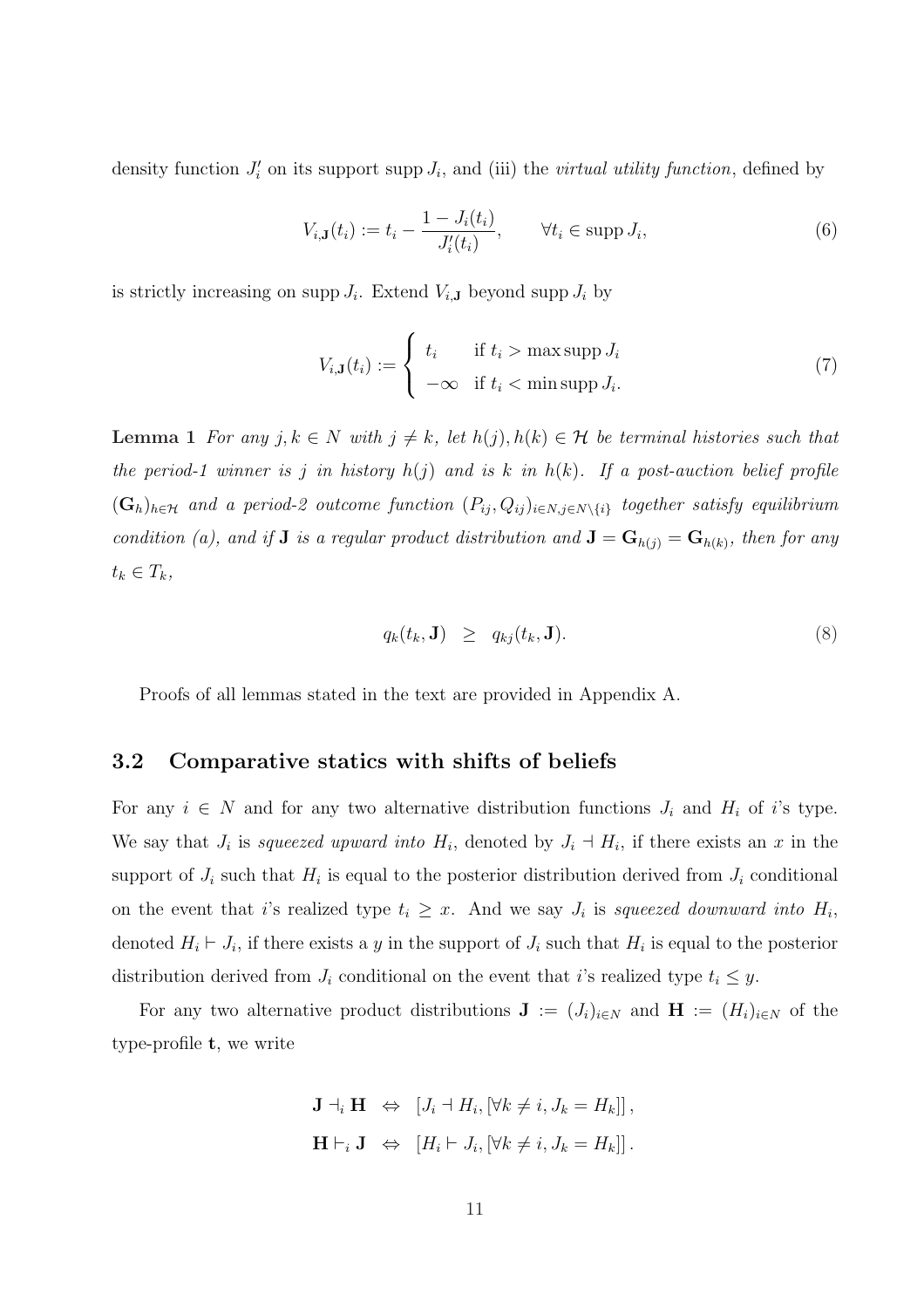The next lemma says that a player's period-2 expected payoff is reduced if she is a period-2 buyer and the belief about her is squeezed upwards, or if she is the period-2 seller and the belief about her is squeezed downwards. The intuition behind (9) is that a period-2 seller would ask for a higher price if she believes that bidders are more likely to have high values. The intuition behind (10) is that period-2 buyers would offer lower prices if they believe that the period-2 seller is more likely to have a low use value.

**Lemma 2** Let G be a set of regular joint distributions on **T**. Suppose that, for any  $j \in N$ and  $J \in \mathcal{G}$ , there is a nonempty set  $\Omega(j, J)$  of period-2 outcomes, each of which is induced by some Bayesian Nash equilibria of the period-2 continuation game given period-2 seller j and post-auction belief **J**. Then there exists a function  $(P_{ij}, Q_{ij})_{i \in N \setminus \{j\}}$  on G with the following properties: (i) for each  $J \in \mathcal{G}$ ,  $(P_{ij}(\cdot, J), Q_{ij}(\cdot, J))_{i \in N \setminus \{j\}} \in \Omega(j, J)$ , and (ii) for any  $i \neq j$ , any  $t_i \in T_i$ , any  $t_j \in T_j$ , and any  $\mathbf{J}, \mathbf{H} \in \mathcal{G}$ ,

$$
\mathbf{J} \dashv_i \mathbf{H} \implies l_{ij}(t_i, \mathbf{J}) \ge l_{ij}(t_i, \mathbf{H}), \tag{9}
$$

$$
\mathbf{H} \vdash_j \mathbf{J} \;\; \Rightarrow \;\; w_j(t_j, \mathbf{J}) \geq w_j(t_j, \mathbf{H}). \tag{10}
$$

## 4 Equilibria for English auctions with resale

In this section, we construct a family of equilibria for the English auction with resale. In each equilibrium, one of the players, say player 1, is commonly expected to be the *designated* winner of the period-1 auction. Bidding strategies depend upon a *threshold*  $t^*$ , which can take on any value between 0 and  $\bar{t} := \min_{i \geq 2} \bar{t}_i$ . In period 1, every player bids up to her own type if it is above  $t^*$ ; the designated winner with a type below  $t^*$  bids up to a certain price, to be constructed below; any other player with a type below  $t^*$  quits at zero price. If someone with type above  $t^*$  wins, resale does not occur. Otherwise, the period-1 winner with a sufficiently low type offers the good for resale in period 2 according to a continuation equilibrium analyzed in Section 3. Since the selection of the designated winner does not depend on her type and informational asymmetries remain at resale, these equilibria are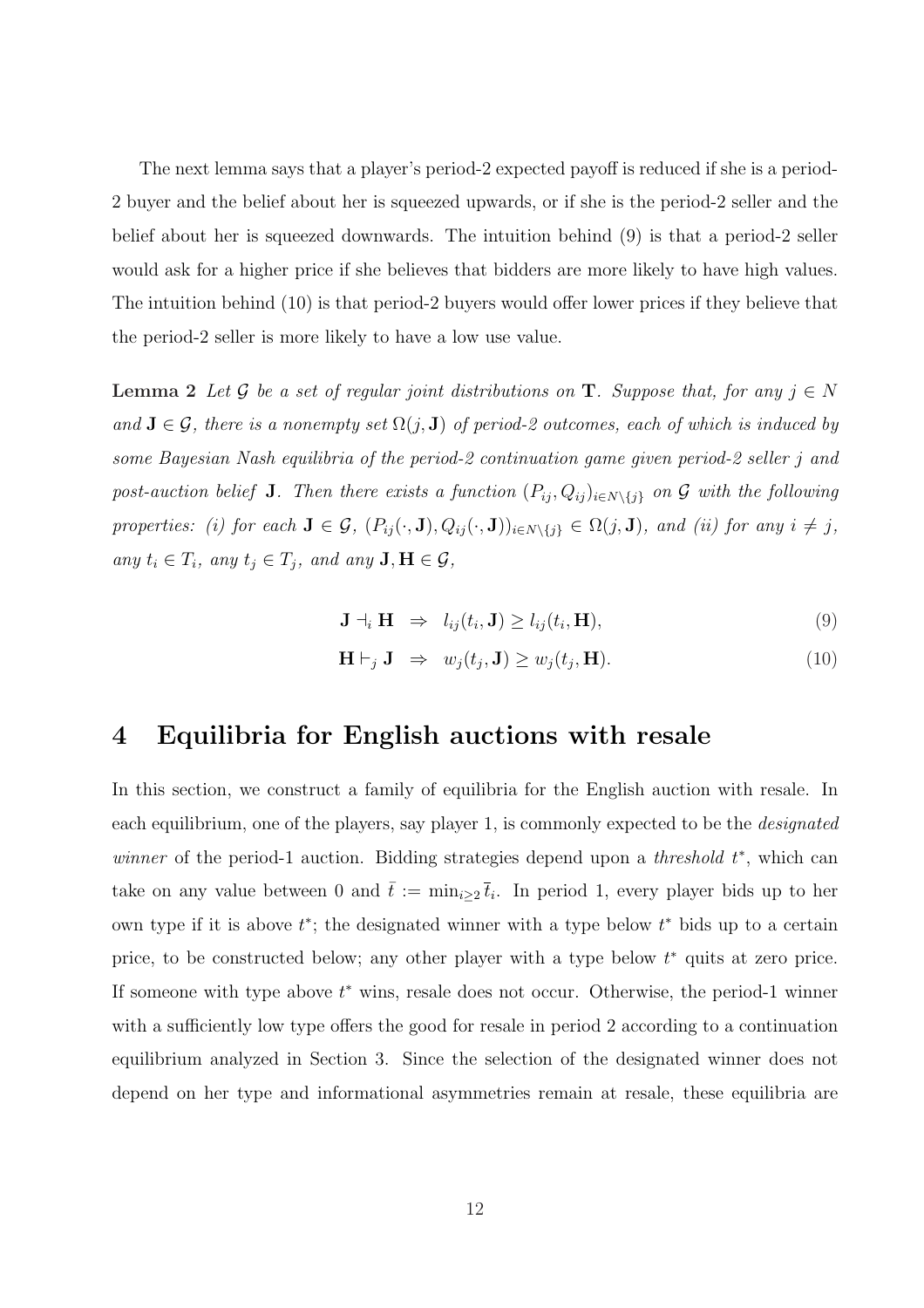inefficient, contrary to the value-bidding equilibrium of English auctions.<sup>11</sup>

Throughout this section we hold a threshold  $t^* \in (0, \bar{t})$  fixed. Before we present the main result (Proposition 1), we state some results that are used to specify the period-1 strategy for player 1. First, we establish the existence of the period-2 continuation equilibrium (Lemma 3). This allows us to apply Lemma 2 and obtain a cutoff type at which the designated winner, player 1, upon winning in period 1, is indifferent between consuming the good and offering it for resale. Second, we show that player 1's resale decision is defined by this cutoff (Lemma 4). Third, we define prices at which each bidder  $i \neq 1$  is indifferent between winning the auction and waiting for resale and show that these prices lie below the threshold  $t^*$  (Lemma 5).

**Lemma 3** For any regular joint distribution  $J$  on  $T$ , given the post-auction belief  $J$  and any period-2 seller j, there is a Bayesian Nash equilibrium for the period-2 continuation game.

Lemma 3 implies that the hypothesis of Lemma 2 is satisfied. Thus, there exists a selection function

$$
(j, J) \mapsto (P_{ij}(\cdot, J), Q_{ij}(\cdot, J))_{i \in N \setminus \{j\}} \tag{11}
$$

such that, for any period-2 seller  $j \in N$  and regular joint distribution **J** as the post-auction belief,  $(P_{ij}(\cdot, \mathbf{J}), Q_{ij}(\cdot, \mathbf{J}))_{i \in N \setminus \{j\}}$  is the continuation equilibrium outcome in period 2, and the comparative statics properties  $(9)$ – $(10)$  hold.

For any  $x \in T_1$ , let  $\mathbf{J}_{x,t^*}$  denote the belief resulting from updating the prior distributions conditional on the event that bidder 1's type is at most  $x$  and the other bidders' types are below  $t^*$ ,

$$
\mathbf{J}_{x,t^*} := F_1(\cdot \mid t_1 \in [0,x]) \times \prod_{i=2}^n F_i(\cdot \mid t_i \in [0,t^*]).
$$

If the post-auction belief is  $J_{t^*,t^*}$ , a period-2 buyer's highest possible maximum willingness to pay is  $t^*$ , hence the sufficiently high types of bidder 1 prefer consuming the good in period 1 to offering resale in period 2, due to discounting. To find a cutoff between consumption and

 $11$ Haile (1999) proves that when resale after an English or second-price auction is allowed, the efficient value-bidding equilibrium remains valid.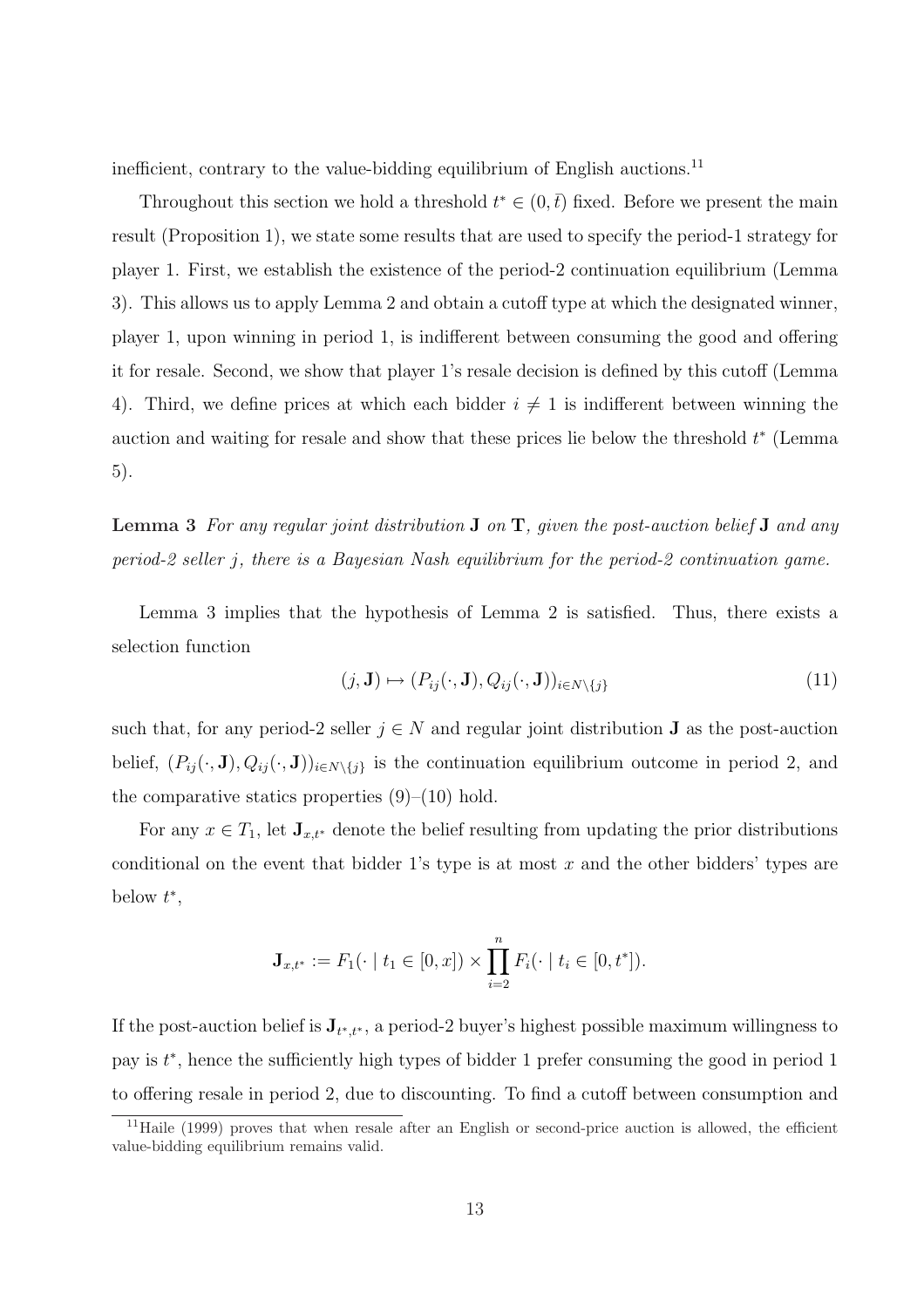offering resale, define

$$
\tau(t^*) := \inf \{ t_1 \in T_1 : t_1 \ge \delta w_1(t_1, \mathbf{J}_{t_1, t^*}) \}.
$$
\n(12)

Since the set on the right-hand side of  $(12)$  contains  $t^*$  and is bounded from below by zero,  $\tau(t^*)$  is well-defined. The next lemma says that  $\tau(t^*)$  is a cutoff such that the types of bidder 1 below it prefer offering resale to consumption, the types above it have the reverse preference, and the other bidders take the cutoff into account. Moreover, this cutoff is greater than zero, implying that the probability for the winner to offer resale is positive.

Lemma 4 Given (11) as the period-2 continuation-equilibrium selection function, for any  $t^* \in (0, \overline{t})$ , we have  $0 < \tau(t^*) \leq t^*$  and, for any  $t_1 \in T_1$ ,

$$
t_1 \ge \delta w_1(t, \mathbf{J}_{\tau(t^*), t^*}) \quad \text{if} \quad t_1 > \tau(t^*), \tag{13}
$$

$$
t_1 \le \delta w_1(t, \mathbf{J}_{\tau(t^*), t^*}) \quad \text{if} \quad t_1 < \tau(t^*), \tag{14}
$$

$$
\tau(t^*) \longrightarrow t^* \quad as \quad \delta \longrightarrow 1. \tag{15}
$$

For all bidders  $i \in N \setminus \{1\}$ , let  $b_i(t^*)$  denote the price that makes type  $t^*$  of bidder i indifferent between (i) winning the auction at price  $b_i(t^*)$  and consuming the good, and (ii) participating only in a resale market where bidder 1 is the period-2 seller and the post-auction beliefs are  $\mathbf{J}_{\tau(t^*),t^*}$ :

$$
b_i(t^*) \quad := \quad t^* - \delta l_{i1}(t^*, \mathbf{J}_{\tau(t^*), t^*}). \tag{16}
$$

The following lemma provides bounds for  $b_i(t^*)$ .

**Lemma 5** For any  $t^* \in (0,\bar{t})$  and  $i \in N \setminus \{1\}$ , we have  $0 < b_i(t^*) \leq t^*$ .

Applying lemmas 2-5 the period-1 strategy for the designated winner, player 1, is as follows. If her type is above the threshold  $t^*$ , then she bids up to her type. If her type is below  $\tau(t^*)$ , then she bids up to  $\max_{i \in S_1(h)} b_i(t^*)$ , where  $S_1(h) := \arg \max_{k \in N \setminus \{1\}} h_k$  denotes the set of the bidders other than 1 who remain active in the nonterminal history  $h \in \mathcal{H}_1$ ;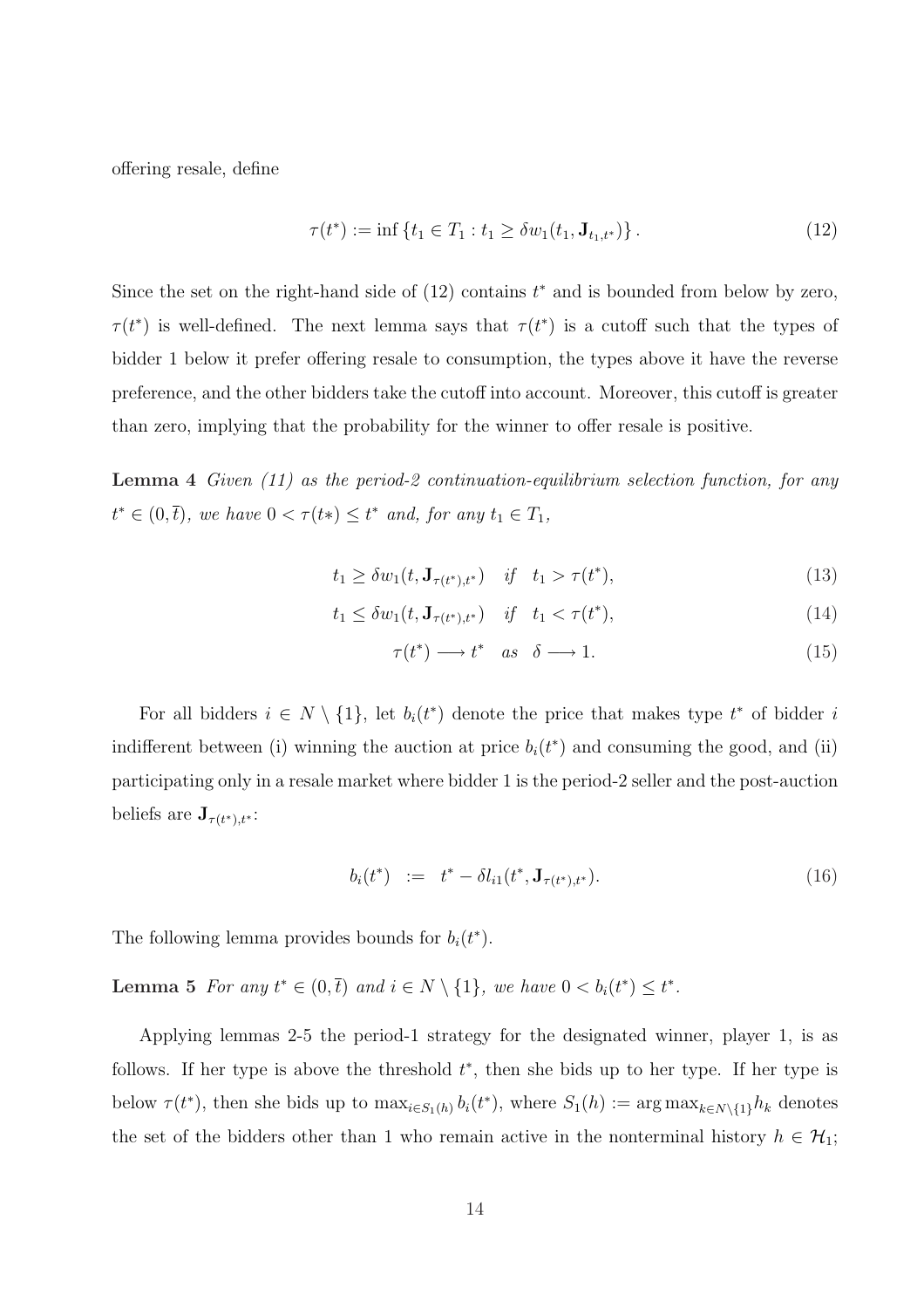and she will offer resale if she wins. If her type is between  $\tau(t^*)$  and  $t^*$ , then she bids up to  $t^*$  and she will not offer resale if she wins.

**Proposition 1** For any  $t^* \in (0, \bar{t})$ , there exists an equilibrium for the 2-period game such that:

(i) player 1's bidding strategy is, for any nonterminal history  $h \in \mathcal{H}_1$  for player 1,

$$
\beta_1(t_1 | h) = \begin{cases} \max_{i \in S_1(h)} b_i(t^*) & \text{if } t_1 \le \tau(t^*) \\ t^* & \text{if } \tau(t^*) < t_1 \le t^* \\ t_1 & \text{if } t_1 > t^*; \end{cases} \tag{17}
$$

(ii) for any player  $i \geq 2$ , at the initial history  $\mathbf{0} = (0, \ldots, 0)$  of the auction,

$$
\beta_i(t_i \mid \mathbf{0}) = 0 \quad \text{if} \quad t_i \le t^*, \tag{18}
$$

and for any nonterminal history  $h \in \mathcal{H}_i$ ,

$$
\beta_i(t_i \mid h) = t_i \quad \text{if} \quad t_i > t^*; \tag{19}
$$

(iii) if player 1 wins at zero price in history h, her resale decision is

$$
\gamma_h(t_1) := \begin{cases} 1 & \text{if } t_1 \le \tau(t^*) \\ 0 & \text{if } t_1 > \tau(t^*); \end{cases}
$$
 (20)

(iv) in the off-path event that a player  $i \in N$  made a commonly observed deviation from the proposed period-1 strategy, the post-auction belief about  $t_i$  can be any regular distribution  $H_i$ such that

$$
H_1 \vdash F_1 \qquad \qquad if \ i = 1
$$
  

$$
F_i(\cdot \mid t_i \in [0, t^*]) \dashv H_i \quad \text{if } i \neq 1 \text{ and } i \text{ does not offer resale}
$$
  

$$
F_i(\cdot \mid t_i \in [0, t^*]) = H_i \quad \text{if } i \neq 1 \text{ and } i \text{ offers resale};
$$
  

$$
(21)
$$

#### (v) the period-2 outcome function is the selection function specified by  $(11)$ .

The proposition is proved in Subsection 4.1. A crucial step in the proof is to show that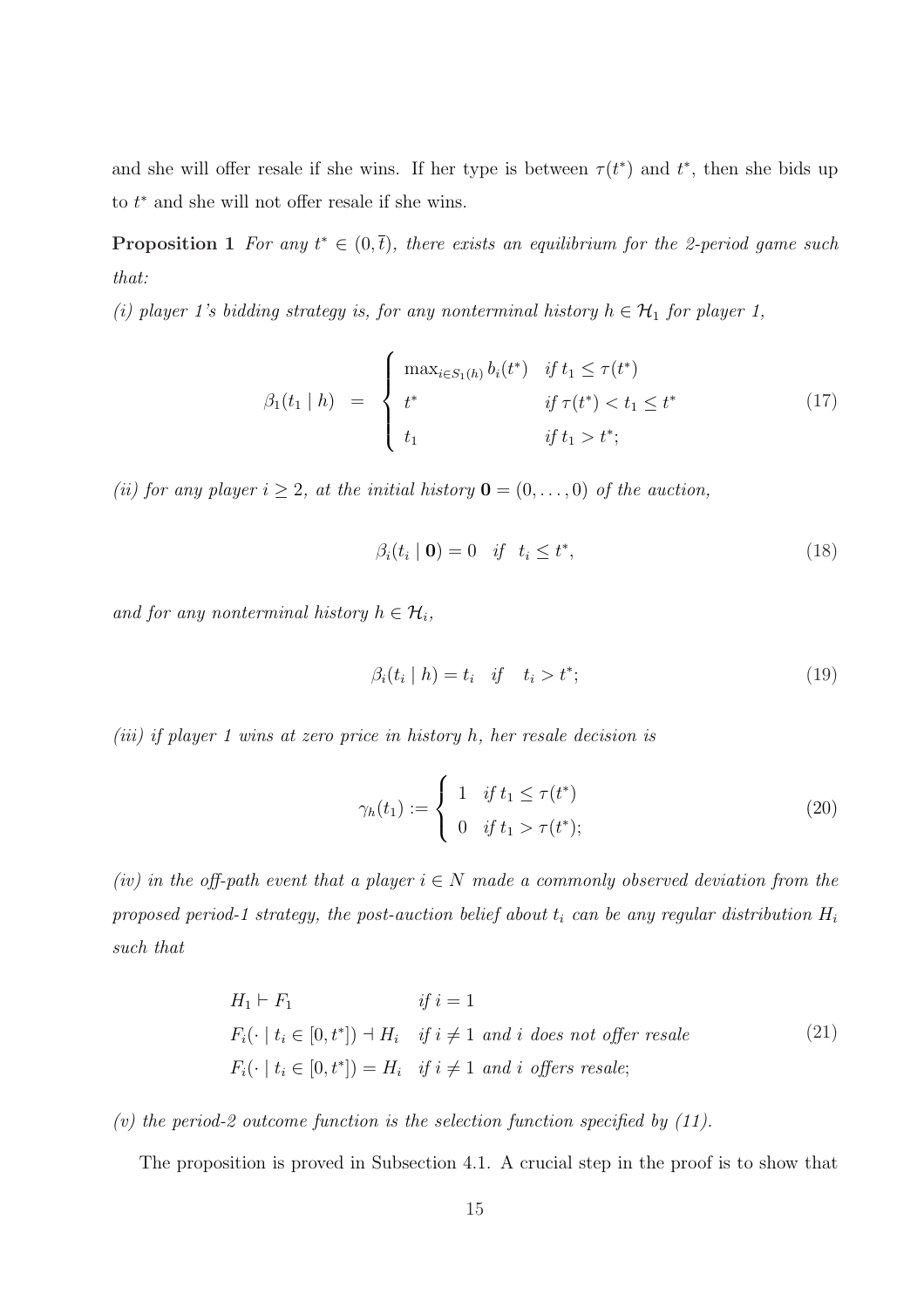it is not profitable for a bidder  $i \geq 2$  with a type below  $t^*$  to deviate by outbidding the designated winner and attempting resale upon winning. To illustrate why such a bidder will not attempt resale, assume temporarily that there is no discounting, so that it is always optimal to offer the good for resale upon winning. The deviation switches bidder i's role from a period-2 buyer to a period-2 seller, leaving the post-auction beliefs  $J_{\tau(t^*),t^*}$  unchanged. By (3),  $w_i(t^*, \mathbf{J}_{\tau(t^*),t^*}) = t^*$ . Hence, (16) implies that type  $t^*$  is indifferent between the two roles:

$$
w_i(t^*, \mathbf{J}_{\tau(t^*), t^*}) - b_i(t^*) = l_{i1}(t^*, \mathbf{J}_{\tau(t^*), t^*}) \quad \text{if } \delta = 1.
$$
 (22)

Rewriting both sides of the equation by the envelope formula  $(1)-(2)$  and applying the result that "a reseller sells less" (Ineq.  $(8)$ ), we see that the payoff difference between type  $t^*$  and any type  $t_i < t^*$  is larger in the seller role than in the buyer role:

$$
w_i(t^*, \mathbf{J}_{\tau(t^*),t^*}) - w_i(t_i, \mathbf{J}_{\tau(t^*),t^*}) \geq l_{i1}(t^*, \mathbf{J}_{\tau(t^*),t^*}) - l_{i1}(t_i, \mathbf{J}_{\tau(t^*),t^*}).
$$

This together with  $(22)$  shows that all types below  $t^*$  would rather be a period-2 buyer than a period-2 seller.

### 4.1 Proof of Proposition 1

By construction of the proposed equilibrium, especially its item (iv), the post-auction belief given any terminal history, on or off path, is a regular joint distribution. Thus, the period-2 outcome function  $(11)$  specified in item  $(v)$  completely describes the continuation equilibrium outcomes in period 2.

Based on the period-2 continuation equilibrium selection function, there exists a complete profile of period-1 strategies that satisfies Eqs.  $(17)$ – $(20)$  in the proposition. Given any terminal history of the period-1 auction, there exists an optimal resale decision for the winner based on the posterior beliefs either derived from Bayes's rule on the path or specified by Eq. (21) off the path. In particular, it is easy to verify that player 1's on-path resale decision in Eq.  $(20)$  is optimal for her. For any bidder i other than player 1 and any nonterminal history  $h \in \mathcal{H}_i$  where i has deviated from Eq. (18), there exists an optimal dropout price for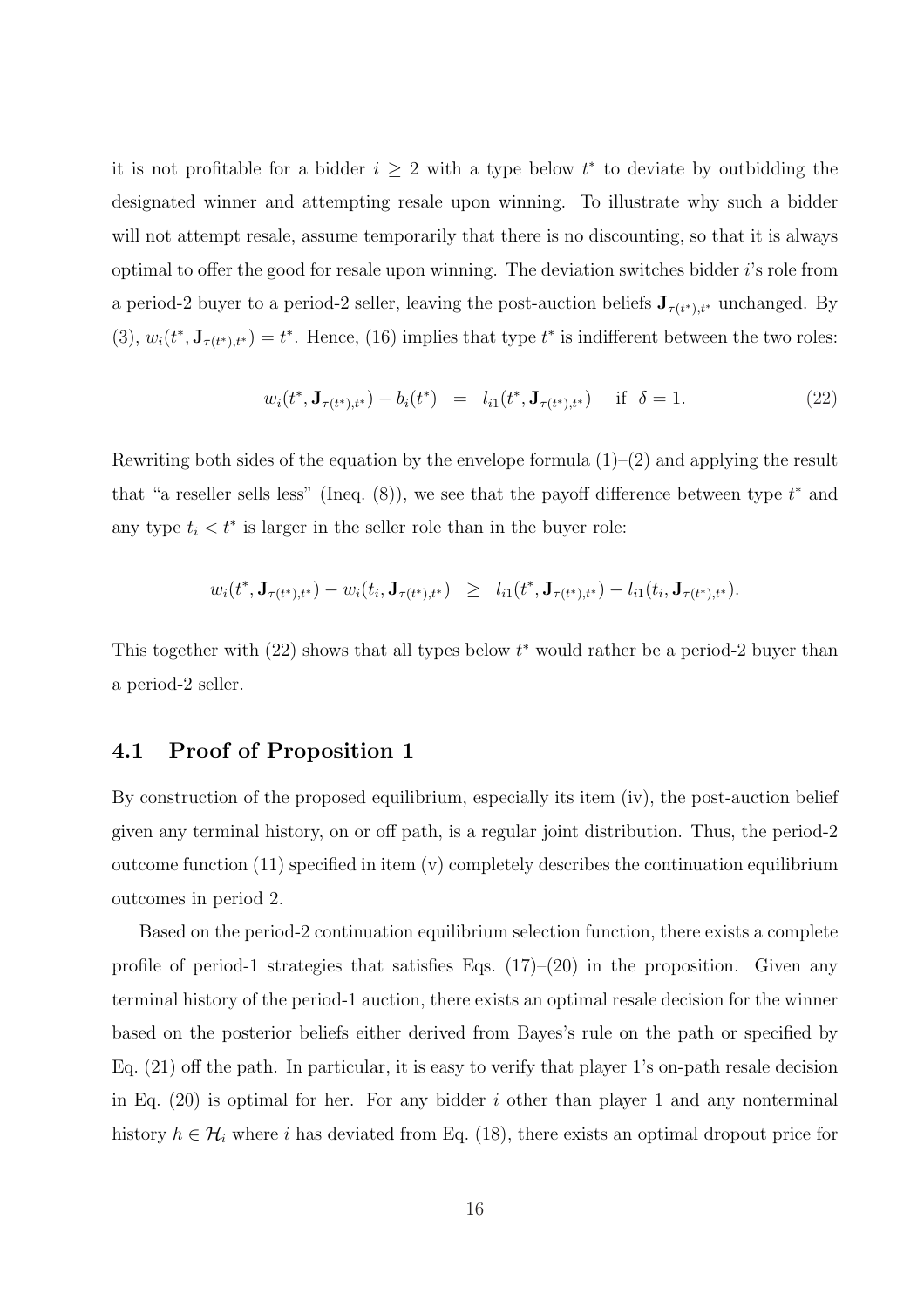bidder i.

The only thing left to check is that this strategy profile can be constructed in a way that satisfies Eqs.  $(17)–(20)$ . We shall verify that separately for bidder 1 in Subsection 4.1.1 and any other bidder i in Subsection 4.1.2.

#### 4.1.1 Eq. (17) constitutes a best reply for player 1

(a) For player 1, the deviant plan of losing in period 1 and trying to buy the good in period 2 is suboptimal. If  $t_i \leq t^*$  for all  $i \neq 1$ , all other bidders quit at zero price (Eq. (18)), so if player 1 follows her deviant plan, with ties broken randomly, she loses the opportunity of winning the good at zero price and earning a nonnegative resale profit. (In the event that she wins after the tie is broken, the post-auction belief about her is squeezed downward from the prior, according to  $(21)$ . Then  $(10)$ , which is applicable due to the selection function  $(11)$ of continuation equilibria, implies that her continuation payoff is not larger than the one in the event that she wins without a tie.) If  $t_i > t^*$  for some  $i \neq 1$ , any such player i bids up to  $t_i$  (Eq. (18)) and, if offering resale upon winning, would charge a resale price greater than or equal to  $t_i$ , which would not be less than the price paid by player 1 if player 1 wins in period 1.

(b) Suppose player 1's type  $t_1 > t^*$ . She gains no profit from winning the good and then offering resale, because either the losing bidders' use values are below  $t^*$  and hence below hers, or some of their values are above  $t^*$  and hence they bid up to their values (Eq. (18)), meaning that the price paid by player 1 has already reached the highest losing bidder's maximum willingness to pay. Coupled with the claim in (a), this implies that it is optimal for player 1 to try to win and consume the good in period 1; consequently, it is optimal for her to bid up to her value  $t_1$ , as prescribed by the equilibrium.

(c) Suppose  $t_1 \leq t^*$ .

(c1) It is suboptimal for player 1 to drop out at price zero, thereby losing a positive probability of winning the good at zero price and earning a nonnegative resale profit. That is because the events  $t_i \leq t^*$  for all  $i \neq 1$  and losing in a tie (everyone quits at zero price) both have positive probability.

(c2) Player 1 cannot gain from bidding up to a price above  $t^*$ , because her payment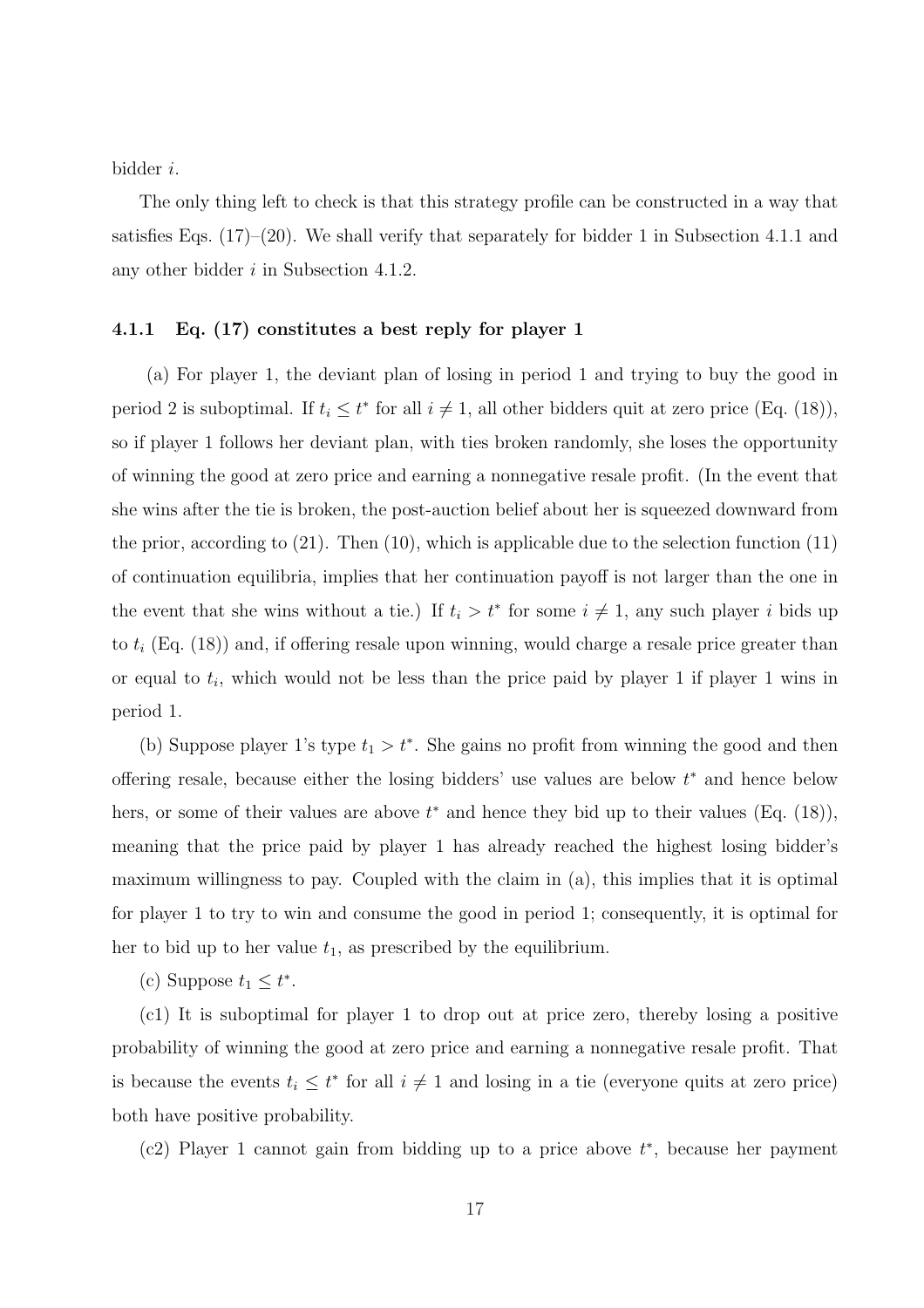conditional on winning would exceed her use value and reach the other players' maximum willingness to pay (Eq.  $(18)$ ).

(c3) Before the price clock starts, any positive dropout price less than or equal to  $t^*$ yields the same period-1 outcome for player 1, winning the good at zero price if  $t_i \leq t^*$  for all  $i \neq 1$  and losing if otherwise, hence the prescribed dropout price is a best reply.

(c4) Suppose the price clock has started and some bidder  $i \neq 1$  continues bidding while no one has dropped out at a positive price. Since  $t^* < \overline{t}$ , player 1 believes that bidder i has a value  $t_i > t^*$  and that bidder i will continue bidding up to this value. Thus player 1 believes she will not win, thus securing a nonnegative payoff, so long as she drops out before the price exceeds  $t^*$ . She cannot gain from bidding up to a price above  $t^*$ , by (c2). Hence any dropout price bounded from above by  $t^*$  is a best reply, including the proposed bidding strategy.

(c5) Suppose the price clock has started and some bidder  $i \neq 1$  has dropped out at a positive price  $x_i$ . If bidder i is the last remaining rival against player 1, player 1 wins the good at the price  $x_i$  and it is too late for her to change her period-1 bidding strategy. If bidder i is not the last remaining rival, then the reasoning in  $(c4)$  applies to the remaining rival(s), so player 1 does not want to change her bidding strategy either.<sup>12</sup>

We have exhausted all possible nonterminal histories for bidder 1.

#### 4.1.2 There exists a best reply for any player  $i \neq 1$  that satisfies Eqs. (18)–(19)

(a) Player  $i$  has only three alternative goals:

 $X :=$  to win and consume the good in period 1,

 $Y :=$  to buy the good in period 2.

 $Z :=$  to win in period 1 and offer resale in period 2.

(b) Basic facts:

(b1) If player i wants X, then i bids up to his type  $t_i$  for any nonterminal history  $h \in \mathcal{H}_i$ .

<sup>&</sup>lt;sup>12</sup>The reasoning in (c4) and (c5) is based on the fact that the deviation of a designated "loser" is not known by others unless he has dropped out at a price in  $(0, t^*)$ .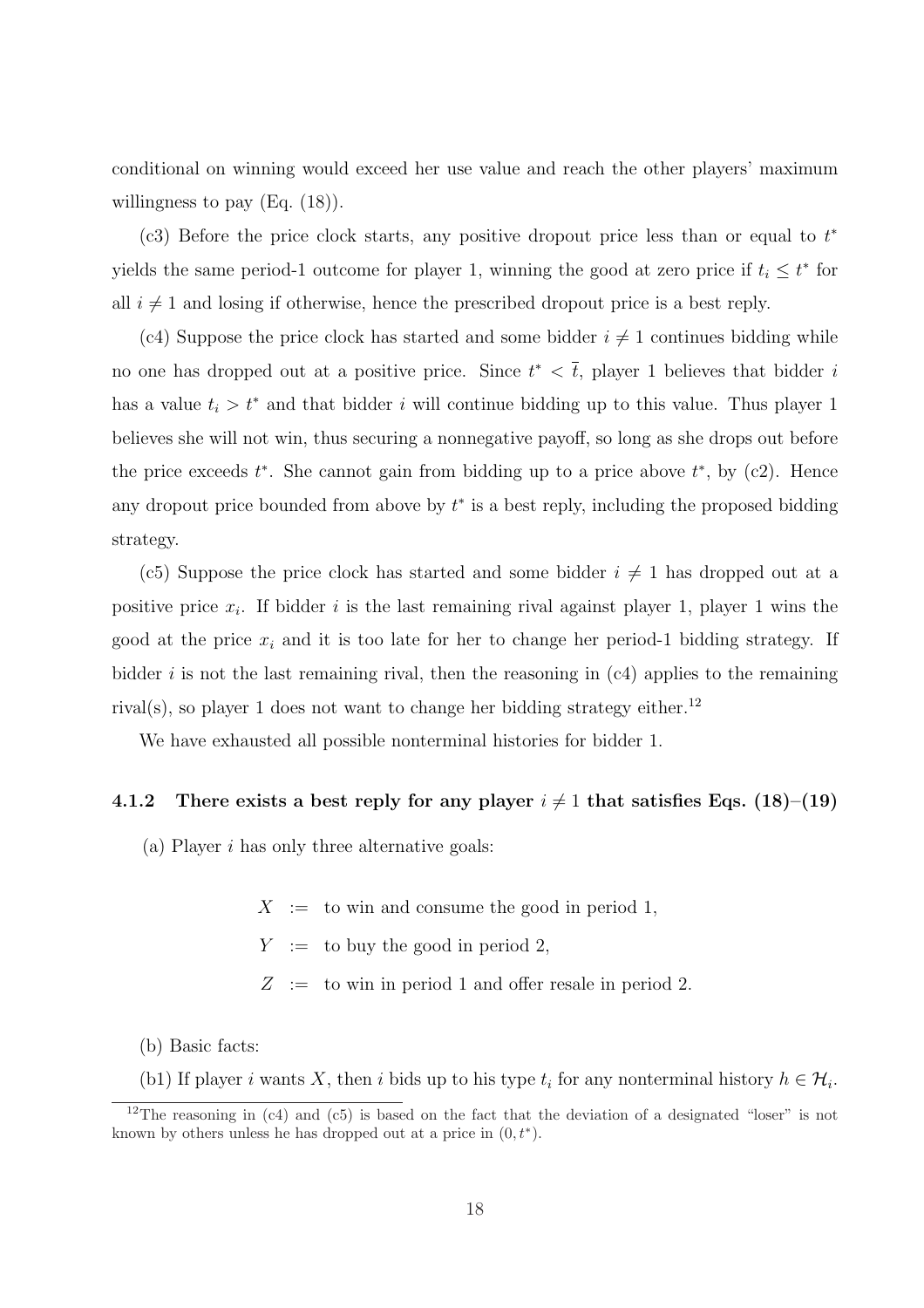(b2) At the initial history **0** of the auction, if player i wants Y, then i drops out at zero price. One alternative is for player i to drop out at a bid above  $b_i^*$  and hope for a reseller other than player 1. However, such a player must have a value greater than  $t^*$  and hence she will not resell. The other alternative is for player  $i$  to drop out at a positive price below  $b_i^*$ . However, such a bid is penalized by an off-path posterior that is an upward squeeze of the distribution  $F_i(\cdot \mid t_i \in [0, t^*])$  according to Eq. (21). As this deviation is unilateral,  $\mathbf{J}_{\tau(t^*),t^*} \dashv_i \mathbf{H}$ , then (9) implies  $l_{i1}(t_i,\mathbf{J}_{\tau(t^*),t^*}) \geq l_{i1}(t_i,\mathbf{H})$ , i.e., player i cannot gain from this deviation. Here (9) is applicable by the choice of the period-2 outcome function (11).

(b3) If player i wants Z, then he tops only the bid  $b_i^*$ . If he wins by topping a higher bid, then his payment is equal to either  $t^*$  (when  $t_j \leq t^*$  for all  $j \notin \{1, i\}$  and  $\tau(t^*) < t_1 \leq t^*$ , by Eq. (17)) or some  $t_j > t^*$  with  $t_j$  being the highest use value among all players other than i. Player i's resale revenue cannot exceed his period-1 payment in either case.

(c) Let CE ("collusive event") denote the event " $t_j \leq t^*$  for all  $j \neq i$ " and let  $\succeq_i$  denote player i's weak preference evaluated by i's discounted expected payoff, conditional on i's type and from the standpoint of the initial history of the auction.

(d) Conditional on CE,  $t_i > t^* \Rightarrow X \succeq_i Y$  and  $t_i < t^* \Rightarrow Y \succeq_i X$ . The relations hold because given CE, the expected payoff from X is  $t_i - b_i(t^*)$  (basic fact (b1)) and the expected payoff from Y is  $\delta l_{i1}(t_i, \mathbf{J}_{\tau(t^*),t^*})$  (basic fact (b2), with the subscript  $\tau(t^*)$  due to player 1's resale decision (20)). By definition (16) of  $b_i(t^*)$ , these two payoffs are equal to each other when  $t_i = t^*$ . When  $t_i$  changes from  $t^*$ ,  $t_i - b_i(t^*)$  changes at the rate one while  $\delta l_{i1}(t_i, \mathbf{J}_{\tau(t^*),t^*})$  changes at the rate  $\delta q_{i1}(t_i, \mathbf{J}_{\tau(t^*),t^*})$  (envelope formula Eq. (1)), which is less than one. Thus, the claim follows.

(e) Conditional on CE,  $t_i < t^* \Rightarrow Y \succeq_i Z$ . To prove that, recall basic fact (b3). If player i does achieve Z, i outbids player 1 whose type  $t_1 \leq \tau(t^*)$ . This fact together with (21) implies the post-auction belief is  $J_{\tau(t^*),t^*}$ . Thus, player *i*'s present expected payoff from achieving Z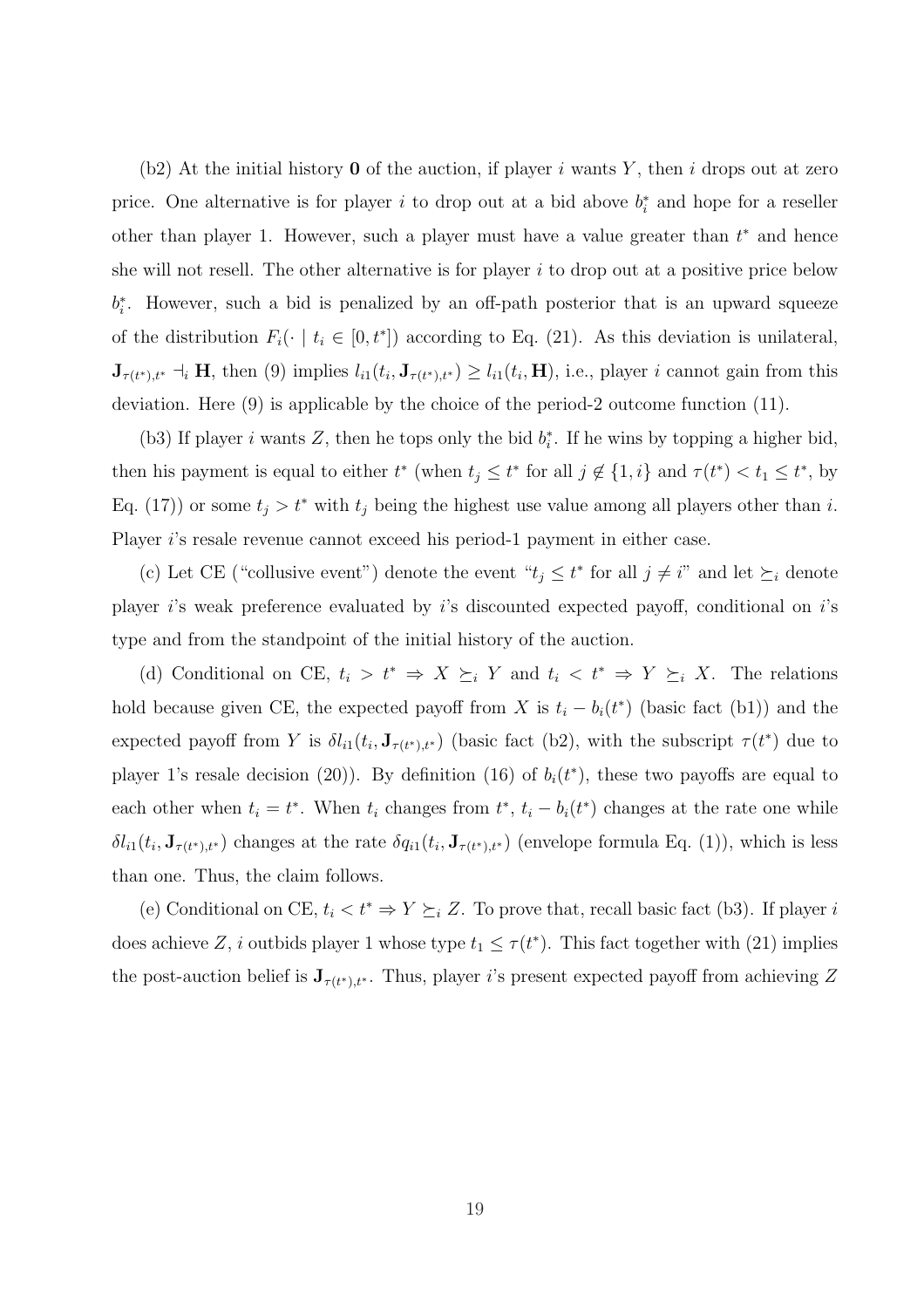is equal to  $\delta w_i(t_i, \mathbf{J}_{\tau(t^*),t^*}) - b_i(t^*)$ . By definition (16) of  $b_i(t^*),$ 

$$
W := \delta w_i(t^*, \mathbf{J}_{\tau(t^*), t^*}) - b_i(t^*)
$$
  
\n
$$
\leq w_i(t^*, \mathbf{J}_{\tau(t^*), t^*}) - b_i(t^*)
$$
  
\n
$$
= t^* - b_i(t^*)
$$
  
\n
$$
= \delta l_{i1}(t^*, \mathbf{J}_{\tau(t^*), t^*}) =: L.
$$

By Eqs. (1)–(2),  $\frac{\partial w_i}{\partial t_i}(t_i, \mathbf{J}_{\tau(t^*),t^*}) = q_i(t_i, \mathbf{J}_{\tau(t^*),t^*})$  and  $\frac{\partial l_{i1}}{\partial t_i}(t_i, \mathbf{J}_{\tau(t^*),t^*}) = q_{i1}(t_i, \mathbf{J}_{\tau(t^*),t^*})$ . By Lemma 1,  $q_i(t_i, \mathbf{J}_{\tau(t^*),t^*}) \geq q_{i1}(t_i, \mathbf{J}_{\tau(t^*),t^*})$ . Thus, the payoff from achieving  $Z, \delta w_i(t_i, \mathbf{J}_{\tau(t^*),t^*})$  $b_i(t^*)$ , decreases from the level W faster than the expected payoff from Y,  $\delta l_{i1}(t_i, \mathbf{J}_{\tau(t^*),t^*})$ , decreases from the level L. As  $W \leq L$ , the claim is proved.

(f) Conditional on "not CE",  $X \succeq_i Z$  and  $Y \succeq_i Z$ . That is analogous to (c2) of subsection 4.1.1.

(g) Conditional on "not CE",  $t_i < t^* \Rightarrow Y \succeq_i X$  and  $t_i > t^* \Rightarrow X \succeq_i Y$ . That is because "not  $CE$ " implies that player i would need to pay more than  $t^*$  if he wins in period 1. If  $t_i < t^*$  his payment exceeds his use value, hence  $Y \succeq_i X$  follows. Mimicking the last sentence in paragraph (a) of subsection 4.1.1, we have  $t_i > t^* \Rightarrow X \succeq_i Y$ .

(h) If  $t_i \leq t^*$ , dropping out at price zero is a best reply. That is because for player i with such a type, Y is most preferred whether the event is CE or not (claims  $(d)–(g)$ ). Then basic fact (b2) implies the claim, as prescribed by the equilibrium.

(i) If  $t_i > t^*$ , bidding up to his type  $t_i$  is a best reply. That is because for such a type of player i, X is most preferred whether the event is CE or not: If CE,  $X \succeq_i Y$  by claim (d), and  $X \succeq_i Z$  since all the other players' use values are below  $t^*$  and hence below player i's; if not CE, X is most preferred by claims  $(f)-(g)$ . Then basic fact (b1) implies the claim.

Therefore, abiding by Eqs.  $(18)$ – $(19)$  is part of bidder *i*'s best reply. The proposition is hence proved.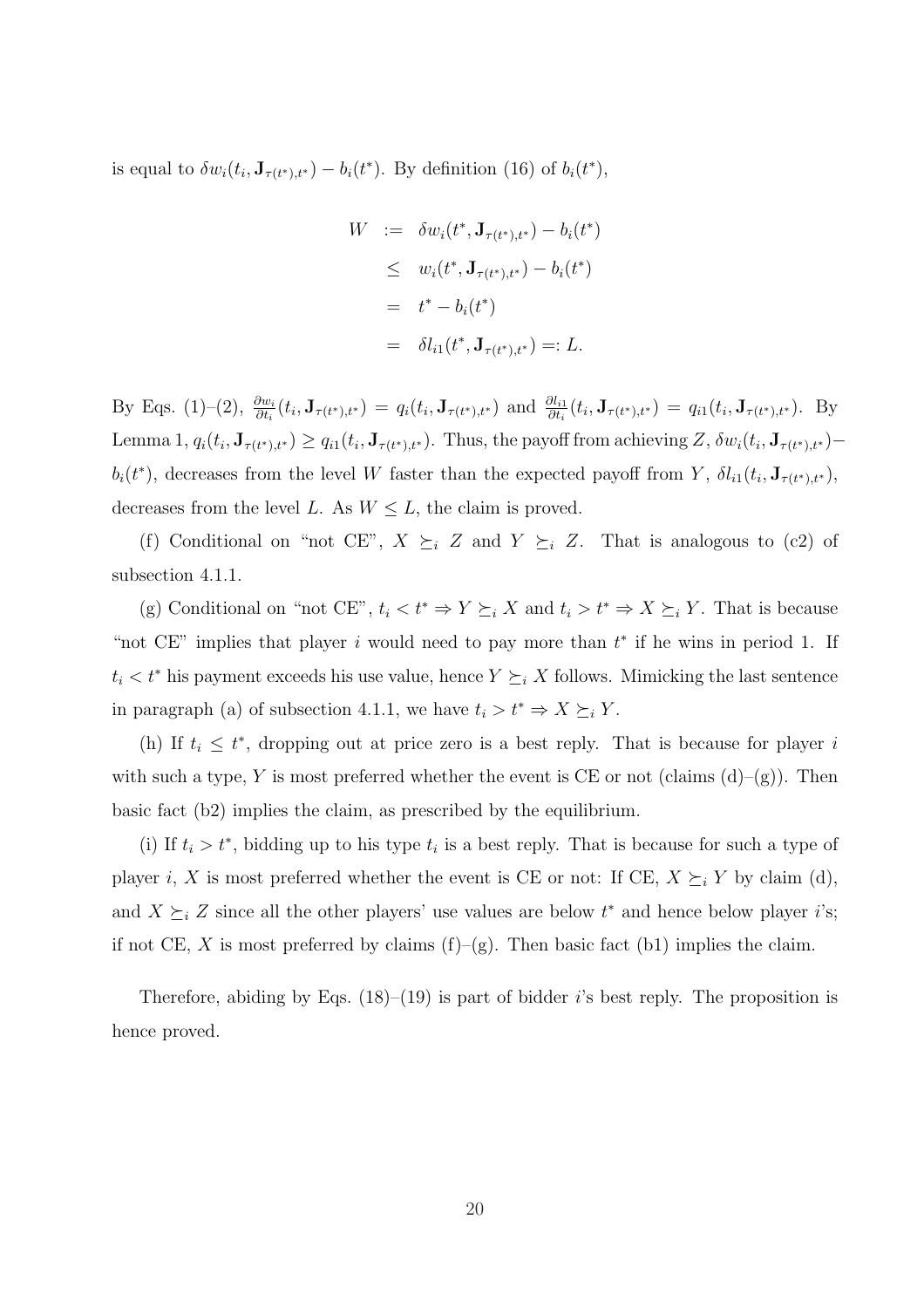#### 4.2 Remarks on Proposition 1

Call the equilibrium constructed in Proposition 1, parameterized by the threshold  $t^* \in (0, \bar{t})$ , the  $t^*$ -equilibrium.

Remark 1. Proposition 1 can be extended to the case where the English auction in period 1 has a reserve price  $r > 0$ . To do that, slightly modify the English auction with the following amendment: The auction starts with a price level lower than  $r$  (say zero price) that corresponds to "no sale." If someone drops out at no-sale, then the price clock pauses to give others a chance to drop out. Once no more bidders drop out at no-sale, the price clock jumps to the reserve price r. Then, a  $t^*$ -equilibrium exists if  $r < \overline{t}$ , i.e., if the reserve price does not exceed any bidder's highest possible type. Let  $t^* \in (r, \overline{t})$ . Let  $\hat{t} \in T_1$  be the type of bidder 1 such that her expected payoff for the entire auction-resale game is zero if she wins the good at price  $r$  and offers the good for resale, given the belief that the types in  $[0, t^*]$  of other bidders participate in the resale market. Clearly  $\hat{t} \leq r$ . At the equilibrium, bidder 1 drops out at "no sale" if and only if her type is below  $\hat{t}$ . Once bidder 1 has dropped out at no-sale, other bidders play the value-bidding equilibrium; if bidder 1 does not drop out at no-sale, then the bidders' subsequent actions are analogous to the equilibria described in Proposition 1, where "dropping out at zero price" is replaced by "dropping out at nosale." Resale occurs given the belief that (i) bidder 1's type is distributed on  $[\hat{t}, \tau]$  for some  $\tau \in (r, t^*)$  and (ii) the other bidders' types are distributed on [0,  $t^*$ ].

Remark 2. Proposition 1 can be partially extended to the case where repeated resale is allowed, i.e., after the period-2 seller has sold the good the next owner may offer resale, and so on. The  $t^*$ -equilibrium outcomes remain valid if the number of players  $n = 2$ , because the period-2 seller has no incentive to re-buy. Cases where  $n \geq 3$  are complicated, because the dynamic nature of repeated resale requires that the continuation play during resale be predicted by perfect Bayesian equilibrium instead of the weaker Bayesian Nash equilibrium (Zheng (2002), Prop. 1). However, there is at least one nontrivial class of environments where the t ∗ -equilibria remain valid under repeated resale. Consider a game where any current owner of the good can commit to a mechanism that offers the good for sale, expecting that any buyer has the same option to offer resale, and so on. For such a game, Zheng (2002)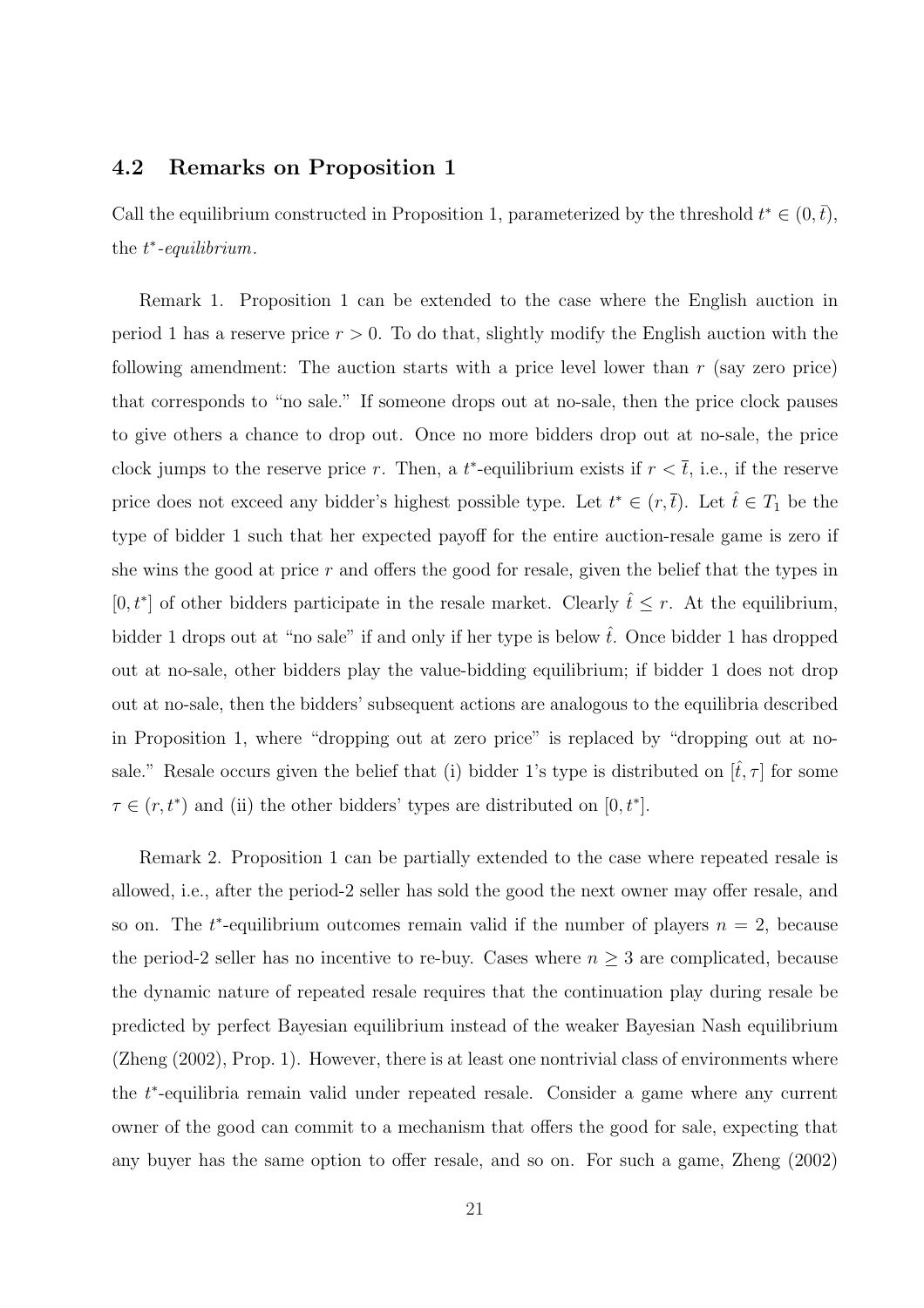constructs a perfect Bayesian equilibrium based on certain conditions for the bidder-type prior distributions; at this equilibrium, any current seller of the good chooses an auction that eventually implements the Myerson allocation from the current seller's viewpoint.

Embedded in our model, Zheng's equilibrium corresponds to a continuation (perfect Bayesian) equilibrium that captures the dynamics of repeated resale. As long as a postauction belief satisfies Zheng's conditions on the prior distributions in his model, the continuation equilibrium induces the Myerson allocation with respect to the post-auction belief. Then one can extend properties  $(1)$ – $(5)$ ,  $(8)$ , and  $(9)$ – $(10)$  and hence establish a  $t^*$ equilibrium, provided that Zheng's conditions are satisfied by our on-path post-auction beliefs  $\prod_{i=2}^{n} F_i(\cdot \mid t_i \in [0, t^*])$ .<sup>13</sup> These conditions can be expressed as conditions on our prior distributions. If  $n \geq 4$ , these conditions are satisfied if and only if the distribution  $F_3(\cdot \mid t_3 \in [0, t^*]) = \cdots = F_n(\cdot \mid t_n \in [0, t^*])$  has a weakly decreasing density and dominates  $F_2(\cdot \mid t_2 \in [0, t^*])$  in terms of the hazard rate.<sup>14</sup>

Remark 3. The  $t^*$ -equilibrium construction makes essential use of the transparent dynamic nature of an English auction, because the designated winner's dropout price depends on the set of the other bidders who have not dropped out (the upper branch of Eq. (17)). This dependence is important in our construction because bidders drawn from different distributions need different prices  $b_i(t^*)$  to be kept obedient to the threshold  $t^*$  (Eq. (16)). For exactly this reason, the  $t^*$ -equilibrium construction does not generally extend to secondprice auctions except for the case where bidders 2 to  $n$  are ex-ante symmetric, implying  $b_2(t^*) = \cdots = b_n(t^*).$ 

Remark 4. Equilibria with small  $t^*$  are more robust than equilibria with large  $t^*$  in the sense that, at a  $t^*$ -equilibrium, common knowledge of prior probability distributions is

<sup>&</sup>lt;sup>13</sup>The reason is that, in establishing a t<sup>\*</sup>-equilibrium, we need only to consider  $F_i(\cdot \mid t_i \in [0, t^*])$  as the posterior distribution for any player i. This is the posterior distribution for any i on the equilibrium path given that resale is offered. For off-path events of the period-1 auction, the post-auction beliefs are specified by (21). In the first branch of (21), the only post-auction belief affected is that of player 1, who is still the period-2 seller in that off-path event. This change is immaterial because the belief about a seller does not affect the Myerson allocation. In the second branch of  $(21)$ , the post-auction belief of every player j remains to be  $F_j(\cdot \mid t_j \in [0, t^*])$  except the deviant losing bidder *i*. Let " $t_i = t^{**}$ " be the post-auction belief of *i*, then the resale price offered to i is at least  $t^*$ , making it unprofitable for i to deviate (hence step (b2) in subsection 4.1.2 follows). The third branch of (21) does not alter anyone's post-auction belief.

<sup>&</sup>lt;sup>14</sup>See Mylovanov and Tröger (2006, Corollary 1). Their paper also characterizes the weaker conditions in the case of  $n = 3$ , which corresponds to the 2-bidder case in Zheng (2002).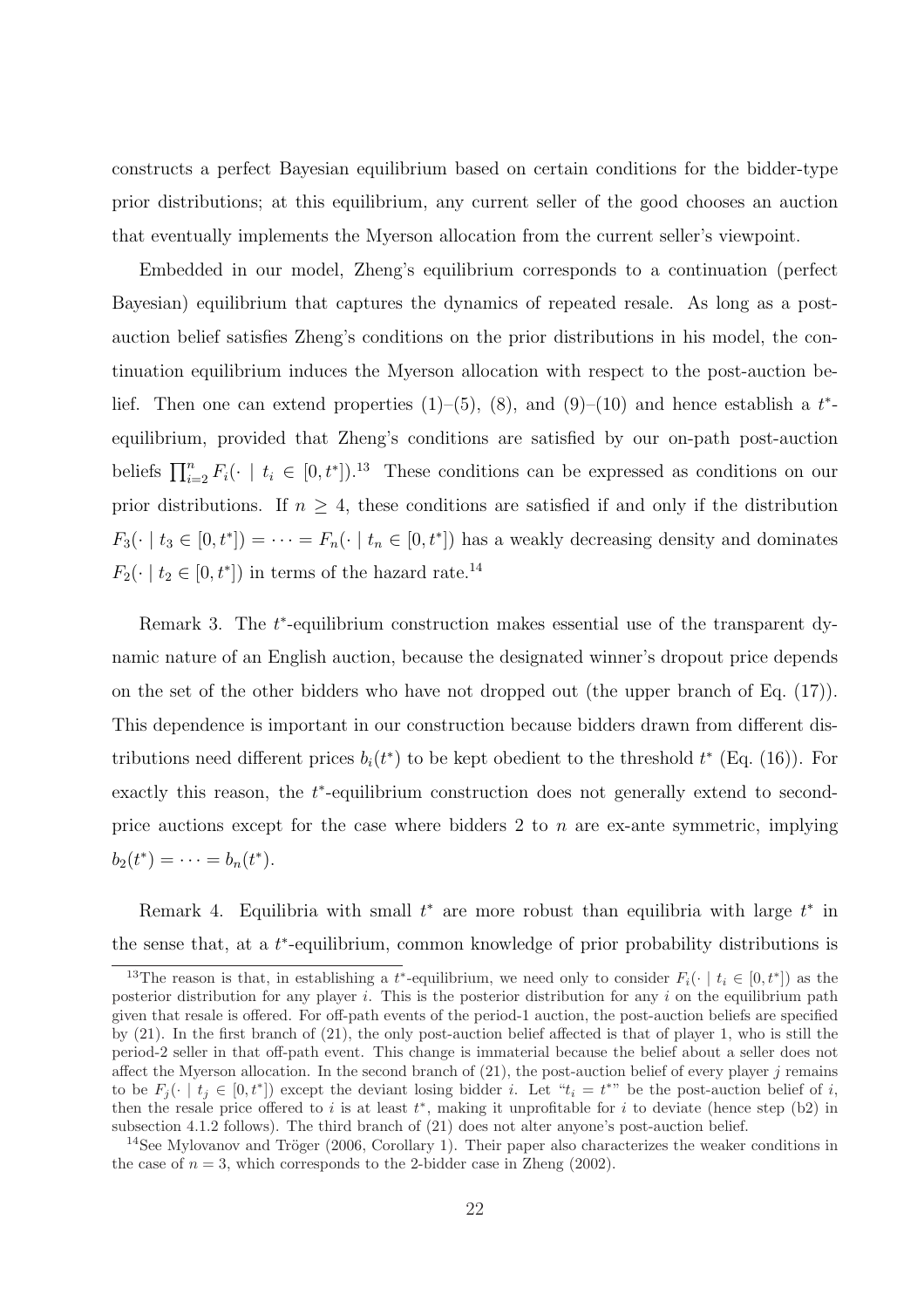required only on the interval  $[0, t^*]$ .

Remark 5. The  $t^*$ -equilibria are not the only equilibria that differ from the value-bidding equilibrium. There also exist "extreme equilibria" where bidder 1's planned drop-out price is so high that, for every bidder  $i \geq 2$ , even the highest type  $\bar{t}_i$  finds it optimal to drop out at the beginning of the auction.<sup>15</sup> Extreme equilibria require common knowledge of the entire prior distributions, for the resale continuation game. Moreover, there are practical reasons why extreme equilibria might not be played. First, in an extreme equilibrium, the good is always sold at zero price at the initial auction. That would make a regulator suspicious of bidding collusion, which the bidders may want to avoid. Second, if low-type bidders have a budget constraint that prevents them from bidding up to the highest possible type, a designated winner's bidding strategy in an extreme equilibrium is not credible. (Brusco and Lopomo  $(2006)$  made this point previously in a no-resale model.) A  $t^*$ -equilibrium, by contrast, can survive a budget constraint if  $t^*$  is less than the budget.

## 5 The interim Pareto dominance of collusion

By randomizing over the choice of the designated winner, any  $t^*$ -equilibrium in Proposition 1 can be transformed into a  $t^*$ -collusive equilibrium for the auction-resale game which, from the viewpoint of the bidders in the initial auction, interim Pareto-dominates the valuebidding equilibrium for a nondegenerate range of  $t^*$  (Proposition 2). A public randomization device, or sunspot (see Shell, 1977 and Cass and Shell, 1989), may be used. As in the case of correlated equilibrium, once the randomization is complete (i.e., the designated winner is determined) it is in the best interest of all players to play their assigned roles, given their belief that others will do so. Consequently, collusive bidding is self-enforced as an equilibrium without relying on any repeated-game setup, pre-auction inter-bidder transfers, or post-auction (possibly illegal) enforcement to divide the spoil.

A  $t^*$ -collusive equilibrium is collusive in its nature because the sunspot assignment of roles among the bidders is a form of tacit collusion and because the equilibrium makes every

 $15Z$ heng (2000, Section 5.2) constructs an extreme equilibrium in a second-price-auction-type mechanism with reserve prices. See also Garratt and Tröger  $(2006)$ .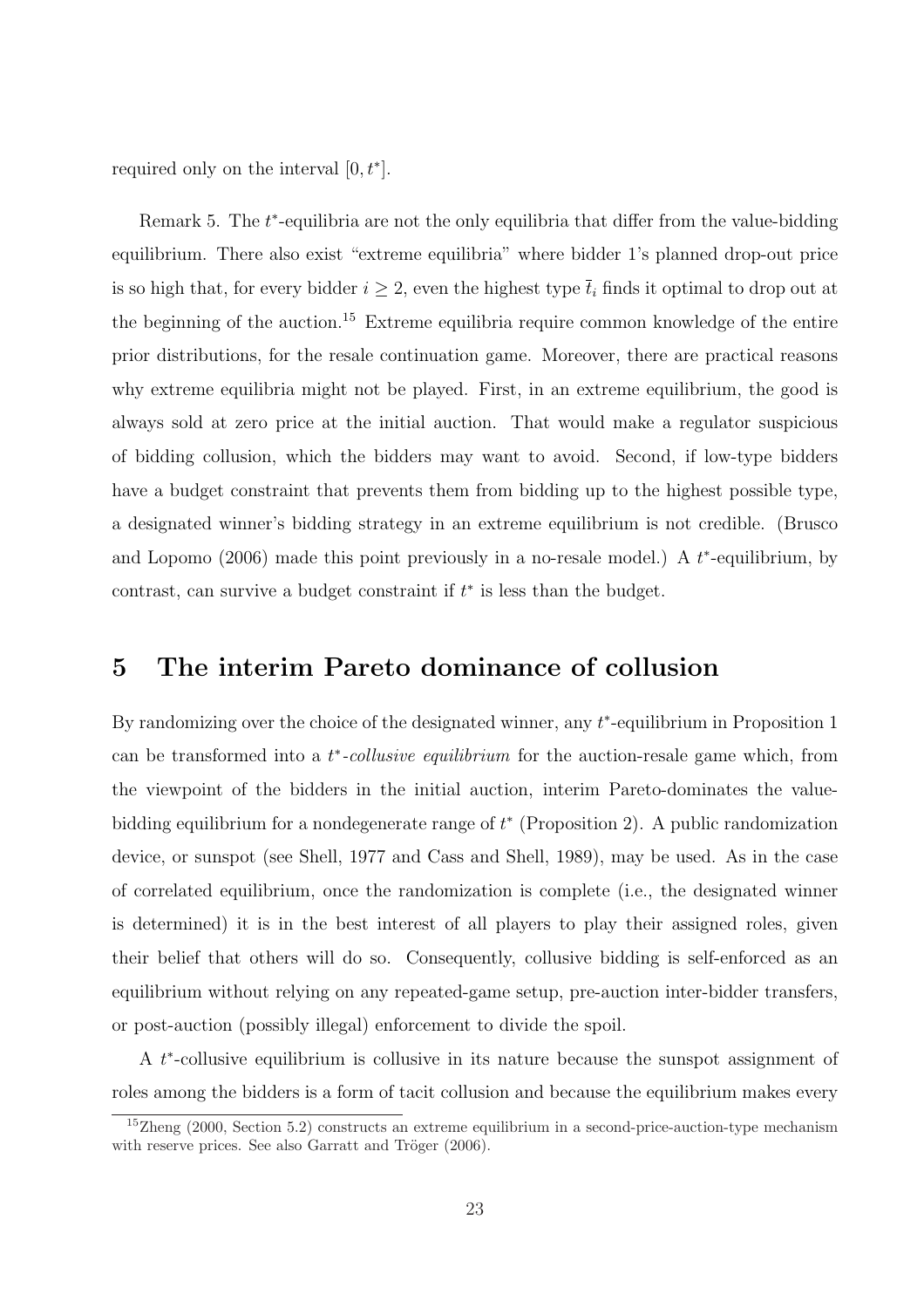type of every bidder better-off than the (socially) efficient value-bidding equilibrium. The possibility of resale plays a pivotal role in this construction. In the same environment where the interim bidder-Pareto superiority of collusion is established, we shall show that, should resale be banned, there are always some bidder types who strictly prefer the value-bidding equilibrium to the collusive equilibrium (Proposition 3).

Throughout this section, we assume that there is a sunspot which has  $n$  possible states, each with probability  $1/n$ , and whose realization, commonly observed, takes place after the bidders have been privately informed and before the period-1 auction starts. For any  $t^* \in (0, \bar{t})$ , a  $t^*$ -collusive equilibrium is: Enumerate the possible sunspot states by the names of the bidders; if the realized state is  $j$ , then player  $j$  is the designated winner, and the  $t^*$ -equilibrium, with player j taking the role of player 1 in Proposition 1, is played. Clearly this constitutes an equilibrium.

Next we establish the interim bidder-Pareto superiority of a  $t^*$ -collusive equilibrium for all sufficiently small  $t^*$  in a symmetric, no-discounting environment.

Proposition 2 If resale is governed by rule I defined in Section 2, if

$$
F_1 = \dots = F_n, \quad \delta = 1,\tag{23}
$$

and if  $t^* > 0$  is sufficiently close to 0, then every type of every bidder is strictly better-off in a t<sup>\*</sup>-collusive equilibrium than in an equilibrium where everybody bids their value.

The proof is in Appendix C. To provide some intuition for Proposition 2 we now show that under resale rule I, if each bidder's type is uniformly distributed on [0, 1], with no discounting, then for any  $t^* \in (0,1)$  the  $t^*$ -collusive equilibrium interim Pareto dominates (for the bidders) the value-bidding equilibrium. This illustrates the essential idea behind the proof of Proposition 2, which is to use a linearization, Eq. (39).

First we provide a lemma, which is also useful for the proof of Proposition 2.

**Lemma 6** Suppose that condition (23) holds. If type  $t^*$  is better-off (resp. strictly betteroff) in the  $t^*$ -collusive equilibrium, then all types above  $t^*$  are also better-off (resp. strictly better-off ).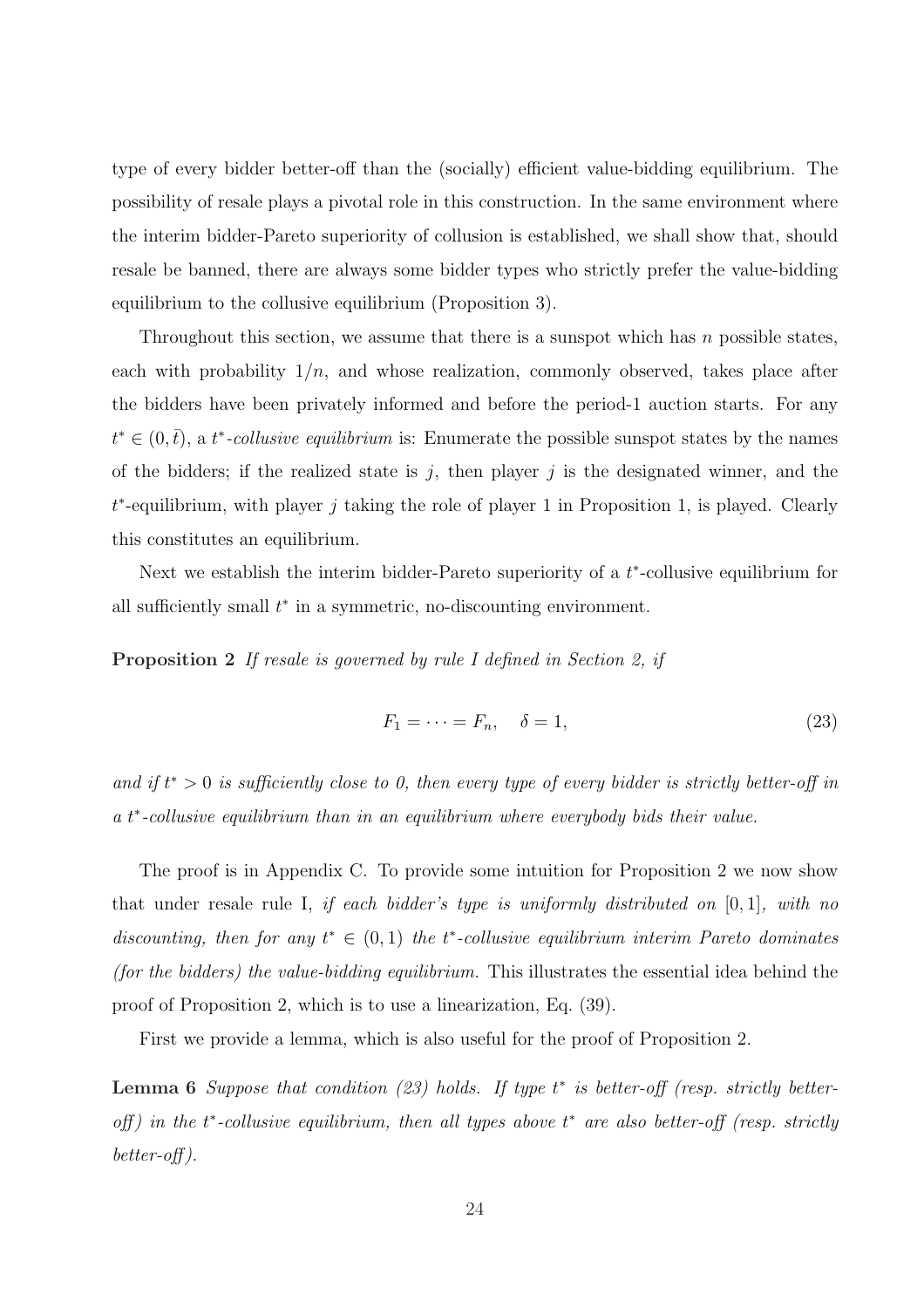To evaluate the uniform distribution case, pick any  $t \in [0, t^*]$ . In the value-bidding equilibrium, a type-t bidder's expected payoff is

$$
U^{\text{val}}(t) = \int_0^t F(x)^{n-1} dx = \int_0^t x^{n-1} dx = \frac{t^n}{n}.
$$
<sup>16</sup>

For any  $x \in [0, t^*]$ , let

$$
V_*(x) := x - \frac{F(t^*) - F(x)}{f(x)} = 2x - t^*, \text{ so } V_*^{-1}(x) = \frac{x + t^*}{2}.
$$

In the  $t^*$ -collusive equilibrium, a bidder's payoff depends on whether or not she is selected as the designated winner. As the resale mechanism is assumed to be chosen by the period-2 seller, the period-2 outcome is the Myerson allocation according to  $V_*$ . For any  $x \in [0, t^*]$ , the probability with which a type-x designated winner is the final owner of the good is equal to

$$
F(V_*^{-1}(x))^{n-1}.
$$

Thus, by the envelope theorem, in the  $t^*$ -collusive equilibrium, the expected payoff for a designated winner of type  $t \in [0, t^*]$  is

$$
U_w(t) = t^* F(t^*)^{n-1} - \int_t^{t^*} F(V_*^{-1}(x))^{n-1} dx
$$
  
=  $t^{*n} - \int_t^{t^*} \left(\frac{x + t^*}{2}\right)^{n-1} dx$   
=  $t^{*n} - \int_{\frac{t + t^*}{2}}^{t^*} 2y^{n-1} dy$   
=  $t^{*n} - \frac{2}{n} \left(t^{*n} - \left(\frac{t + t^*}{2}\right)^n\right),$ 

and the expected payoff  $U_l(t)$  for a designated loser of type  $t \in [0, t^*]$  is nonnegative by individual rationality in the resale continuation game,

$$
U_l(t) \geq 0.
$$

<sup>&</sup>lt;sup>16</sup>The derivation of this expected payoff and ones that follow are explained in more detail in the proof of Proposition 2.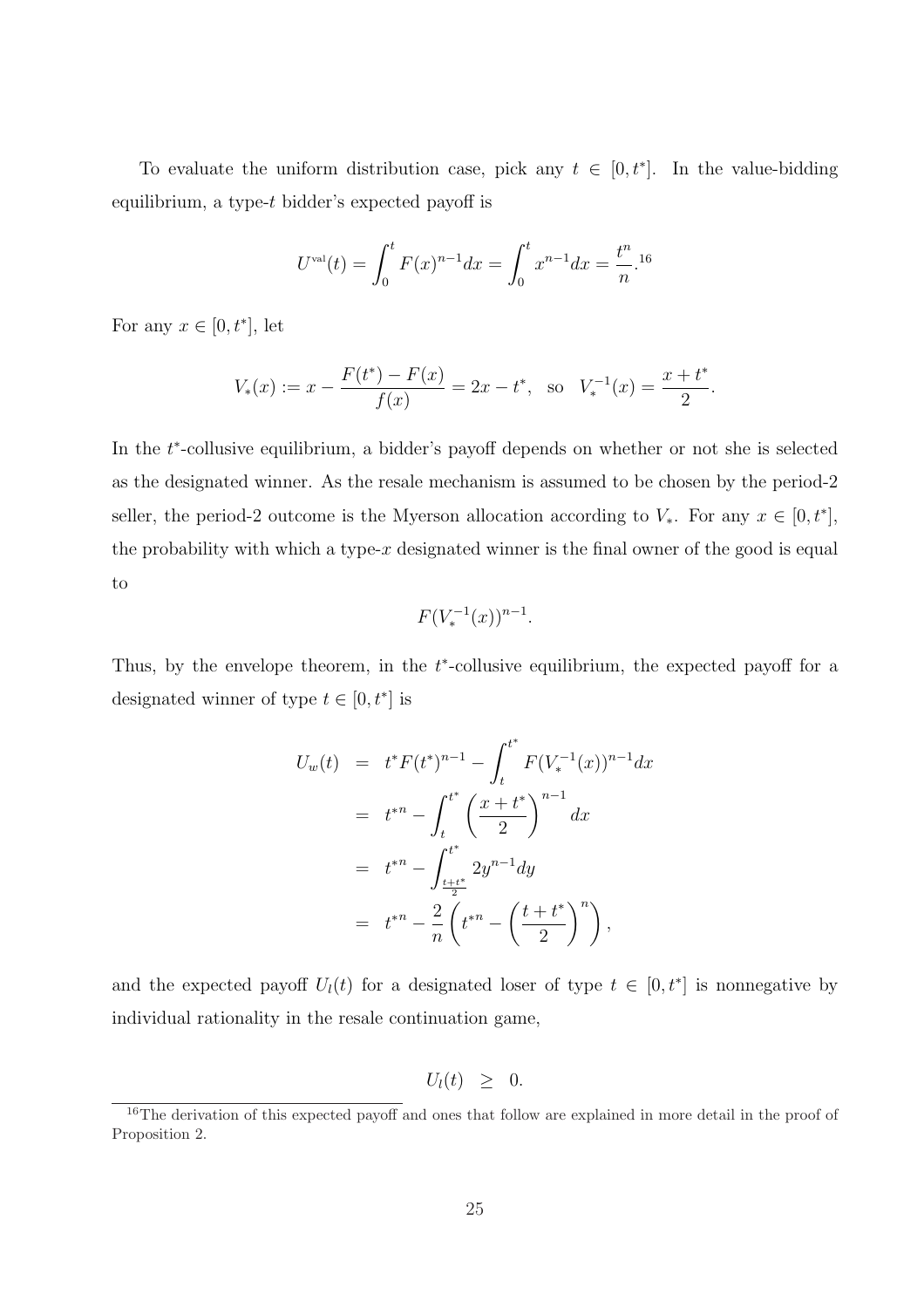A type- $t$  bidder's expected payoff in the  $t^*$ -collusive equilibrium is

$$
U^{\text{col}}(t) = \frac{1}{n}U_w(t) + \frac{n-1}{n}U_l(t),
$$

and the bidder's net gain from the  $t^*$ -collusive equilibrium relative to the value-bidding equilibrium is

$$
\Delta(t) := U^{\text{col}}(t) - U^{\text{val}}(t)
$$
\n
$$
= \frac{1}{n} \left[ t^{*n} - \frac{2}{n} \left( t^{*n} - \left( \frac{t+t^*}{2} \right)^n \right) \right] + \frac{n-1}{n} U_l(t) - \frac{1}{n} t^n
$$
\n
$$
\geq \frac{1}{n} \left[ t^{*n} - \frac{2}{n} \left( t^{*n} - \left( \frac{t+t^*}{2} \right)^n \right) \right] - \frac{1}{n} t^n \quad \text{since } U_l(t) \geq 0.
$$

Let

$$
y:=\frac{t}{t^*}.
$$

Since  $t \in [0, t^*], y \leq 1$  and  $n \geq 2$ ,

$$
\Delta(t) \geq \frac{t^*}{n} \left[ 1 - \frac{2}{n} + \frac{2}{n} \left( \frac{y+1}{2} \right)^n - y^n \right]
$$
  
\n
$$
\geq \frac{t^*}{n} \left[ 1 - \frac{2}{n} + \frac{2}{n} y^n - y^n \right]
$$
  
\n
$$
= \frac{t^*}{n} \left( 1 - \frac{2}{n} \right) (1 - y^n)
$$
  
\n
$$
\geq 0.
$$

This fact, combined with Lemma 6, establishes the desired result.

Below we provide some remarks on Proposition 2:

Remark 1. The collusion result extends to environments with a discount factor sufficiently close to 1; this follows from Proposition 1 and Eq. (15).

Remark 2. The collusion result extends to environments with asymmetric bidders that are approximately symmetric in an appropriate sense; this follows from continuity and Proposi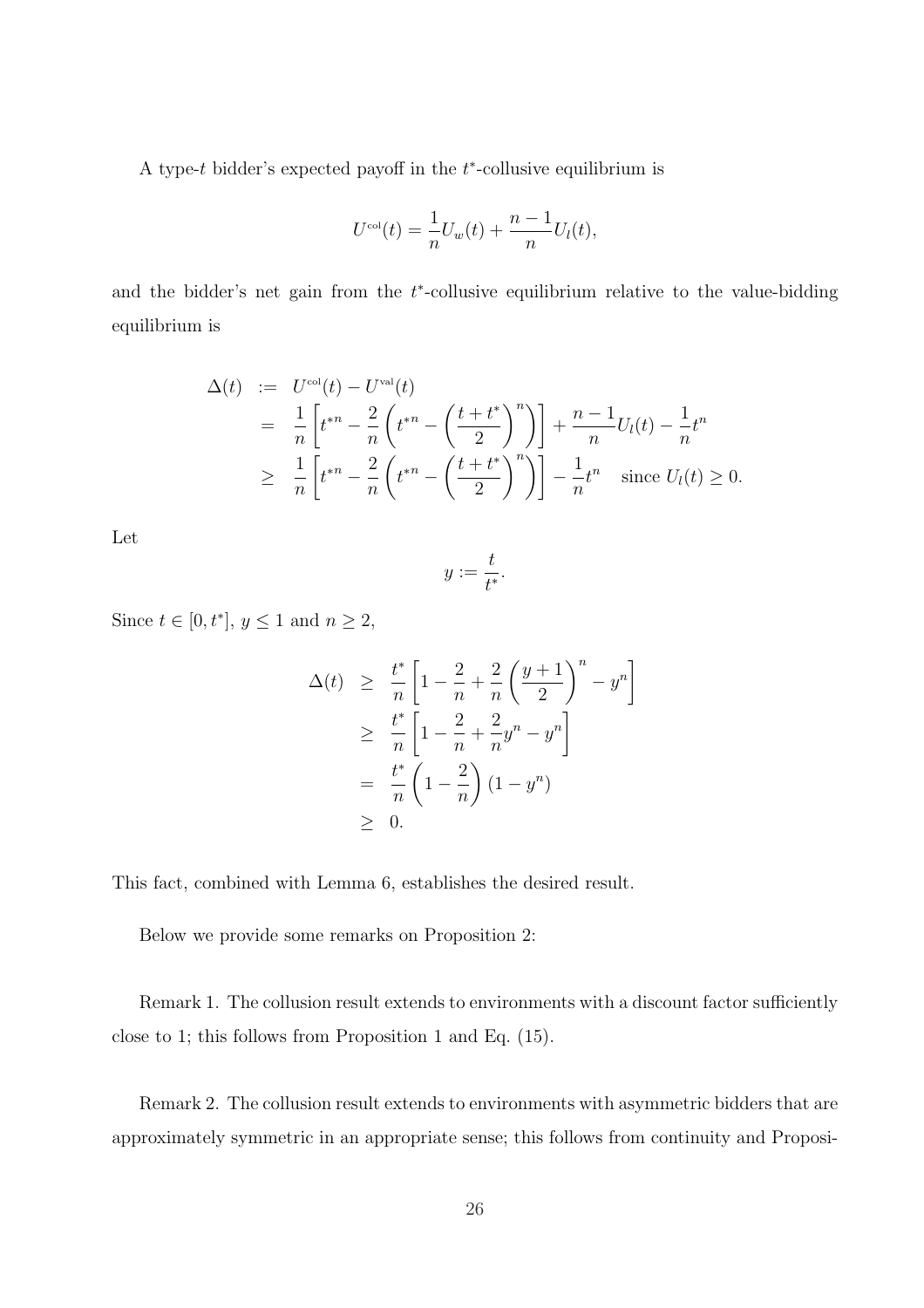tion 1. By using a non-uniformly distributed sunspot variable it may be possible to extend the collusion result to a larger class of asymmetric environments. In some very asymmetric environments, however, collusion is not possible if a small  $t^*$  is used. Consider environments with at least two private-value bidders and a pure speculator as in Garratt and Tröger  $(2006)$ : if  $t^*$  is small, then the initial seller's revenue in a  $t^*$ -equilibrium is larger than in the valuebidding equilibrium, which means that the bidders' aggregate payoff is smaller (Garratt and Tröger, 2006, online supplement, Proposition 5).

Remark 3. The uniform example shows that the gains to playing a collusive equilibrium can be quite large. Table 1 shows the gains to a bidder with type  $t^* = .9$  in an environment with F uniform on [0, 1], for various numbers of participants. The gains to type  $t^*$  are the minimum gains over all types in this example.

| $\overline{n}$ |  |                    | $U^{\text{val}}(.9)$ $U^{\text{col}}(.9)$ % increase |
|----------------|--|--------------------|------------------------------------------------------|
| $2^{\circ}$    |  | $0.405$ $0.50625$  | 25                                                   |
| 5 <sup>5</sup> |  | $0.1181$ $0.19043$ | 61.24                                                |
| 10             |  |                    |                                                      |
|                |  |                    |                                                      |

Remark 4. The collusion result extends to an English auction with a small reserve price. This follows from Remark 1 after Proposition 1, by continuity. For larger reserve prices  $r$ , the question is whether bidders can collude so that the interim expected payoff of any bidder-type above r is larger than in the value-bidding equilibrium with reserve price r (where bidders with use values below the reserve price abstain). We have three results for environments where the type distribution F is uniform. First, if  $n = 2$ , then such an interim Pareto-dominating equilibrium exists for any reserve price below 1.<sup>17</sup> Second, if  $n \geq 4$ , then an equilibrium that interim Pareto-dominates value-bidding exists if the optimal reserve price under value-bidding, 1/2, is used. Third, an interim Pareto-dominating equilibrium

<sup>&</sup>lt;sup>17</sup>We suspect the result extends to  $n \geq 3$ , but the computations would be more complex.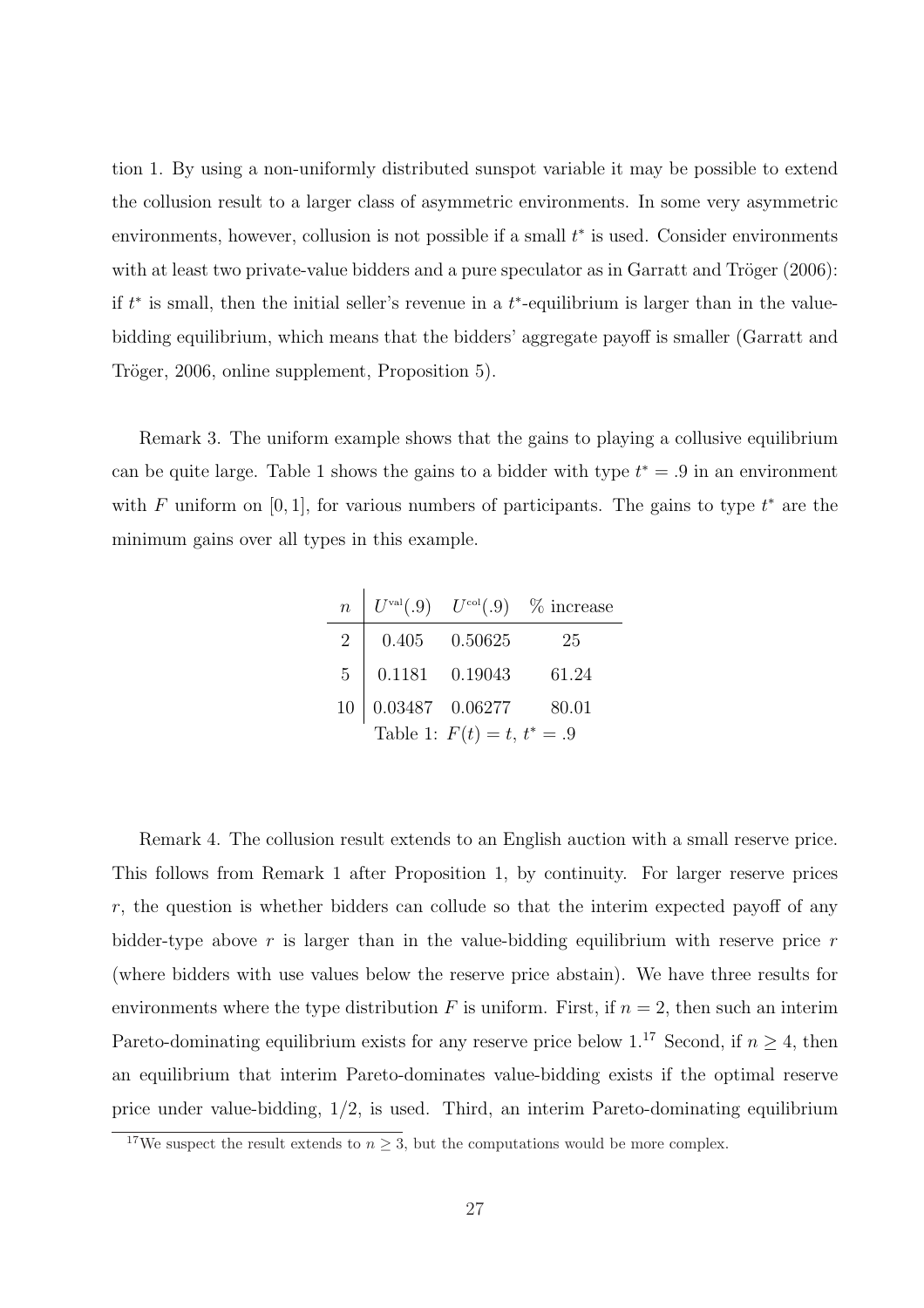exists for any reserve price arbitrarily close to 1 if types are uniformly distributed on  $[0, 1]$ and the number of bidders is sufficiently large.

Remark 5. The collusion result goes through if resale is conducted using a standard auction with optimal reserve price (Rule II). This is true because we assume ex-ante symmetric bidders in Proposition 2 and hence, the outcome is identical to that of the Myerson optimal auction.

#### 5.1 The importance of resale

Equilibria with a bidding structure similar to our  $t^*$ -equilibria exist in the model that bans resale (Blume and Heidhues  $(2004)$ ). There, bidders with use value above  $t^*$  bid their use values, all bidders except a special bidder bid  $0$  if their use values are below  $t^*$ , and the special bidder bids  $t^*$  if her use value is below  $t^*$ . Based on the apparent similarities to our construction, one might conjecture that, if a public randomization device is used to determine the designated high bidder, then one can obtain a collusive equilibrium in the no-resale model that interim Pareto dominates the value-bidding equilibrium, as in our resale model. However, for a large class of value distributions including all strictly concave distributions this is not the case. Without the possibility of resale, a high-value bidder gains too little from collusion.

For any  $t^* \in (0,1]$ , call the counterpart of our  $t^*$ -collusive equilibrium in the no-resale model the  $t^*$ -collusive no-resale equilibrium.

Proposition 3 Suppose resale is not permitted, that condition (23) holds with the identical distribution denoted by F, and F is strictly concave. Then for any  $t^* \in (0,1]$ , there exits a type  $t' < t^*$  such that any bidder of type  $t > t'$  strictly prefers the value-bidding equilibrium to the  $t^*$ -collusive no-resale equilibrium.

**Proof.** In a  $t^*$ -collusive no-resale equilibrium, where each bidder is selected as the special bidder with equal probability, the expected payoff for a type-t<sup>\*</sup> bidder equals

$$
U^*(t^*) = F(t^*)^{n-1} \frac{1}{n} t^*.
$$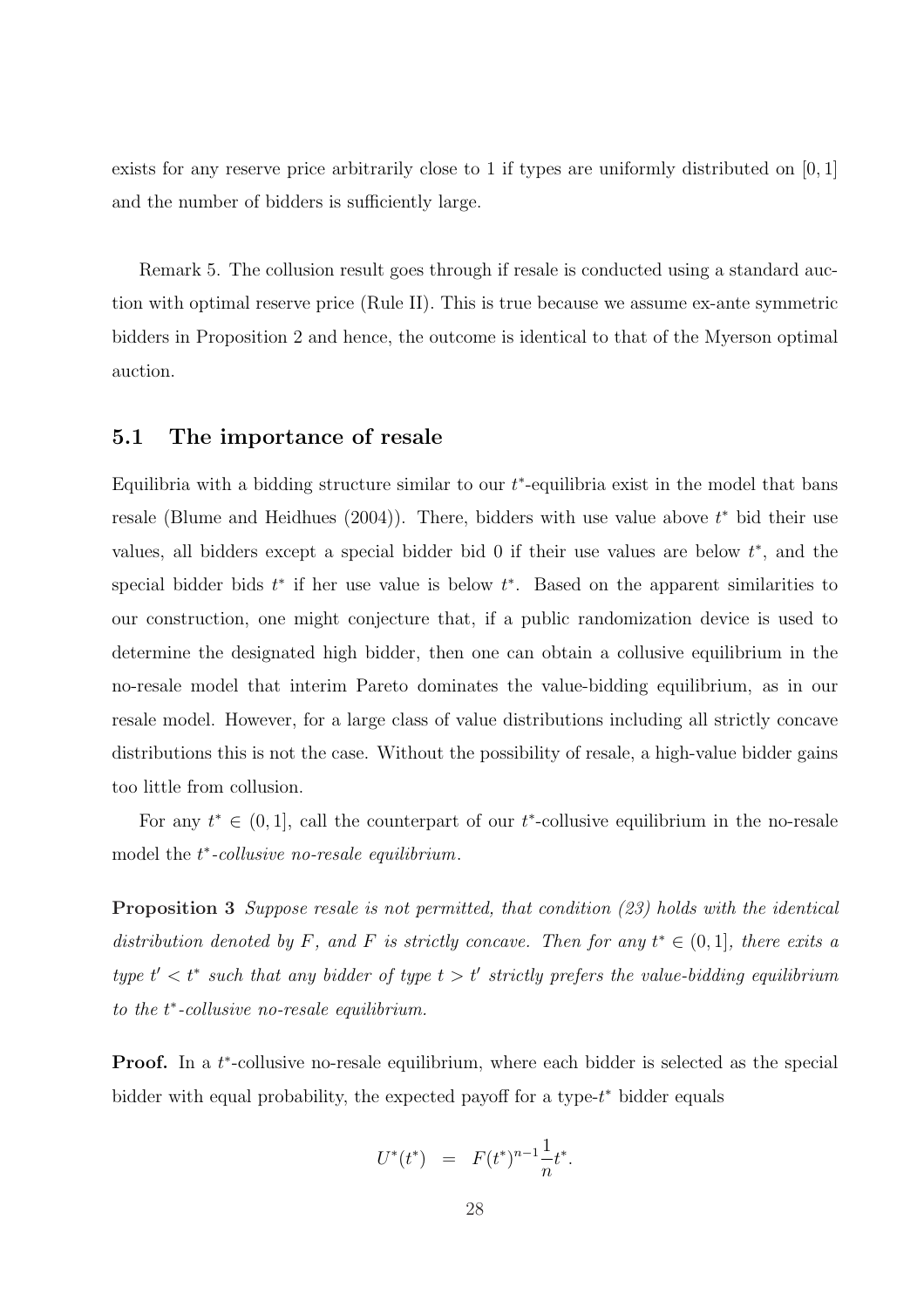The payoff of type  $t^*$  in the value-bidding equilibrium equals

$$
U^{\text{val}}(t^*) = \int_0^{t^*} F(t)^{n-1} dt.
$$

Strict concavity of F implies

$$
\forall 0 < t < t^* : \frac{F(t)}{t} > \frac{F(t^*)}{t^*}.
$$

Therefore,

$$
U^{\text{val}}(t^*) > \frac{F(t^*)^{n-1}}{(t^*)^{n-1}} \int_0^{t^*} t^{n-1} dt = \frac{F(t^*)^{n-1}}{(t^*)^{n-1}} \frac{1}{n} (t^*)^n = U^*(t^*). \tag{24}
$$

By the continuity of  $U^*$  and  $U^{\text{val}}$ , Ineq. (24) implies that there exists a  $t' \in (0, t^*)$  such that  $U^{\text{val}}(t) - U^*(t) > 0$  for all  $t \in (t', t^*]$ . That establishes the preference in favor of the value bidding equilibrium for all types  $t \in (t', t^*].$ 

Now consider a bidder of type  $t > t^*$ . A bidder with type  $t > t^*$  has a different payoff in the  $t^*$ -collusive no-resale equilibrium than under value bidding only if the highest value among everyone else, call it  $y$ , is less than  $t^*$ . In this case, under collusion, he gets the good for price zero with probability  $1/n$  and he gets it for price  $t^*$  with probability  $1-1/n$ . In contrast, under value bidding, he gets the good for sure (in the event that  $y \leq t^*$ ) at a price equal to  $y$ . He prefers value biding if the expected value of  $y$ , conditional on the event that  $y \le t^*$ , is less than  $(1 - 1/n)t^*$ . This is true since

$$
\mathbb{E}[y|y < t^*] = t^* - \frac{1}{F(t^*)^{n-1}} \int_0^{t^*} F(y)^{n-1} dy
$$
  
\n
$$
= t^* - \frac{1}{F(t^*)^{n-1}} \int_0^{t^*} y^{n-1} \left(\frac{F(y)}{y}\right)^{n-1} dy
$$
  
\n
$$
< t^* - \frac{1}{(t^*)^{n-1}} \int_0^{t^*} y^{n-1} dy
$$
  
\n
$$
= t^* - \frac{t^*}{n}
$$
  
\n
$$
= (1 - 1/n)t^*,
$$

where the inequality follows from the strict concavity of  $F$ .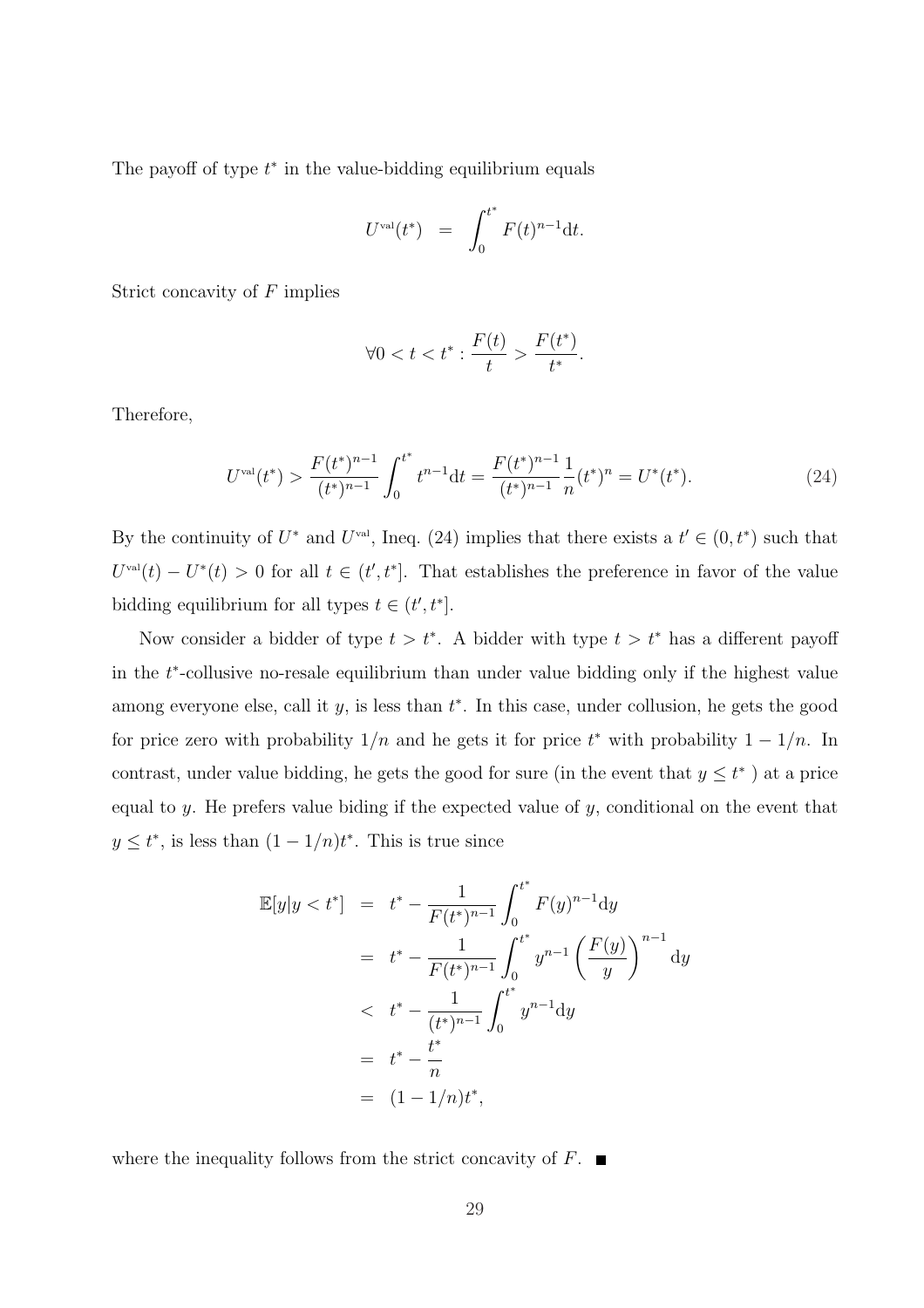## A The proofs of Lemmas 1-6

**Proof of Lemma 1.** We consider each of the four rules for resale described in Section 2. Rule I: The period-2 seller picks the resale mechanism. Then Myerson's (1981) characterization of optimal auctions is applicable.<sup>18</sup> By the regular assumption of  $J$ , the resale mechanism is the Myerson auction based on the virtual utility functions  $V_{i,J}$  defined by  $(6)$ – (7), which awards the good in descending order of  $V_{i,J}(t_i)$  down to the period-2 seller's type. Then "player k gets the good given history  $h(j)$ " implies

$$
V_{k,\mathbf{J}}(t_k) \ge \max\{\max_{i \ne j,k} V_{i,\mathbf{J}}(t_i), t_j\},\
$$

which implies  $t_k > \max_{i \neq k} V_{i,\mathbf{J}}(t_i)$ , which in turn implies "player k keeps the good given history  $h(k)$ ."

Rule II: The resale mechanism is an English or second-price auction with a uniform reserve price r chosen by the period-2 seller. Here "player k gets the good given history  $h(j)$ " implies  $t_k \geq \max\{\max_{i \neq j,k} t_i, r\}$ , which, since r is greater than or equal to a period-2 seller's type, implies  $t_k \geq t_i \forall i \neq k$ , hence player k keeps the good given history  $h(k)$ .

Rule III: The resale mechanism is Haile's auction. Then the reasoning is analogous to that for rule II, as a period-2 seller rejects all the bids if they are below her type.

Rule IV: Player-specific bargaining power in the 2-bidder environment. If the period-2 seller is the resale-offer proposer, the reasoning is the 2-player special case of rule I. If the period-2 buyer is the proposer, the reasoning is the 2-player special case of rule II.  $\blacksquare$ 

**Proof of Lemma 2.** We consider each of the four rules for resale described in Section 2. Rule I: As in the proof of Lemma 1, under this rule, the resale mechanism in any period-2 continuation equilibrium is the Myerson auction according to the virtual utility functions defined by  $(6)$ – $(7)$  based on the post-auction belief. Property  $(10)$  holds with equality  $(w_j(t_j, \mathbf{J}) = w_j(t_j, \mathbf{H}))$  because in the Myerson auction, the belief about the period-2 seller

<sup>&</sup>lt;sup>18</sup>In contrast to Myerson's assumptions, we allow for the possibility that the period-2 seller is privately informed about her type. As shown in Milovanov and Tröger  $(2007)$ , the resulting informed-principal game has an equilibrium such that the period-2 seller offers the same resale mechanism as when her type is publicly known, as assumed by Myerson.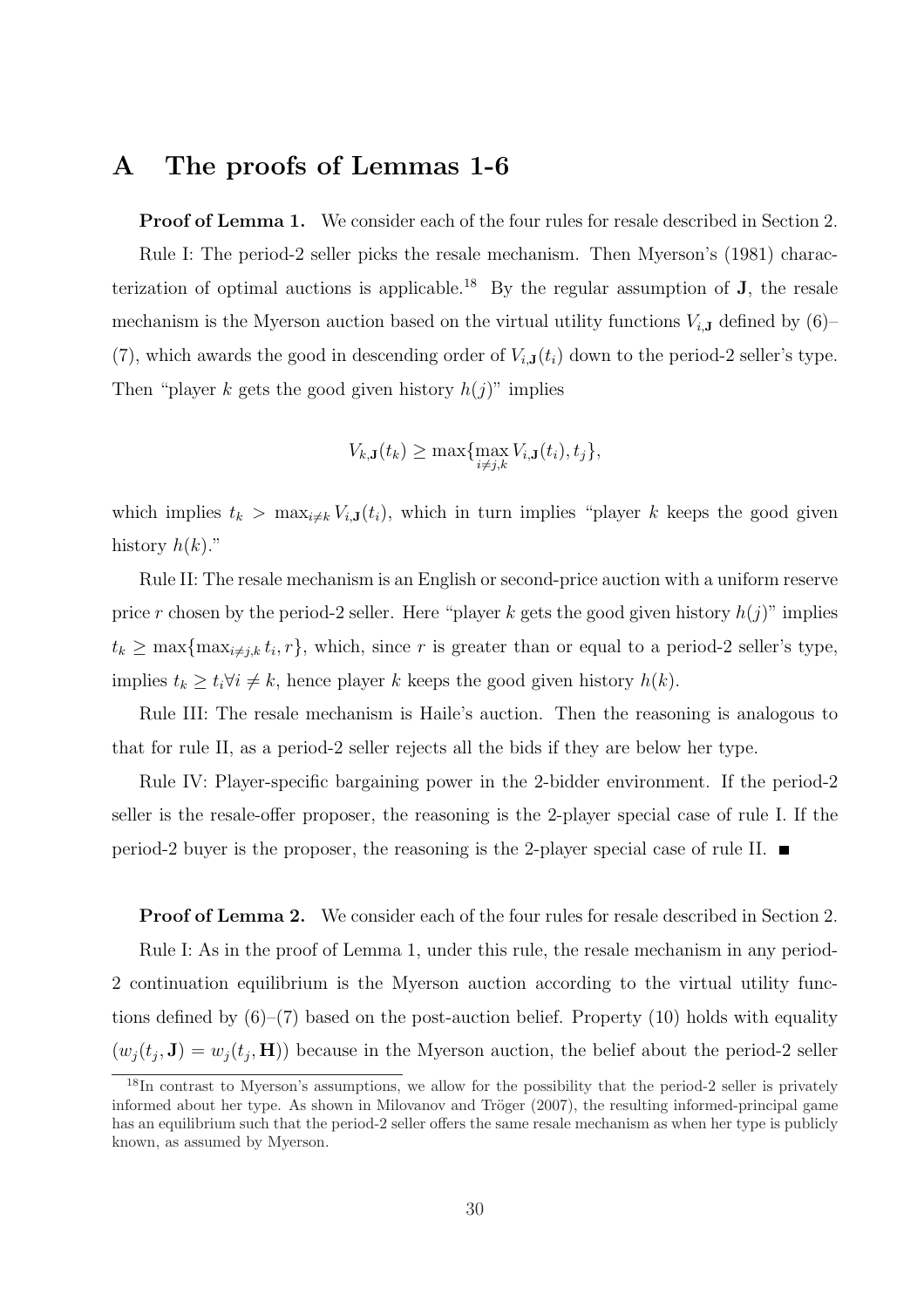has no effect on bidders' actions. To verify (9), let  $\mathbf{J} \dashv_i \mathbf{H}$ , i.e.,  $J_i \dashv H_i$  and  $J_k = H_k$  for all  $k \neq i$ . Then  $V_{k,\mathbf{J}} = V_{k,\mathbf{H}}$  for all  $k \neq i$ , and  $V_{i,\mathbf{J}} \geq V_{i,\mathbf{H}}$  by the definition of upward squeezing and Eqs. (6)–(7). Thus, for all  $t_i \in T_i$ ,

$$
q_{ij}^{\text{Myerson}}(t_i, \mathbf{H}) \ \leq \ q_{ij}^{\text{Myerson}}(t_i, \mathbf{J}).
$$

Property (9) follows from (1) together with the fact that in a seller-optimal mechanism, the expected payoff for the lowest type of bidder i is zero.

Rule II: The resale mechanism is an English or second-price auction given a reserve price r chosen by the period-2 seller. Here property (10) holds with equality  $(w_j(t_j, \mathbf{J}) =$  $w_j(t_j, \mathbf{H})$  because the belief about the period-2 seller has no impact on bidding behavior. Property (9) follows from Proposition 4 in Appendix B, which says that, given the existence of the equilibria for the period-2 continuation game, there is a monotone selection such that an upwards squeeze of the belief about a bidder makes the period-2 seller either increase the reserve price or leave it unchanged.

Rule III: The resale mechanism is an English auction without reserve and with an option for the period-2 seller to reject all the bids after the bidding process has stopped (Haile (2003)). Given any post-auction belief, the continuation game has an equilibrium: the period-2 seller sells the good at the highest bid if it exceeds her type and rejects all bids if the highest bid is below her type; every period-2 bidder stays in until the current price reaches his type and, once he is the only bidder left in the auction, bids up to an ultimatum offer, optimally chosen based on his belief about the seller's type. At this equilibrium, the belief about a bidder's type does not affect the bidding behavior, hence (9) holds with equality  $(l_{ij}(t_i, \mathbf{J}) \geq l_{ij}(t_i, \mathbf{H}))$ . Property (10) holds because a downward squeeze of the belief about the period-2 seller's type implies period-2 buyers think that the seller is more willing to accept low prices than without the squeeze, so they offer the seller lower prices.

Rule IV: Player-specific bargaining power in the 2-bidder case. If the player who gets to propose in period 2 is the period-2 seller, then we are back to a special case of rule I. If the proposer in period-2 is the period-2 buyer, then we are back to a special case of rule III where the only remaining period-2 bidder makes an ultimatum offer to the period-2 seller.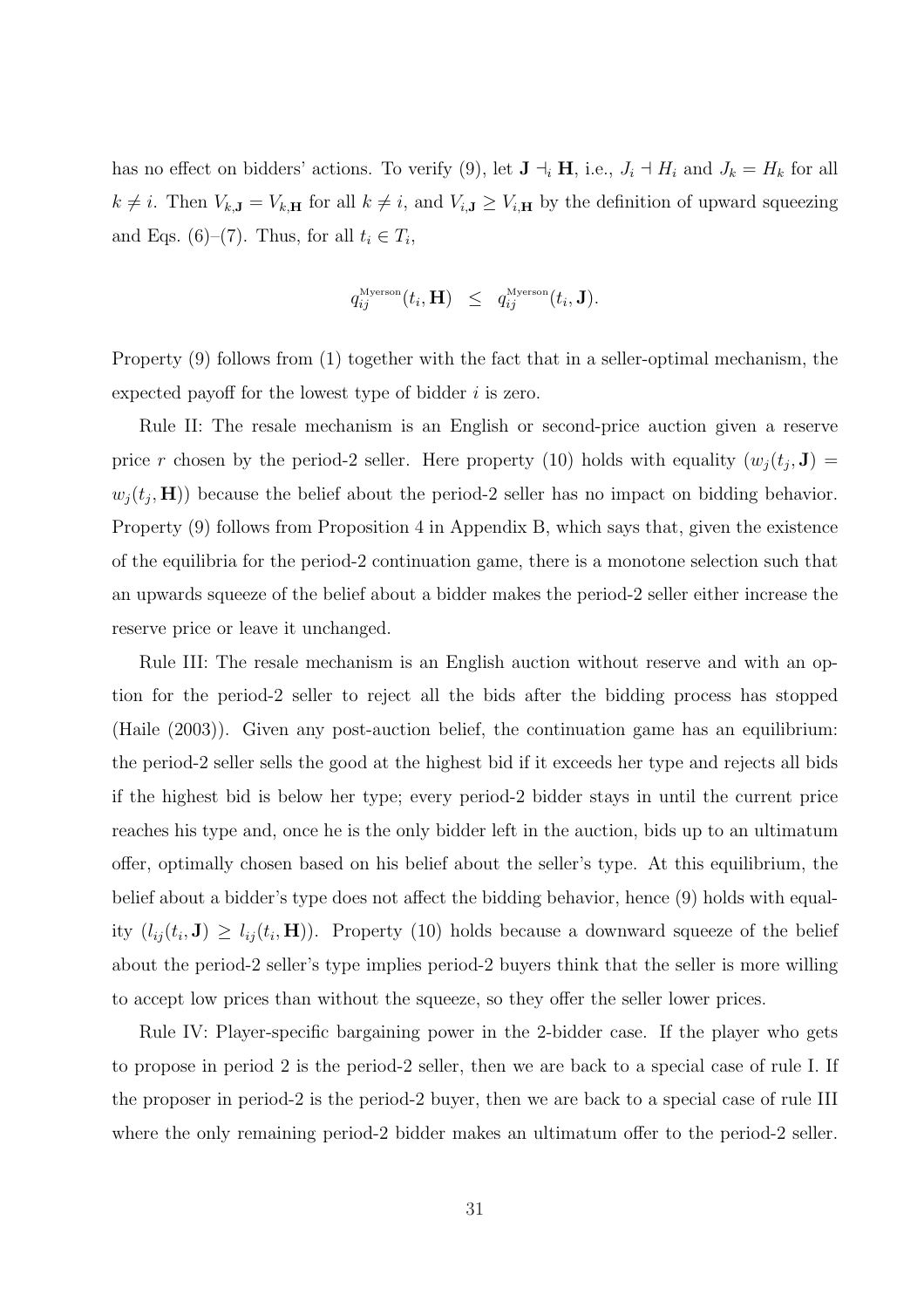Hence both properties (9) and (10) hold.  $\blacksquare$ 

**Proof of Lemma 3.** The existence of equilibrium under resale rule I is well known. Under rule II, given any reserve price, value-bidding constitutes an equilibrium. The equilibrium under resale rule III has been sketched in the proof of Lemma 2. (Haile (2003) has details.) Rule IV is a special case of either rule I, if the period-2 seller gets to be the proposer, or rule III, if the period-2 buyer proposes.

**Proof of Lemma 4.** By definition of  $\tau(t^*)$ ,  $\tau(t^*) \leq t^*$ . To prove that  $\tau(t^*) > 0$ , observe that  $w_1(0, \mathbf{J}_{0,t^*}) > 0$  by (5). Hence  $\hat{t} := \delta w_1(0, \mathbf{J}_{0,t^*}) > 0$ . Thus, for all  $t < \hat{t}$ ,

$$
t<\delta w_1(0,\mathbf{J}_{0,t^*})\overset{(2)}{\leq} \delta w_1(t,\mathbf{J}_{0,t^*})\overset{(10)}{\leq} \delta w_1(t,\mathbf{J}_{t,t^*}),
$$

implying  $\tau(t^*) \geq \hat{t} > 0$ . Here (10) holds due to the continuation-equilibrium selection function  $(11)$ .

To prove (13), let  $t > \tau(t^*)$ . By Eq. (12), there exists  $v \in (\tau(t^*), t)$  such that

$$
v \geq \delta w_1(v, \mathbf{J}_{\tau(t^*), t^*}). \tag{25}
$$

From (2) and  $q_1(s, \mathbf{J}_{\tau(t^*),t^*}) \leq 1$ ,

$$
w_1(t, \mathbf{J}_{\tau(t^*), t^*}) - w_1(v, \mathbf{J}_{\tau(t^*), t^*}) \le t - v.
$$
\n(26)

Putting (25) and (26) together we obtain  $t \geq \delta w_1(t, \mathbf{J}_{\tau(t^*),t^*})$ .

To prove (14), we first claim that

$$
\tau(t^*) \le \delta w_1(\tau(t^*), \mathbf{J}_{\tau(t^*), t^*}).\tag{27}
$$

Suppose not. Then, by the proved fact  $\tau(t^*) > 0$  and the continuity of  $w_1(\cdot, \mathbf{J}_{\tau(t^*),t^*})$ , there exists a  $t \in (0, \tau(t^*))$  close enough to  $\tau(t^*)$  such that

$$
t > \delta w_1(t, \mathbf{J}_{\tau(t^*),t^*}) \overset{(10)}{\geq} \delta w_1(t, \mathbf{J}_{t,t^*}),
$$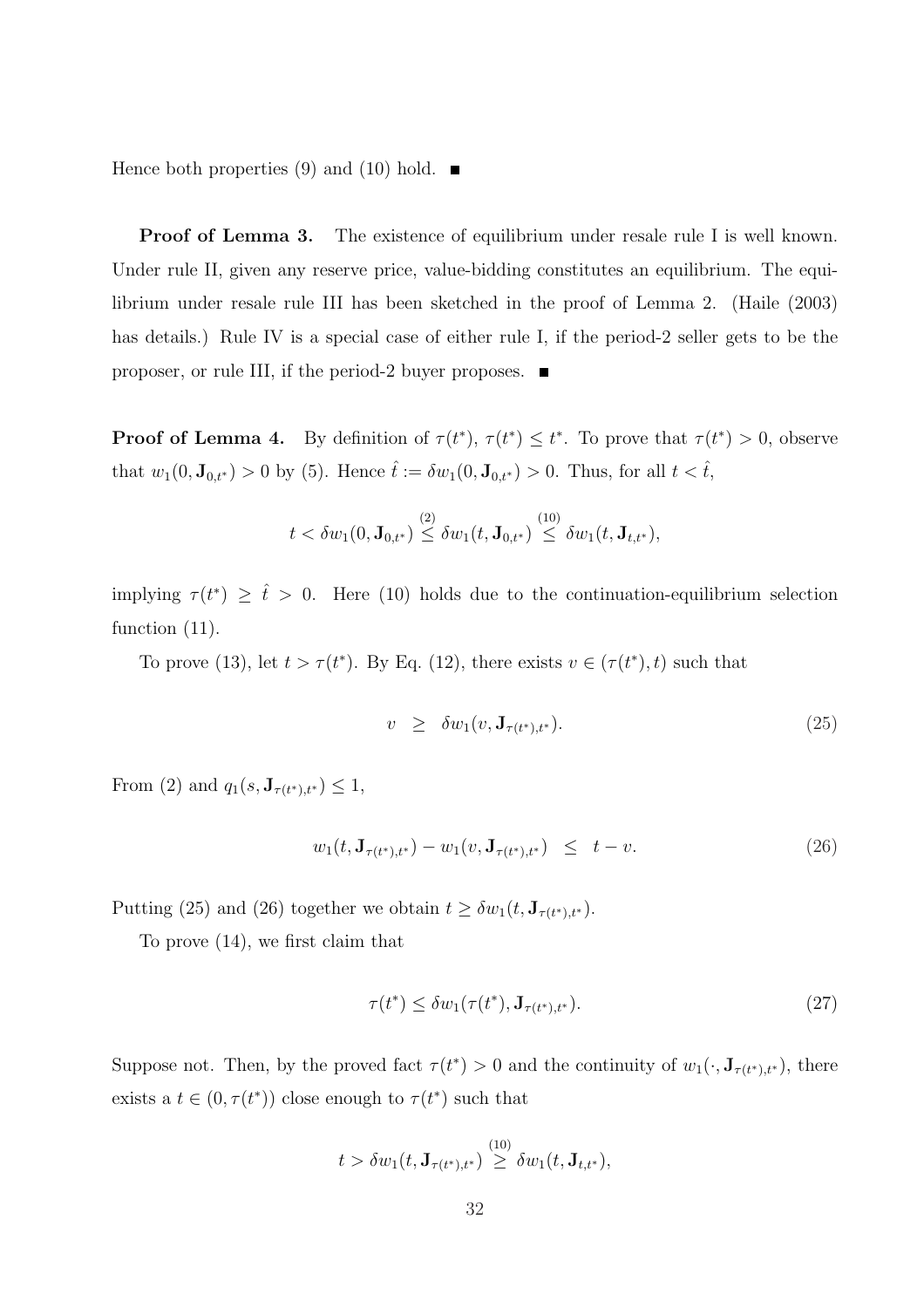contradicting the definition of  $\tau(t^*)$ . Hence Ineq. (27) holds. Thus, if we define

$$
\phi(t) := t - \delta w_1(t, \mathbf{J}_{\tau(t^*), t^*}),
$$

we know that  $\varphi(\tau(t^*)) \leq 0$ . Furthermore, by (2), the derivative

$$
\phi'(t) = 1 - \delta q_1(t, \mathbf{J}_{\tau(t^*), t^*}) \ge 0.
$$

Thus,  $\phi(t) \leq 0$  for all  $t \in [0, \tau(t^*)),$  i.e., (14) is true.

To prove the limit result (15), let  $\epsilon > 0$  and define

$$
\overline{\delta} \ := \ \sup_{t \leq t^*-\epsilon} \frac{t}{w_1(t,\mathbf{J}_{0,t^*})}.
$$

By (2),  $w_1(t, \mathbf{J}_{0,t^*})$  is continuous in t. Hence, (5) implies that  $\overline{\delta} < 1$ . For all  $\delta > \overline{\delta}$  and  $t \leq t^* - \epsilon$ 

$$
\delta w_1(t, \mathbf{J}_{t,t^*}) \overset{(10)}{\geq} \delta w_1(t, \mathbf{J}_{0,t^*}) > \overline{\delta} w_1(t, \mathbf{J}_{0,t^*}) \geq t.
$$

Then, by the definition of  $\tau(t^*)$ , we have  $\tau(t^*) \geq t^* - \epsilon$ .

\*) > 0. Hence (4) implies  $l_{i1}(t^*, \mathbf{J}_{\tau(t^*), t^*}) < t^*$ , Proof of Lemma 5. so (16) implies  $0 < b_i(t^*)$ . The inequality  $b_i(t^*) \leq t^*$  follows from the lower bound 0 in (4). П

**Proof of Lemma 6.** Let  $t \geq t^*$ . For any player i with type t, the only way his expected payoffs are different between the t<sup>\*</sup>-collusive-equilibrium and the value-bidding equilibrium is if the highest type  $t_{-i}^{(1)}$  $\binom{1}{i}$  of his rivals is below  $t^*$ . When this occurs, since  $t \geq t^*$ , bidder  $i$  is the final owner of the good in either equilibrium, hence the bidder's payoff-difference between the two equilibria is equal to the difference in expected payments in each case. This payment-difference is the same for all  $t \geq t^*$ : in the  $t^*$ -collusive-equilibrium, bidder i pays zero with probability  $1/n$  and pays  $b_i(t^*)$  with probability  $(n-1)/n$ ; in the value-bidding equilibrium, bidder *i* pays  $t_{-i}^{(1)}$  $\frac{(1)}{-i}$ .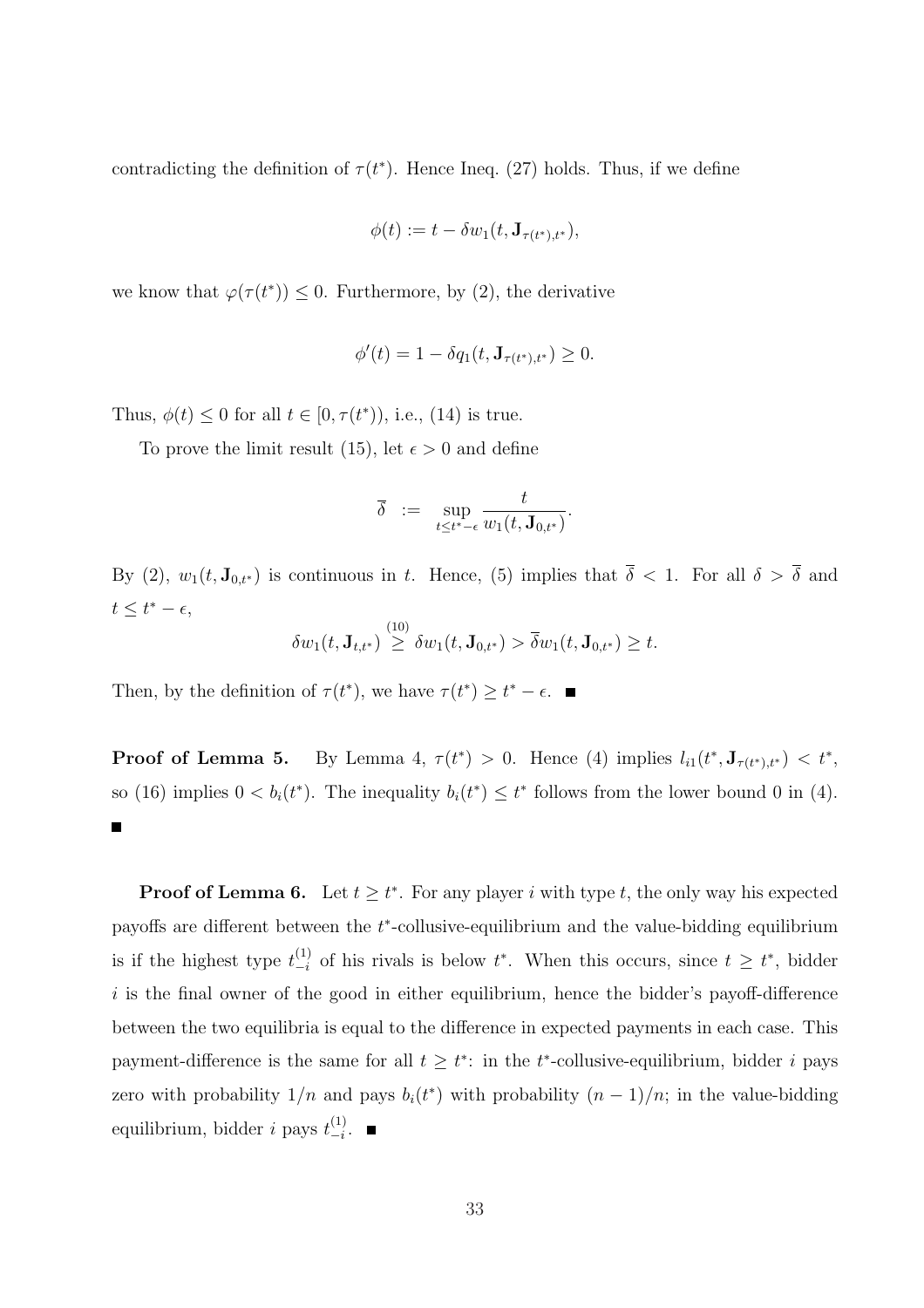# B Optimal reserve prices in English or second-price auctions

Let us consider the following game: A seller, player 0, is to offer an item for sale through an English or second-price auction with a reserve price r uniform for all bidders; there are n bidders, named  $1, \ldots, n$ ; the use-value ("type")  $t_i$  of the item for bidder i is independently drawn from a commonly known distribution  $F_i$ , with positive density  $f_i$  on its support  $[\underline{t}_i, \overline{t}_i]$ . Assume that the virtual utility function  $V_i(t_i) := t_i - (1 - F_i(t_i))/f_i(t_i)$  is well-defined and strictly increasing on  $[\underline{t}_i, \overline{t}_i]$  for each bidder *i*.

Only the value-bidding equilibrium will be considered.

For each bidder *i*, let  $F_{-i}^{(1)}$  denote the distribution function for  $\max\{t_j : j \neq i\}$ . Given the reserve price  $r$  and the value-bidding equilibrium, the probability with which a type- $t_i$ bidder *i* wins is equal to  $F_{-i}^{(1)}$  $\sum_{i=1}^{(1)}(t_i) \mathbf{1}_{t_i \geq r}$ . By the envelope theorem, the surplus for this bidder is equal to  $rt_i$ 

$$
U_i(t_i) = (\mathbf{1}_{t_i \ge r}) \int_r^{t_i} F_{-i}^{(1)}(x) dx
$$
\n(28)

and the expected payment delivered by this bidder is equal to

$$
p_i(t_i) = (\mathbf{1}_{t_i \ge r}) \left( t_i F_{-i}^{(1)}(t_i) - \int_r^{t_i} F_{-i}^{(1)}(x) dx \right).
$$

At this equilibrium, the seller's surplus extracted from bidder  $i$  is equal to

$$
\mathbb{E}_{t_i} \left[ p_i(t_i) - t_0 F_{-i}^{(1)}(t_i) \mathbf{1}_{t_i \ge r} \right] = \mathbb{E}_{t_i} \left[ (\mathbf{1}_{t_i \ge r}) F_{-i}^{(1)}(t_i)(t_i - t_0) \right] - \mathbb{E}_{t_i} \left[ (\mathbf{1}_{t_i \ge r}) \int_r^{t_i} F_{-i}^{(1)}(x) dx \right]. \tag{29}
$$

If  $r < t_i$ , then  $\int_r^{t_i} F_{-i}^{(1)}$  $\sum_{i=1}^{(1)}(x)dx=0$ , otherwise  $F_{-i}^{(1)} > 0$  on a positive-measure subset of  $[r, \underline{t}_i]$ , and consequently the seller is better-off by raising the reserve price to  $\underline{t}_i$ , which generates the same probability of sale (since bidder i bids at least  $\underline{t}_i$ ) and increases the expected revenue conditional on a sale (since the highest type of *i*'s rivals is probably below  $\underline{t}_i$ ). Thus, we may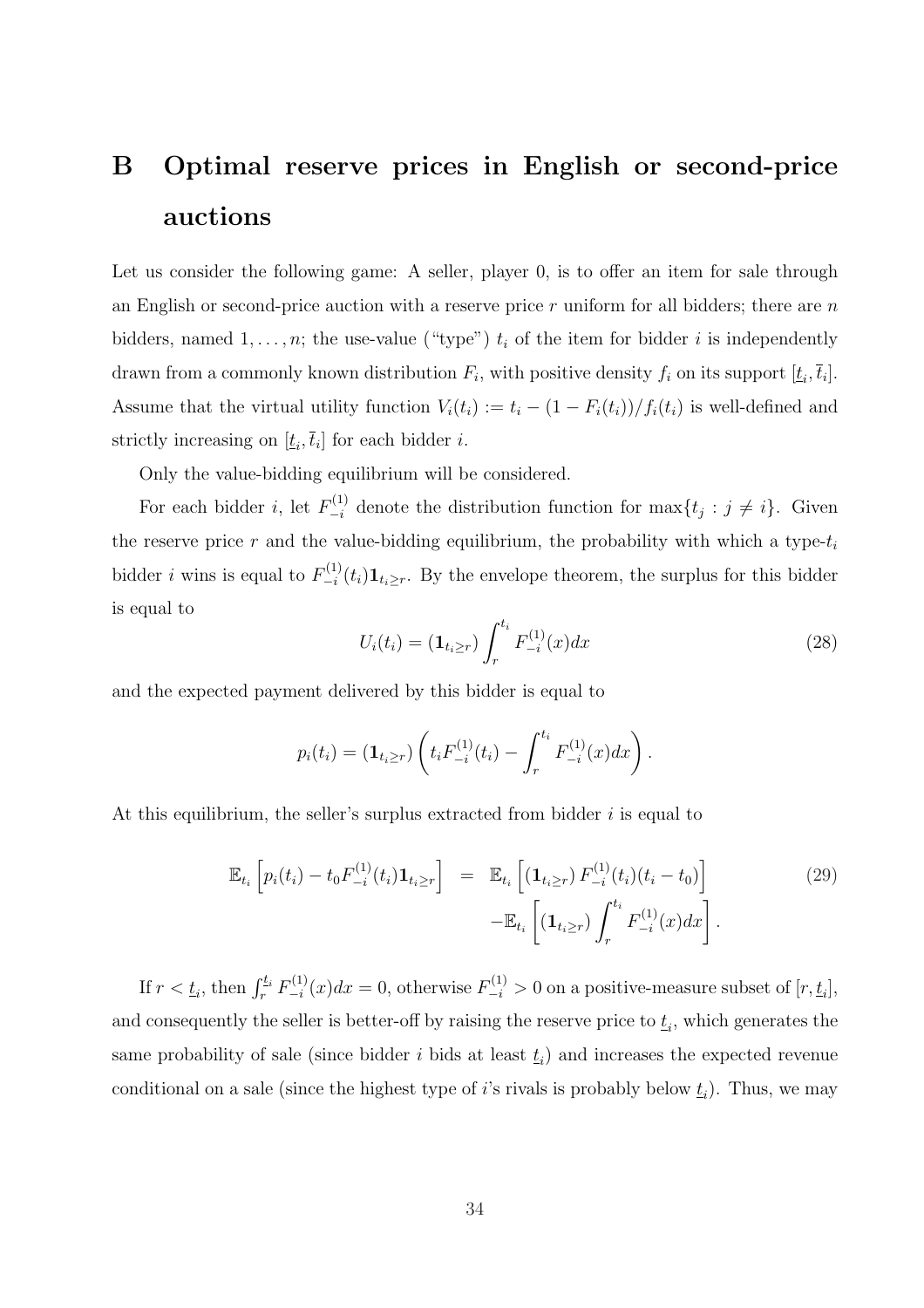assume, without loss of generality due to (28) and (29), that

$$
r \ge \underline{t}_i \quad \forall i = 1, \dots, n. \tag{30}
$$

By (30), the third expected value in Eq. (29) is equal to

$$
\begin{array}{rcl}\n\left(\mathbf{1}_{\bar{t}_{i}\geq r}\right) \int_{r}^{\bar{t}_{i}} \int_{r}^{t_{i}} F_{-i}^{(1)}(x) f_{i}(t_{i}) dx dt_{i} & = & \left(\mathbf{1}_{\bar{t}_{i}\geq r}\right) \int_{r}^{\bar{t}_{i}} \int_{x}^{\bar{t}_{i}} F_{-i}^{(1)}(x) f_{i}(t_{i}) dt_{i} dx \\
& = & \mathbb{E}_{t_{i}} \left[ \frac{1 - F_{i}(t_{i})}{f_{i}(t_{i})} \left(\mathbf{1}_{t_{i}\geq r}\right) F_{-i}^{(1)}(t_{i}) \right].\n\end{array}
$$

Then, by Eq.  $(29)$ , the seller's surplus extracted from bidder i is equal to

$$
\mathbb{E}_{t_i}\left[ (V_i(t_i) - t_0) \left( \mathbf{1}_{t_i \geq r} \right) F_{-i}^{(1)}(t_i) \right].
$$

Thus, the total surplus for the seller, extracted from all the bidders, equals

$$
\sum_{i=1}^{n} \mathbb{E}_{t_i} \left[ \left( V_i(t_i) - t_0 \right) \left( \mathbf{1}_{t_i \ge r} \right) F_{-i}^{(1)}(t_i) \right] = \sum_{i=1}^{n} \int_{r}^{\max \{ \bar{t}_i, r \}} F_{-i}^{(1)}(t_i) f_i(t_i) \left( V_i(t_i) - t_0 \right) dt_i
$$

$$
= \sum_{i=1}^{n} \int_{r}^{\bar{t}_i} F_{-i}^{(1)}(t_i) f_i(t_i) \left( V_i(t_i) - t_0 \right) dt_i,
$$

where the second equality follows from the fact that  $f_i(t_i) = 0$  if  $r > t_i > \bar{t}_i$ . (Extend  $V_i$  by  $V_i(x) := x$  for all  $x > \overline{t}_i$ .) Therefore, an optimal reserve price  $r^*$  maximizes

$$
\pi(r \mid (\underline{t}_i)_{i=1}^n) := \sum_{i=1}^n \int_r^{\overline{t}_i} F_{-i}^{(1)}(t_i) f_i(t_i) (V_i(t_i) - t_0) dt_i
$$
  

$$
= \sum_{i=1}^n \int_r^{\overline{t}_i} \left( \prod_{j \neq i} F_j(t_i) \right) f_i(t_i) (V_i(t_i) - t_0) dt_i
$$
(31)

over all  $r \ge \max\{t_0, \max_{i=1,\dots,n} t_i\}$ . The notation  $\pi(\cdot \mid (\underline{t}_i)_{i=1}^n)$  signifies the possible dependence on the parameters  $(\underline{t}_i)_{i=1}^n$ .

The question that emerged with regards to Rule II in the proof of Lemma 2 is how the seller's optimal reserve price  $r^*$  varies with an upward squeeze of  $F_i$ , i.e., an increase in  $\underline{t}_i$ (without upsetting  $\underline{t}_i \leq \overline{t}_i$ ).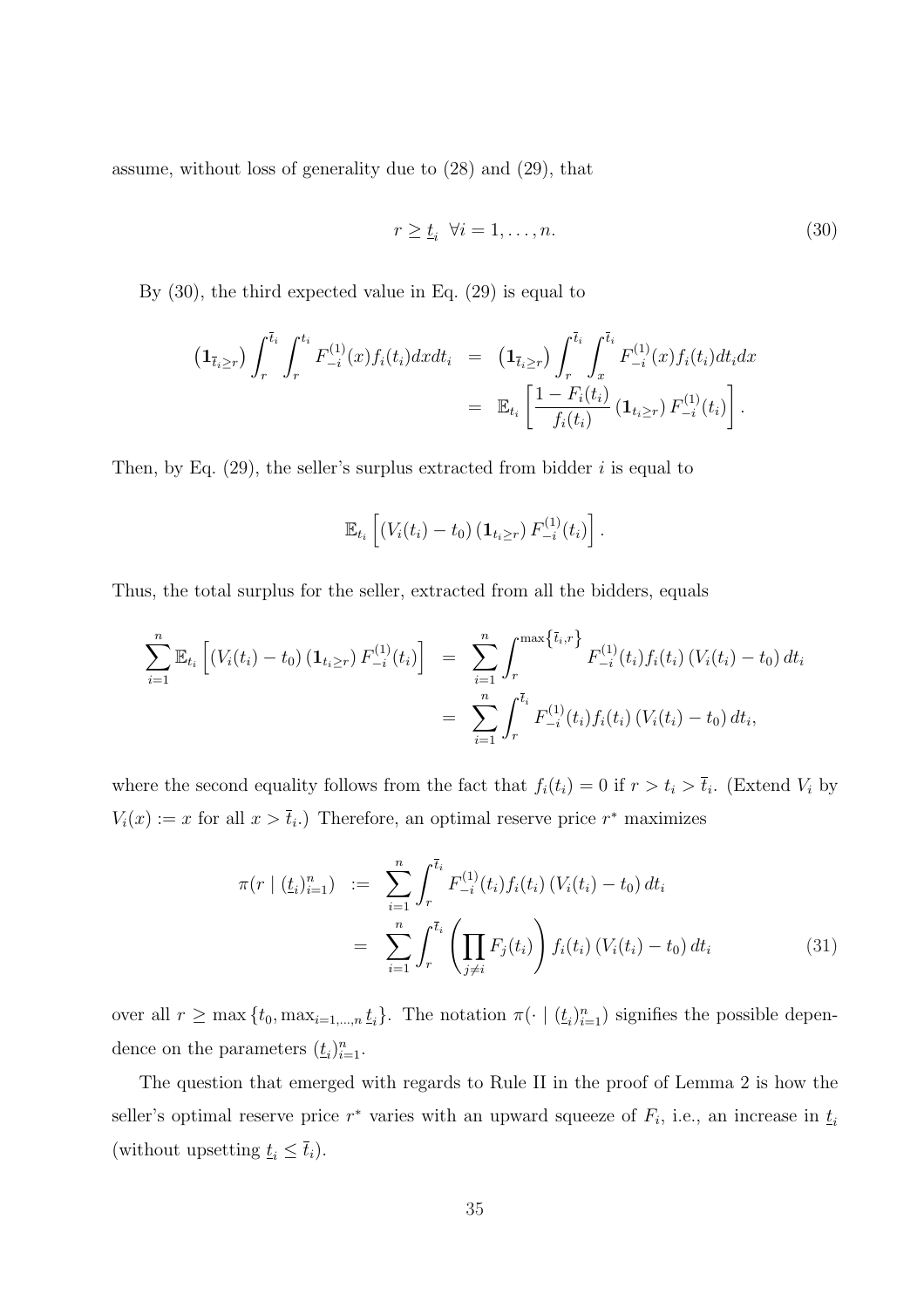**Lemma 7** If  $r^*$  is an optimal reserve price given  $(\underline{t}_i)_{i=1}^n$  ( $:= (\underline{t}_k, \underline{t}_{-k})$  for any bidder k) and if  $\underline{t}_k < \underline{t}'_k \leq r^*$ , then  $r^*$  is an optimal reserve price given  $(\underline{t}'_k, \underline{t}_{-k})$ .

**Proof.** With  $\underline{t}_k$  replaced by  $\underline{t}'_k \in (\underline{t}_k, \overline{t}_k]$ ,  $F_k(\cdot)$  and  $f_k(\cdot)$  are replaced by  $F_k(\cdot)/F_k(\underline{t}'_k)$  and  $f_k(\cdot)/F_k(\underline{t}'_k)$ , and  $V_k$  is unchanged on  $[\underline{t}'_k, \overline{t}_k]$ . Thus, by Eq. (31), for any  $r \ge \max{\{\underline{t}'_k, \max_{i \ne k} \underline{t}_k\}}$ ,

$$
\pi(r \mid \underline{t}'_k, \underline{t}_{-k}) = \sum_{i \neq k} \int_r^{\overline{t}_i} \frac{F_k(t_i)}{F_k(\underline{t}'_k)} \left( \prod_{j \neq k,i} F_j(t_i) \right) f_i(t_i) \left( V_i(t_i) - t_0 \right) dt_i
$$
  
+ 
$$
\int_r^{\overline{t}_k} \left( \prod_{j \neq k} F_j(t_k) \right) \frac{f_k(t_k)}{F_k(\underline{t}'_k)} \left( V_k(t_k) - t_0 \right) dt_k
$$
  
= 
$$
\frac{1}{F_k(\underline{t}'_k)} \pi(r \mid \underline{t}_k, \underline{t}_{-k}) \text{ by factoring out } F_k(\underline{t}'_k).
$$

Since  $r^*$  maximizes  $\pi(r \mid t_k, t_{-k})$  over all  $r \geq \max\{t_0, \max_{i=1,\dots,n} t_i\}$  and  $\max_{i=1,\dots,n} t_i \leq$  $\max \{t'_{k}, \max_{i \neq k} t_{i}\}, r^{*}$  also maximizes  $\pi(r \mid t'_{k}, t_{-k})$  over all  $r \geq \max \{t_{0}, \max \{t'_{k}, \max_{i \neq k} t_{i}\}\}.$ Any  $r < \max\{t_0, \max\{\underline{t'_k}, \max_{i \neq k} \underline{t_i}\}\}\$ is ruled out by the boundary condition (30).

**Lemma 8** If  $r^*$  is an optimal reserve price given  $(\underline{t}_k, \underline{t}_{-k})$  and if  $\underline{t}_k$  increases to any  $\underline{t}'_k$  such that  $\bar{t}_k \geq t'_k > r^*$ , then any optimal reserve price given  $(t'_k, t_{-k})$  is greater than  $r^*$ .

**Proof.** This follows directly from the boundary condition (30).  $\blacksquare$ 

**Proposition 4** For any bidder k, there is a monotone selection  $\underline{t}_k \mapsto r^*(\underline{t}_k)$ , with  $r^*(\underline{t}_k)$ being an optimal reserve price given  $(t_k, t_{-k})$ , such that for all  $t_k \leq \overline{t}_k$ , (i)  $r^*(t_k)$  weakly increases in  $\underline{t}_k$  and (ii) the surplus  $U_j(t_j)$  of any bidder j of any type  $t_j$ , given the reserve price  $r^*(\underline{t}_k)$ , weakly decreases in  $\underline{t}_k$ .

Proof. Claim (i) follows directly from the previous lemmas. Claim (ii) follows from claim (i) and Eq.  $(28)$ .

The choice of an optimal reserve price, uniform for all bidders, is different from the counterpart in the Myerson auction, where the seller can discriminate across bidders. To illustrate the difference, consider a 2-bidder case such that the optimal reserve  $r^*$  is an interior solution. With only two bidders, the first-order necessary condition is

$$
F_2(r^*)f_1(r^*)(t_0 - V_1(r^*)) + F_1(r^*)f_2(r^*)(t_0 - V_2(r^*)) = 0.
$$
\n(32)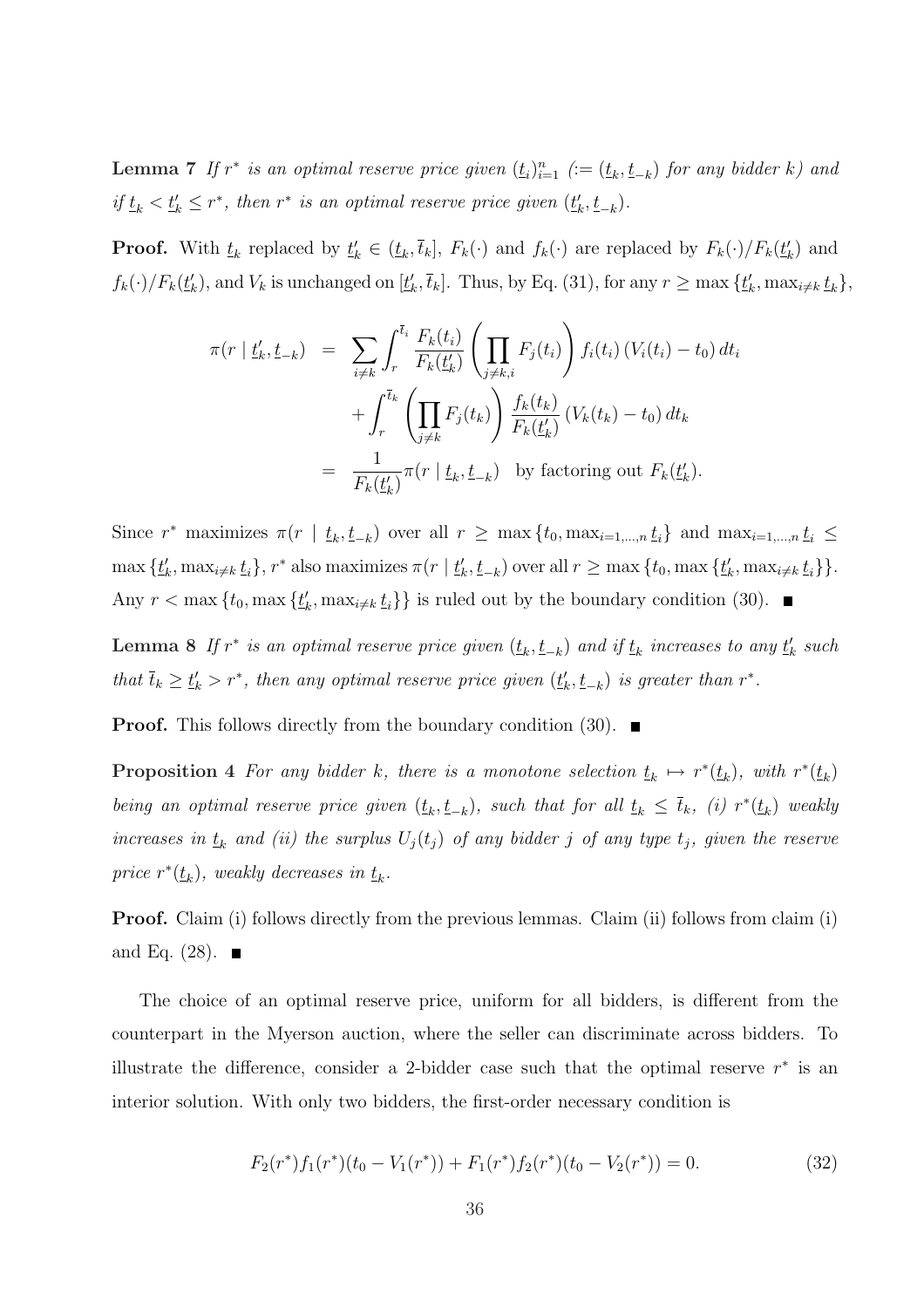Unless  $V_1(r^*) = V_2(r^*) = t_0$ , the seller may have to sell the good to a bidder who would bring a marginal loss to the seller. To see that, suppose  $t_0 - V_1(r^*) < 0$ . Then Eq. (32) implies  $t_0 - V_2(r^*) > 0$ . With  $t_0 - V_1(r^*) < 0$ , the seller's marginal profit from bidder 1 is positive, so she would like to offer more sale to bidder 1. Restricted to a single reserve price for both bidders, however, the seller cannot do that without simultaneously offering more sale to bidder 2, to whom the seller is losing marginally since  $t_0 - V_2(r^*) > 0$ . So her optimal reserve has to strike a balance between the marginal profit and loss, instead of eliminating the marginal loss.

## C The proof of Proposition 2

Let  $F := F_i$ , as  $F_i$  is identical for all i and consider any type  $t \leq t^*$ . The probability that a bidder of type t obtains the good in the value-bidding equilibrium is  $F(t)^{n-1}$ . Hence, by the envelope theorem, type  $t$ 's payoff in the value-bidding equilibrium is

$$
U^{\text{val}}(t) = \int_0^t F(x)^{n-1} \mathrm{d}x.
$$

The probability that a designated winner of type  $x \leq t^*$  gets the good in a  $t^*$ -equilibrium is

$$
q_w(x) = F(V_*^{-1}(x))^{n-1}, \t\t(33)
$$

where  $V_*^{-1}$  denotes the inverse of the (post-auction) virtual utility function  $V_*$  defined by

$$
V_*(x) := x - \frac{1 - \frac{F(x)}{F(t^*)}}{\frac{f(x)}{F(t^*)}} = x - \frac{F(t^*) - F(x)}{f(x)} \quad (x \in [0, t^*]).
$$
\n(34)

To understand (33), observe that bidder 1 wins the auction if and only if all other bidders' types are below  $t^*$  and, given that she wins, finally keeps the good if and only if all other bidders' virtual utilities are below  $x$ , that is, if and only if all other bidders' types are below  $V_*^{-1}(x)$ .

The payoff of a designated winner of type  $t^*$  in a  $t^*$ -equilibrium equals  $t^*F(t^*)^{n-1}$ , because she obtains the good at price 0 and consumes it whenever she wins the auction. Together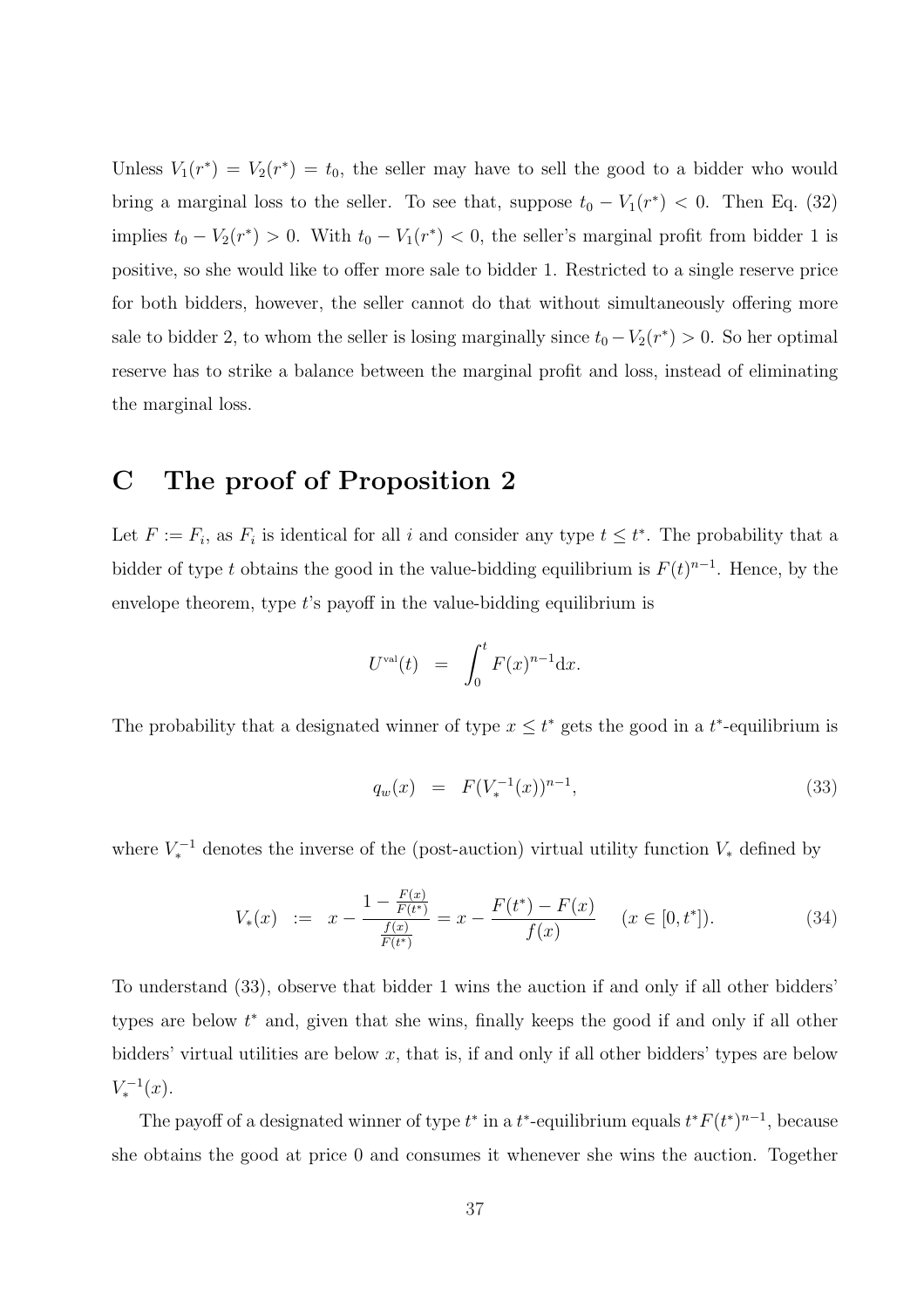with (33), the envelope theorem implies that the payoff of a designated winner of type  $t \leq t^*$ in a  $t^*$ -equilibrium is

$$
U_w(t) = t^* F(t^*)^{n-1} - \int_t^{t^*} q_w(x) dx
$$
  
=  $t^* F(t^*)^{n-1} - \int_t^{t^*} F(V_*^{-1}(x))^{n-1} dx.$  (35)

The probability that a designated loser of type  $x \leq t^*$  gets the good in a  $t^*$ -equilibrium is

$$
q_l(x) = F(V_*(x))F(x)^{n-2}, \t\t(36)
$$

because she obtains the good if and only if, given the information that her type is below  $t^*$ , her virtual utility  $V_*(x)$  exceeds the designated winner's type, and all remaining bidders' types are below x. By  $(36)$  and the envelope theorem, the payoff for a designated loser of type  $t \leq t^*$  in a  $t^*$ -equilibrium is

$$
U_l(t) = \int_0^t q_2(x) dx = \int_0^t F(V_*(x)) F(x)^{n-2} dx.
$$
 (37)

Putting (35) and (37) together, the payoff of type  $t \leq t^*$  in a  $t^*$ -collusive equilibrium is

$$
U^{\text{col}}(t) = \frac{1}{n}U_w(t) + \frac{n-1}{n}U_l(t)
$$
\n(38)

In the following, we will consider  $t^*$ -collusive equilibria with  $t^*$  close to 0. To this end, the linearization of  $F$  at 0 will be very useful:

$$
F(x) = f(0)x + h_1(x), \quad (x \ge 0), \tag{39}
$$

where  $|h_1(x)|/x \to 0$  as  $x \to 0$ . Also, for any  $k \geq 0$ , we will use  $\sigma((t^*)^k)$  to denote any function  $h(x, t^*)$   $h(t, t^*)$  such that  $\sup_{x \in [0,t^*]} |h(x, t^*)|/(t^*)^k \to 0$  as  $t^* \to 0$ .

The proof proceeds via a series of lemmas. The next lemma approximates the payoffs in a value-bidding equilibrium.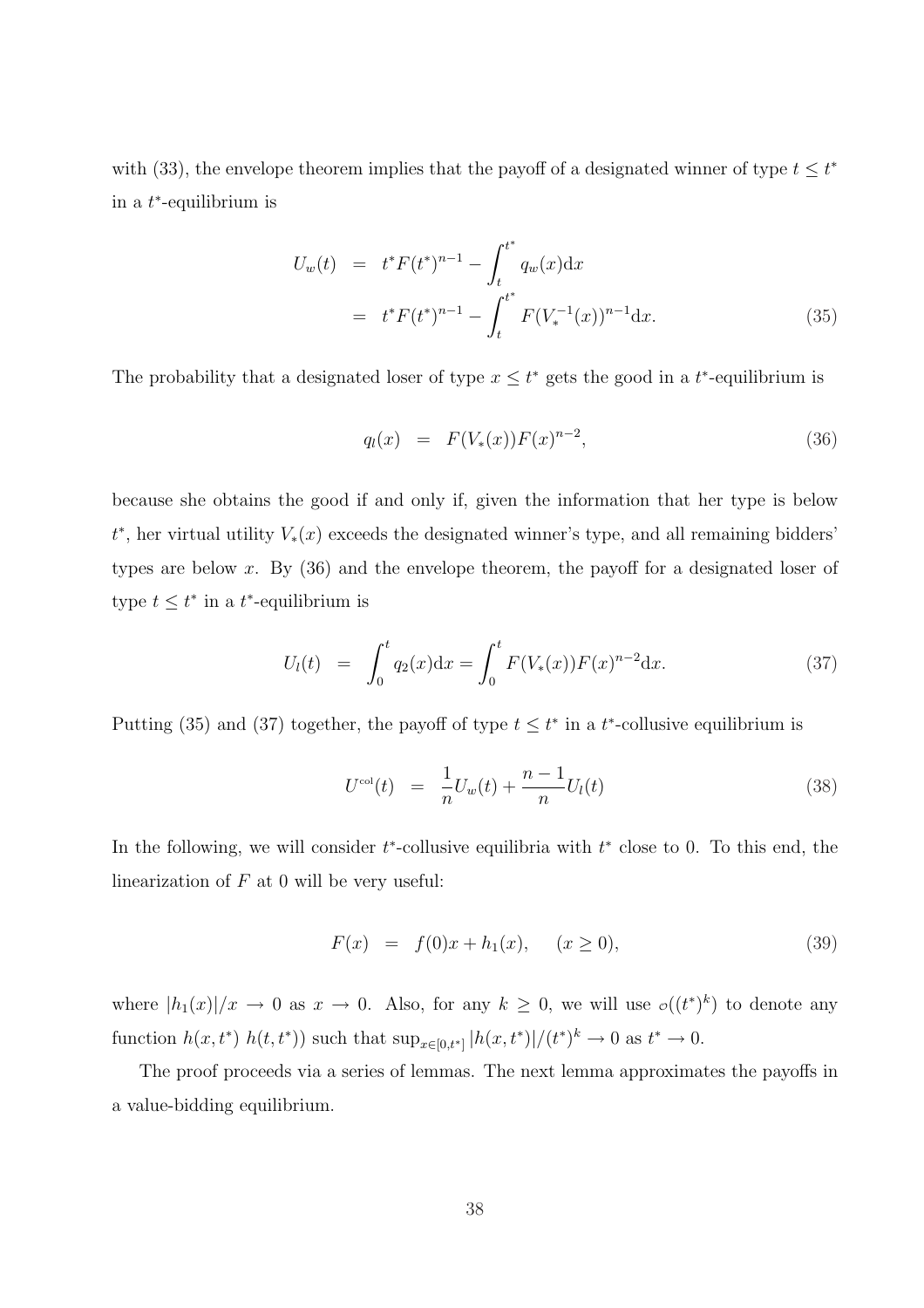Lemma 9 For all  $t^*$  and all  $t \leq t^*$ ,

$$
U^{val}(t) = f(0)^{n-1} \frac{1}{n} t^n + o((t^*)^n).
$$

**Proof.** From  $(33)$  and  $(39)$ ,

$$
U^{\text{val}}(t) = \int_0^t F(x)^{n-1} dx
$$
  
= 
$$
\int_0^t (f(0)x + h_1(x))^{n-1} dx
$$
  
= 
$$
\int_0^t (f(0)^{n-1}(x)^{n-1} + h_2(x)) dx
$$
  
= 
$$
f(0)^{n-1} \frac{1}{n} t^n + \int_0^t h_2(x) dx,
$$

where  $|h_2(x)|/(x)^{n-1} \to 0$  as  $x \to 0$ .

Let  $\epsilon > 0$ . If  $t^*$  is sufficiently small, then  $|h_2(x)| \leq \epsilon$   $(x)^{n-1}$  for all  $x \leq t^*$ . Therefore

$$
\left| \int_0^t h_2(x) dx \right| \leq \int_0^t |h_2(x)| dx \leq \epsilon \int_0^t x^{n-1} dx \leq \epsilon (t^*)^n,
$$

which completes the proof.  $\blacksquare$ 

Define

$$
\kappa(t^*) := \frac{f(0)}{\min_{x \in [0, t^*]} f(x)} \quad (t^* \in [0, \bar{t}]).
$$
\n(40)

Observe that  $\kappa(t^*) \to 1$  as  $t^* \to 0$ .

The next lemma provides an approximate lower bound for the virtual valuation function if  $t^*$  is small.

**Lemma 10** For all  $t^* \in [0, \bar{t}]$  and all  $t \in [0, t^*]$ ,

$$
V_*(t) \geq t - \kappa(t^*)(t^* - t) + o(t^*).
$$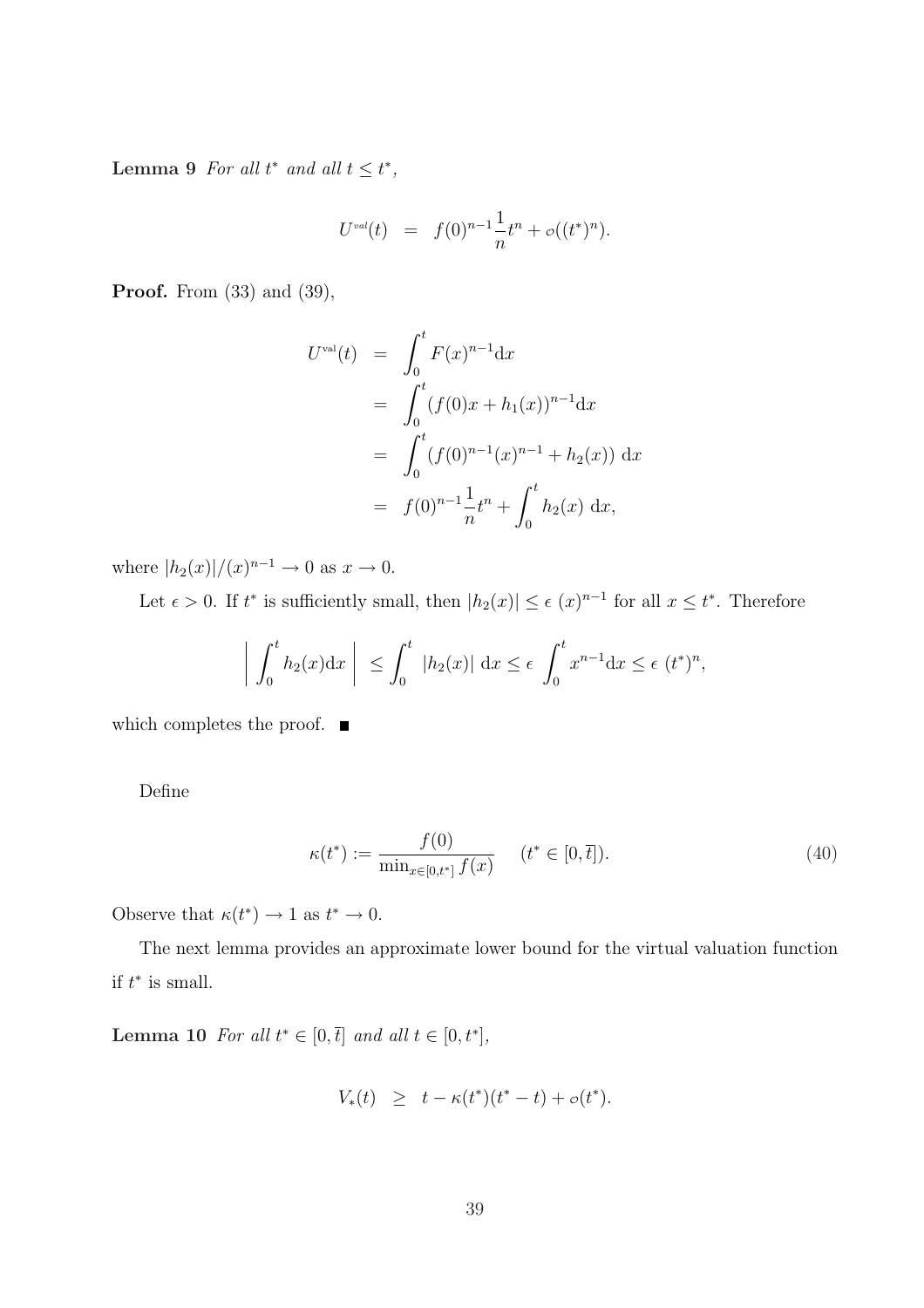**Proof.** Using  $(34)$  and  $(39)$ ,

$$
V_*(t) = t - \frac{f(0)t^* + h_1(t^*) - f(0)t - h_1(t)}{f(t)}
$$
  
=  $t - \frac{f(0)}{f(t)}(t^* - t) + h(t, t^*)$   
 $\geq t - \kappa(t^*)(t^* - t) + h(t, t^*),$  (41)

where

$$
h(t, t^*) \quad := \quad \frac{h_1(t^*) - h_1(t)}{f(t)}.
$$
\n(42)

Observe that (39) implies

$$
\frac{\sup_{x\in[0,t^*]}|h_1(x)|}{t^*} \le \sup_{x\in[0,t^*]} \frac{|h_1(x)|}{x} \to 0 \quad \text{as} \ \ t^* \to 0.
$$

Hence, defining  $f(t^*) := \min_{x \in [0,t^*]} f(x)$ , we have

$$
\frac{\sup_{x\in[0,t^*]}|h(x,t^*)|}{t^*} \leq \frac{1}{\underline{f}(t^*)}\left(\frac{|h_1(t^*)|}{t^*} + \frac{\sup_{x\in[0,t^*]}|h_1(x)|}{t^*}\right) \to 0
$$

as  $t^* \to 0$ .

Next we establish a result concerning the inverse virtual valuation function that is analogous to Lemma 10.

**Lemma 11** For all  $t^* \in [0, \bar{t}]$  and all  $t \in [0, t^*]$ ,

$$
V_*^{-1}(t) \ \ \le \ \ \frac{t+\kappa(t^*)t^*}{1+\kappa(t^*)} + o(t^*).
$$

**Proof.** Let  $h$  be defined as in (42). Rewriting (41) in inverse form,

$$
t \ge V_*^{-1}(t) - \kappa(t^*)(t^* - V_*^{-1}(t)) + h(V_*^{-1}(t), t^*)
$$
  
=  $V_*^{-1}(t)(1 + \kappa(t^*)) - \kappa(t^*)t^* - y(t, t^*)(1 + \kappa(t^*)),$  (43)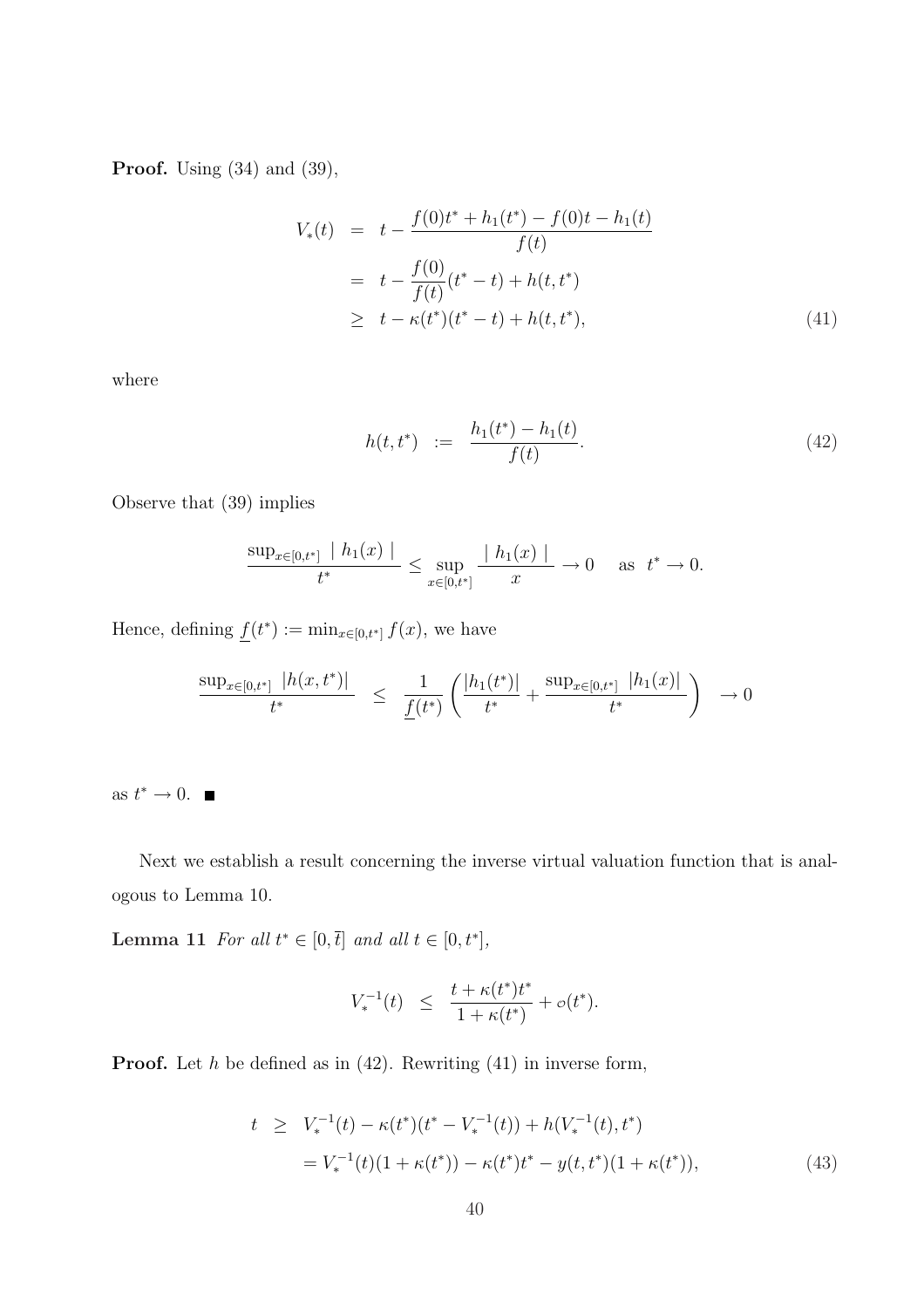where

$$
y(t, t^*) \quad := \quad -\frac{h(V_*^{-1}(t), t^*)}{1 + \kappa(t^*)}.\tag{44}
$$

Solving (43) for  $V_*^{-1}(t)$  yields

$$
V_*^{-1}(t) \ \ \le \ \ \frac{t+\kappa(t^*)t^*}{1+\kappa(t^*)} + y(t,t^*).
$$

Using (44) and the fact that  $V_*^{-1}(t) \in [0, t^*]$ ,

$$
\frac{\sup_{x\in[0,t^*]}|y(x,t^*)|}{t^*} \le \frac{\sup_{x\in[0,t^*]}|h(x,t^*)|}{(1+\kappa(t^*))t^*} \to 0 \quad \text{as } t^* \to 0,
$$

because  $h(x, t^*) = o(t^*)$ .

For all  $y\in[0,1]$  and  $k>0,$  let

$$
\phi_1(y,k) \;\; = \;\; 1 - \frac{1+k}{n} + \frac{(y+k)^n}{n(1+k)^{n-1}}.
$$

Lemma 12 For all  $t^* \in [0, \bar{t}]$  and all  $t \in [0, t^*]$ ,

$$
U_w(t) \geq f(0)^{n-1}(t^*)^n \phi_1(\frac{t}{t^*}, \kappa(t^*)) + o((t^*)^n).
$$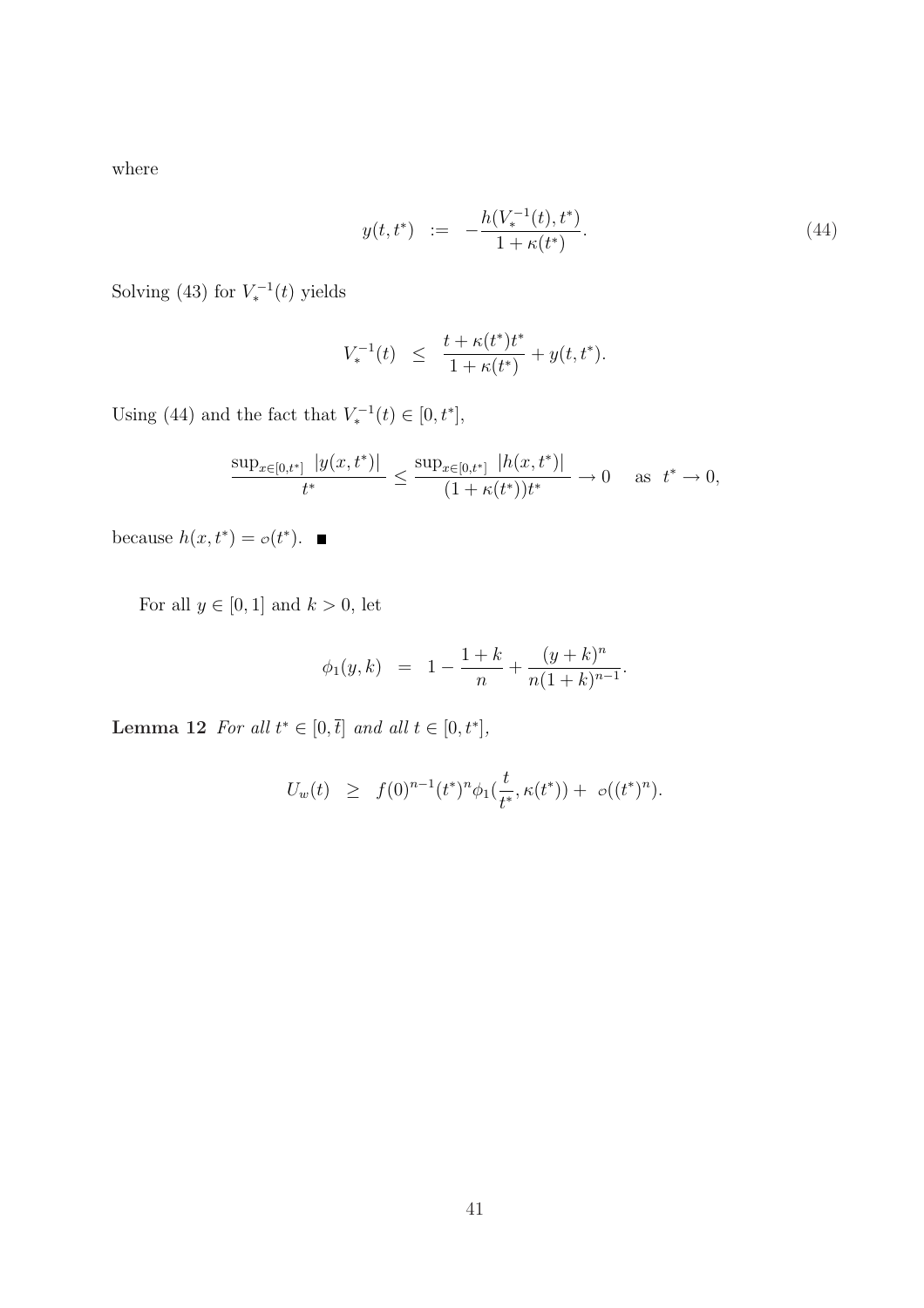Proof. Using  $(39)$  and Lemma 11,

$$
\int_{t}^{t^{*}} F(V_{*}^{-1}(x))^{n-1} dx
$$
\n
$$
= \int_{t}^{t^{*}} \left( f(0)V_{*}^{-1}(x) + h_{1}(V_{*}^{-1}(x)) \right)^{n-1} dx
$$
\n
$$
\leq \int_{t}^{t^{*}} \left( f(0) \frac{x + \kappa(t^{*})t^{*}}{1 + \kappa(t^{*})} + o(t^{*}) \right)^{n-1} dx
$$
\n
$$
= f(0)^{n-1} \int_{t}^{t^{*}} \left( \frac{x + \kappa(t^{*})t^{*}}{1 + \kappa(t^{*})} \right)^{n-1} dx + o((t^{*})^{n})
$$
\n
$$
= f(0)^{n-1} \left( \frac{1 + \kappa(t^{*})}{n} \right)^{n} - \frac{(t + \kappa(t^{*})t^{*})^{n}}{n(1 + \kappa(t^{*}))^{n-1}} \right) + o((t^{*})^{n})
$$
\n
$$
= f(0)^{n-1}(t^{*})^{n} \left( \frac{1 + \kappa(t^{*})}{n} - \frac{\left( \frac{t}{t^{*}} + \kappa(t^{*}) \right)^{n}}{n(1 + \kappa(t^{*}))^{n-1}} \right) + o((t^{*})^{n}).
$$

Hence, the result follows from (35) and the fact that  $t^*F(t^*)^{n-1} = f(0)^{n-1}(t^*)^n + o((t^*)^n)$ .

For all  $y \in [0, 1]$  and  $k > 0$ , let

$$
\phi_2(y,k) := \frac{1+k}{n}y^n - \frac{k}{n-1}y^{n-1} + \frac{k^n}{n(n-1)(1+k)^{n-1}} \text{ if } y > \frac{k}{1+k},\tag{45}
$$

and otherwise  $\phi_2(y, k) := 0$ . It is easy to check that  $\phi_2$  is continuous.

**Lemma 13** For all  $t^* \in [0, \bar{t}]$  and all  $t \in [0, t^*]$ ,

$$
U_l(t) \geq f(0)^{n-1}(t^*)^n \phi_2(\frac{t}{t^*}, \kappa(t^*)) + o((t^*)^n).
$$

Proof. Using  $(39)$ ,

$$
F(V_*(x)) = f(0)V_*(x) + h_1(V_*(x)) \quad \text{if } V_*(x) > 0,
$$

and  $F(V_*(x)) = 0$  otherwise. Hence, using that  $V_*(x) \in [0, t^*]$  if  $V_*(x) > 0$ ,

$$
F(V_*(x)) = f(0) \max\{0, V_*(x)\} + o(t^*).
$$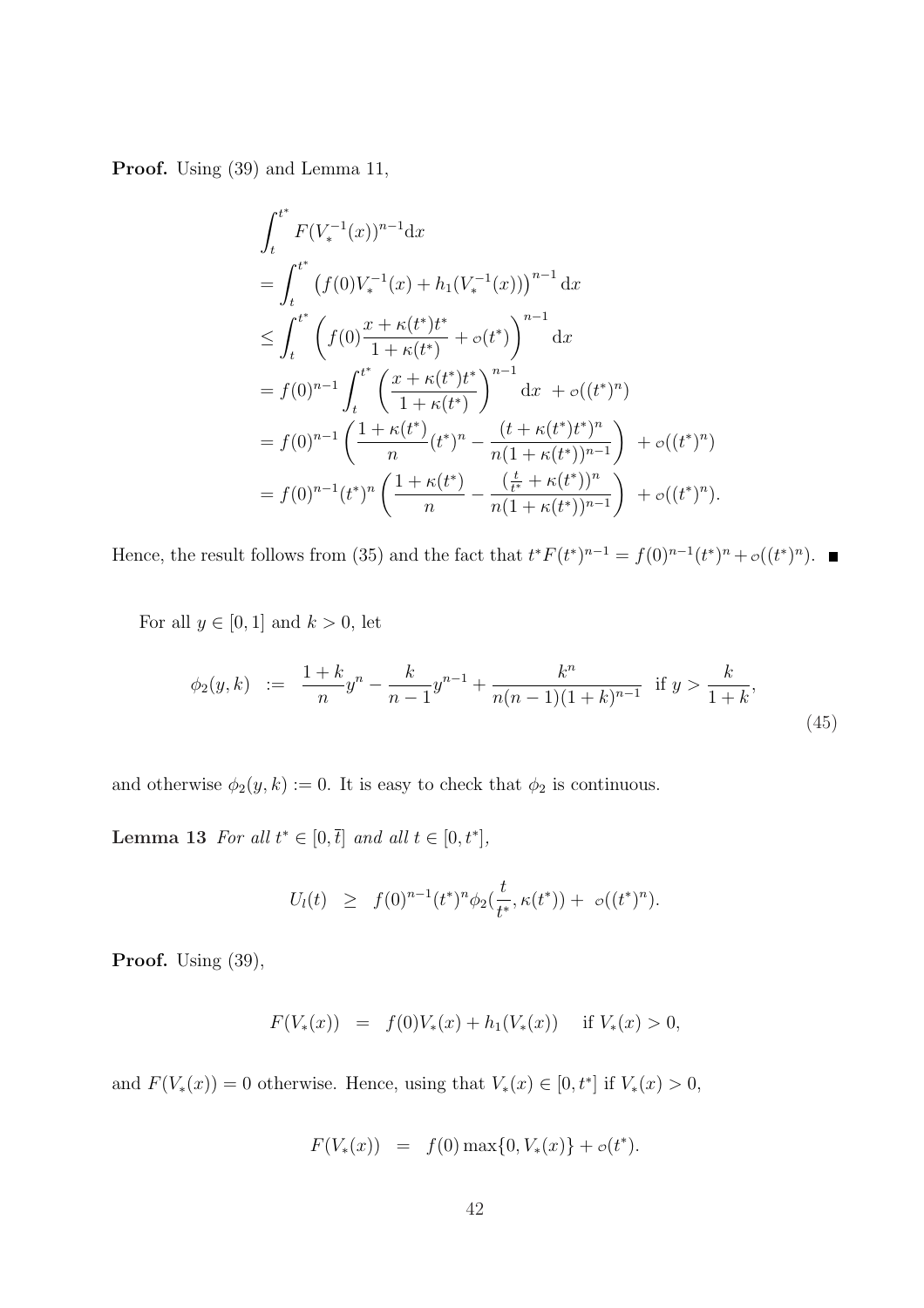Therefore, using Lemma 10,

$$
F(V_*(x)) \geq f(0) \max\{0, x - \kappa(t^*)(t^* - x)\} + o(t^*).
$$

Hence,

$$
\int_0^t F((V_*)(x))F(x)^{n-2}dx
$$
  
\n
$$
\geq f(0)^{n-1} \int_0^t \max\{0, x - \kappa(t^*)(t^*-x)\}x^{n-2}dx + o((t^*)^n).
$$
 (46)

Observe that the following equivalence holds:

$$
x - \kappa(t^*)(t^* - x) > 0 \quad \Leftrightarrow \quad x > \frac{\kappa(t^*)}{1 + \kappa(t^*)}t^*.
$$

Suppose first that  $t/t^* > \kappa(t^*)/(1 + \kappa(t^*))$ . Using (37) and (46),

$$
U_l(t) \geq f(0)^{n-1} \int_{\frac{\kappa(t^*)}{1+\kappa(t^*)}t^*}^t (x - \kappa(t^*)(t^*-x))(x)^{n-2} dx + o((t^*)^n)
$$
  

$$
= f(0)^{n-1}(t^*)^n \left( \frac{1 + \kappa(t^*)}{n} (\frac{t}{t^*})^n + \frac{\kappa(t^*)^n}{n(n-1)(1+\kappa(t^*))^{n-1}} - \frac{\kappa(t^*)}{n-1} (\frac{t}{t^*})^{n-1} \right) + o((t^*)^n)
$$
  

$$
= f(0)^{n-1}(t^*)^n \phi_2(\frac{t}{t^*}, \kappa(t^*)) + o((t^*)^n).
$$

If  $t/t^* < \kappa(t^*)/(1 + \kappa(t^*))$ , then (37) and (46) yield

$$
U_l(t) \geq o((t^*)^n)
$$
  
=  $f(0)^{n-1}(t^*)^n \phi_2(\frac{t}{t^*}, \kappa(t^*)) + o((t^*)^n),$ 

because  $\phi_2(t/t^*, \kappa(t^*)) = 0.$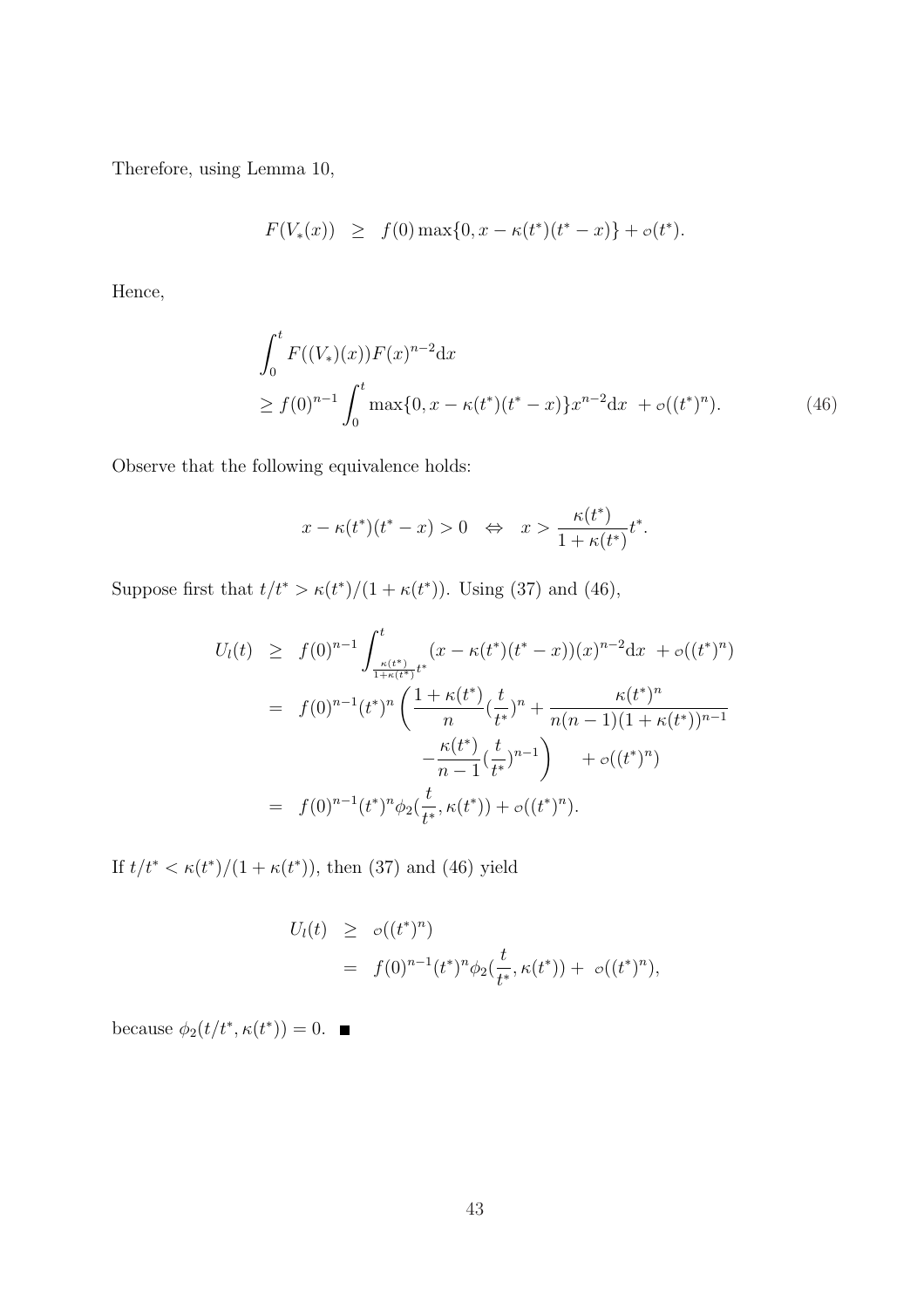**Lemma 14** If k is sufficiently close to 1, then

$$
\min_{y \in [0,1]} \frac{1}{n} \phi_1(y,k) + \frac{n-1}{n} \phi_2(y,k) - \frac{1}{n} y^n > 0.
$$

**Proof.** By continuity, it is sufficient to consider  $k = 1$ ; i.e., to show for all  $y \in [0, 1]$ ,

$$
\frac{1}{n}\phi_1(y,1) + \frac{n-1}{n}\phi_2(y,1) - \frac{1}{n}y^n > 0.
$$
\n(47)

Defining

$$
\psi(y) := \phi_1(y, 1) - y^n = 1 - \frac{2}{n} + \frac{(y+1)^n}{n \ 2^{n-1}} - y^n,
$$

we have

$$
\psi'(y) = \frac{(y+1)^{n-1}}{2^{n-1}} - ny^{n-1} = y^{n-1} \underbrace{\left(\frac{1}{2^{n-1}}(1+\frac{1}{y})^{n-1} - n\right)}_{\text{strictly decreasing in } y}.
$$

Hence, there exists  $y^*$  such that  $\psi'(y) > 0$  if  $y < y^*$  and  $\psi'(y) < 0$  if  $y > y^*$ . Therefore,  $\psi$ takes its minimum on [0, 1] at 0 or at 1. Because  $\psi(0) > 1 - 2/n \ge 0$  and  $\psi(1) = 0$ ,

$$
\frac{1}{n}\phi_1(y,1) - \frac{1}{n}y^n = \frac{1}{n}\psi(y) > 0 \quad \text{if } y < 1.
$$
\n(48)

From (45),

$$
\frac{\partial}{\partial y}\phi_2(y,1) = 2y^{n-1} - y^{n-2} = y^{n-2}(2y-1) > 0 \quad \text{if } y > \frac{1}{2}.
$$

Hence, if  $y > 1/2$ , then  $\phi_2(y, 1) > 0$ , because  $\phi_2(\frac{1}{2})$  $(\frac{1}{2}, 1) = 0$ . Combining this with (48) and the fact that  $\phi_2(y, 1) = 0$  if  $y < 1/2$ , we obtain (47).

For all  $t^* \in [0, \bar{t}]$  and all  $t \in [0, t^*]$ , using (38), Lemmas 9, 12, and 13,

$$
\frac{U^{\text{col}}(t) - U^{\text{val}}(t)}{f(0)^{n-1}(t^*)^n} \geq \frac{1}{n} \phi_1(\frac{t}{t^*}, \kappa(t^*)) + \frac{n-1}{n} \phi_2(\frac{t}{t^*}, \kappa(t^*)) - \frac{1}{n} (\frac{t}{t^*})^n + o(1). \tag{49}
$$

If  $t^*$  is sufficiently close to 0, then  $\kappa(t^*)$  is arbitrarily close to 1, and thus (49) together with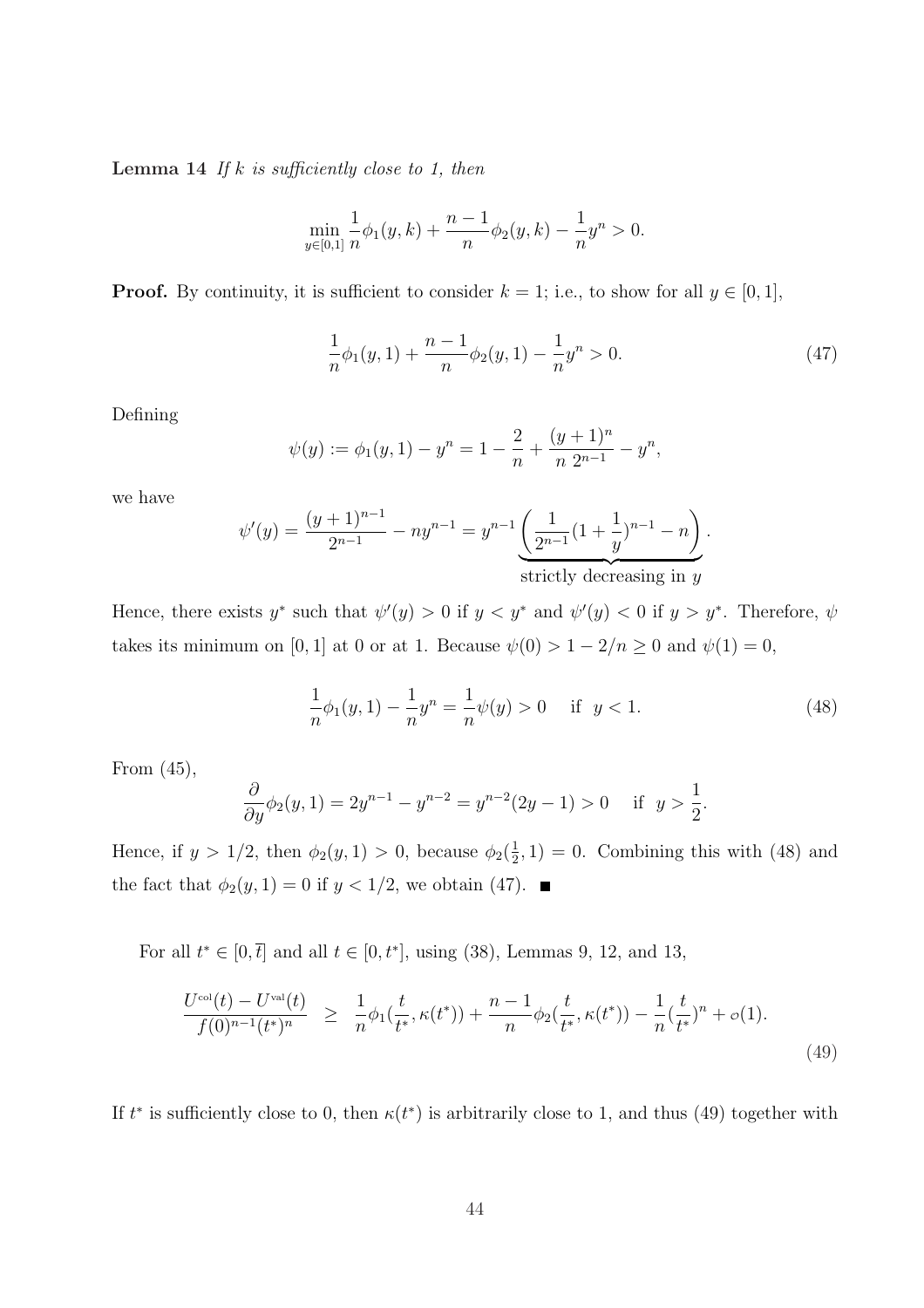Lemma 14 implies that

$$
\min_{t\in[0,t^*]}(U^{\text{col}}(t)-U^{\text{val}}(t))>0.
$$

This together with Lemma 6 proves Proposition 2.

## D References

BLUME, A. AND P. HEIDHUES (2004): "All Equilibria of the Vickey Auction," *Journal of* Economic Theory, 114, 170-177.

Brusco, S. and G. Lopomo (2002): "Collusion via Signalling in Simultaneous Ascending Bid Auctions with Heterogeneous Objects, with and without Complementarities," Review of Economic Studies, 69, 407–436.

— (2006): "Simultaneous Ascending Bid Auctions with Privately Known Budget Constraints," Journal of Industrial Economics, forthcoming.

Calzolari, G., and A. Pavan (2006): "Monopoly with Resale," RAND Journal of Economics, 37(2), 362–375.

CASS, D., AND K. SHELL (1983): "Do Sunspots Matter?" Journal of Political Economy, 91(2), 193–227.

Che, Y.-K. and J. Kim (2006), "Robustly Collusion-Proof Implementation," Econometrica, 74(4), 1063–1107.

Cramton, P., and R. Gibbons and P. Klemperer (1987): "Dissolving a Partnership Efficiently,"  $Econometrica$ , 55(3), 615–632.

Engelbrecht-Wiggans, R. and C. M. Kahn (2005): "Low-Revenue Equilibria in Simultaneous Ascending-Bid Auctions," Management Science, 51, 508–518.

GARRATT, R. AND T. TRÖGER (2006): "Speculation in Standard Auctions with Resale," Econometrica, 74, 753–769.

Graham, D. A. and R. C. Marshall (1987): "Collusive Bidder Behavior at Single-Object Second-Price and English Auctions," Journal of Political Economy, 95, 1217–1239.

HAFALIR, I. AND V. KRISHNA (2007): "Asymmetric Auctions with Resale" American Economic Review, forthcoming.

Haile, P. (1999): "Auctions With Resale," mimeo, University of Wisconsin, Madison.